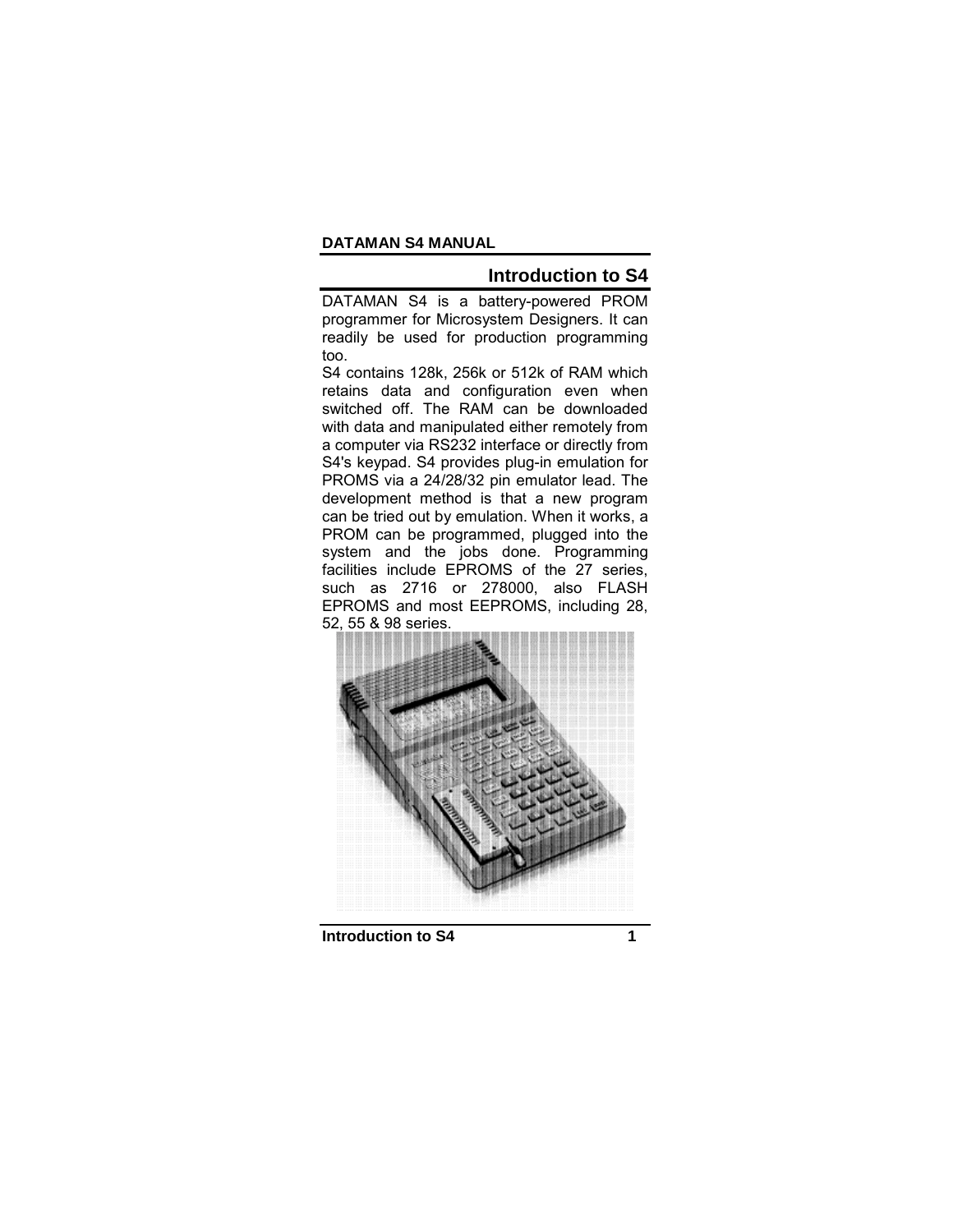Other devices can be programmed, such as single-chip microprocessors, but some require a plug-in adaptor.

# **Check List of Parts and Accessories**

- 1. Dataman S4
- 2. Manual
- 3. Write Lead 2mm plug to Minihook
- 4. EMULead Ribbon cable with 32 pin DIL plug
- 5. LIBRARY ROM
- 6. Disk with Terminal Driver and Utilities
- 7. Mains charger

# **Three Year Guarantee**

S4 has a back-to-base guarantee to the original purchaser for three years from date of purchase. All electronic parts and labor are covered, except the batteries which are only covered for the first year. To make a claim, first telephone us with details of the fault. Some problems can be fixed quickly without any need for us to see the product. You can fit new batteries yourself, for example. If we need to see it, we will give you a returns number: then you should send the product back to us directly, quoting that number. Sending it to a dealer usually wastes time. We aim to return repairs in less than two working days. It helps if you include a written description of the fault. If the product develops a fault when it is out of guarantee then there is a fixed repair charge. At time of writing it is £95 plus carriage.

**2 Introduction to S4**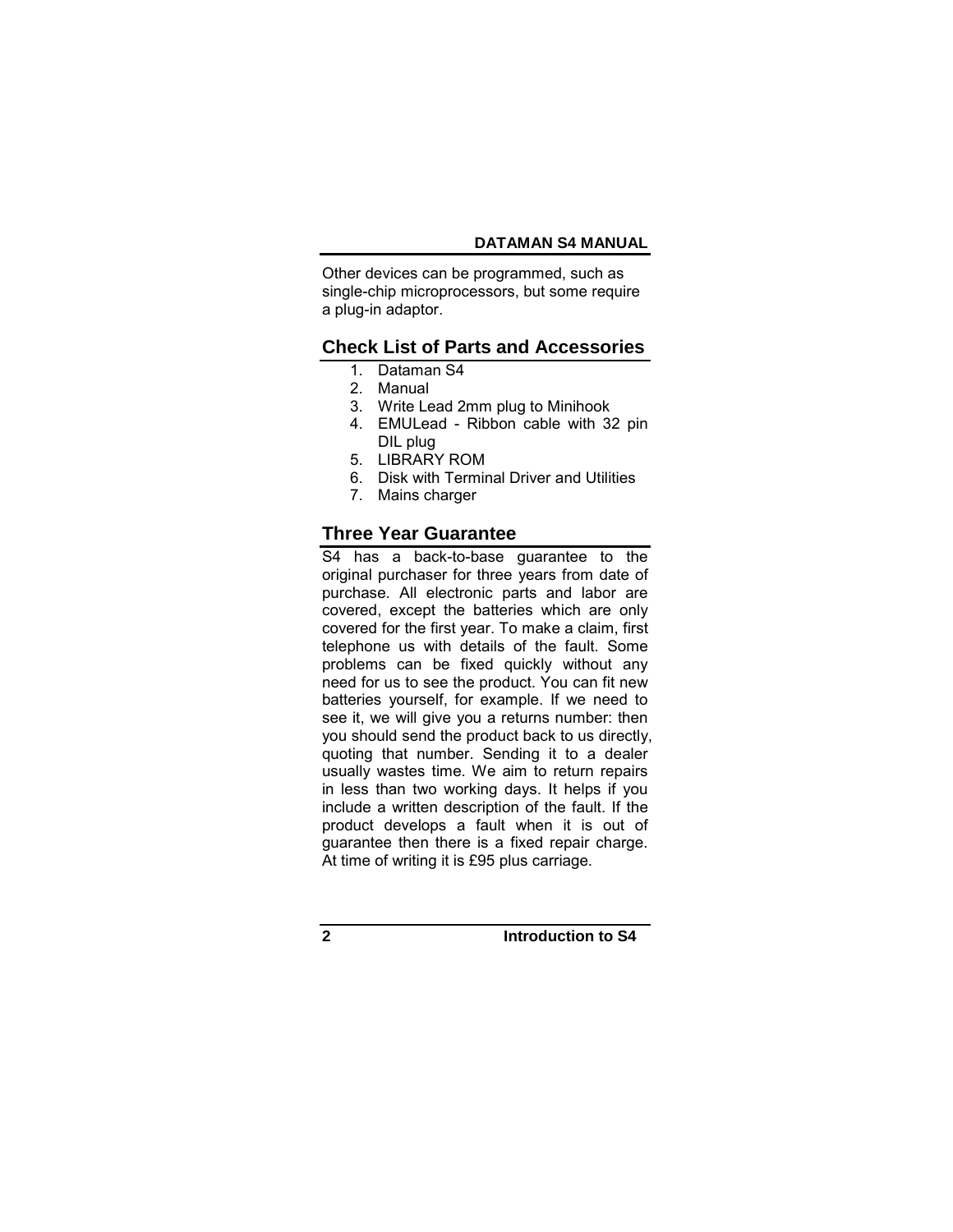## **Confirming that S4 works**

Switch on and rotate the display thumb-wheel away from you to its full extent, which darkens the display. Adjust for best contrast, which depends on viewing-angle and temperature. If a LIBRARY program is loaded, S4 will display the version number:

| DATAMAN S4 LIB 1.1<br>128K BYTES RAM<br>> |  |
|-------------------------------------------|--|
|                                           |  |
|                                           |  |

If you see this message then you may carry on and use S4. Store the LIBRARY ROM somewhere safe, in a piece of conductive foam. If there is nothing in the display turn up the contrast by rotating the thumbwheel on the left of the display away from you to its fullest extent. If still nothing, perhaps the battery is totally discharged. Plug the charger in with the RESET button depressed and hold it in for a few seconds. When you release it you will see a message:

| DATAMAN S4 BIOS<br>1.1<br>128K BYTES RAM<br>NO LIBRARY LOADED |  |
|---------------------------------------------------------------|--|
|                                                               |  |
|                                                               |  |
|                                                               |  |

## **Loading the LIBRARY ROM**

Reloading S4's software program from LIBRARY ROM is not something you should need to do to a brand new product. In fact you should never need to do it at all, except when a

**Introduction to S4** 3

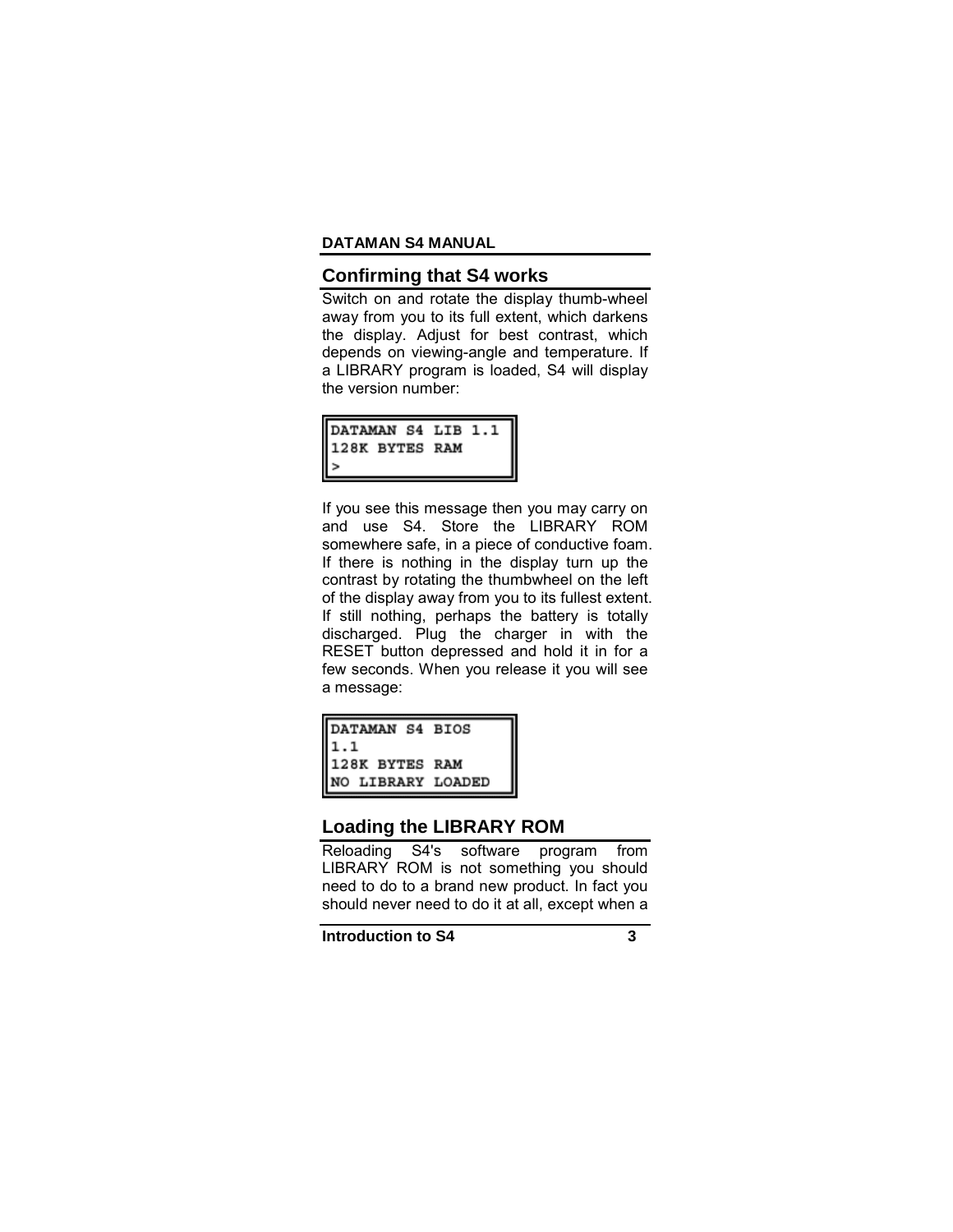new version of the working program is to be loaded.

The procedure is as follows: press the RESET button by pushing the write lead plug through the hole in the case above the ON/OFF switch. (No force is needed - it is only a push button!) You will see this message:

| DATAMAN S4 BIOS<br>1.1<br>128K BYTES RAM<br>START LIBRARY? |  |
|------------------------------------------------------------|--|
|                                                            |  |
|                                                            |  |
|                                                            |  |

You will notice that the version of LIBRARY is not identified, because there is no LIBRARY program loaded. If S4 sees what it thinks is a valid library it will ask you if you want to run it.  $ESC = NO$ 

ENTER = YES

If you do want to load a new library press ESC then LIB.

Put your LIBRARY ROM in the socket and press ENTER.

S4 will load the program contained in the LIBRARY ROM. Then it will restart and run the program. If the LIBRARY program loads correctly, S4 will introduce it and display the version number.

When the RESET button is pressed, S4 returns to low-level BIOS MODE, in which it will only program LIBRARY PROMS of the 27256 variety. It is not intended that you should use S4 in BIOS MODE without a library loaded.

**Note: In theory you will never need to load the LIBRARY program. It will be present in** 

**4 Introduction to S4**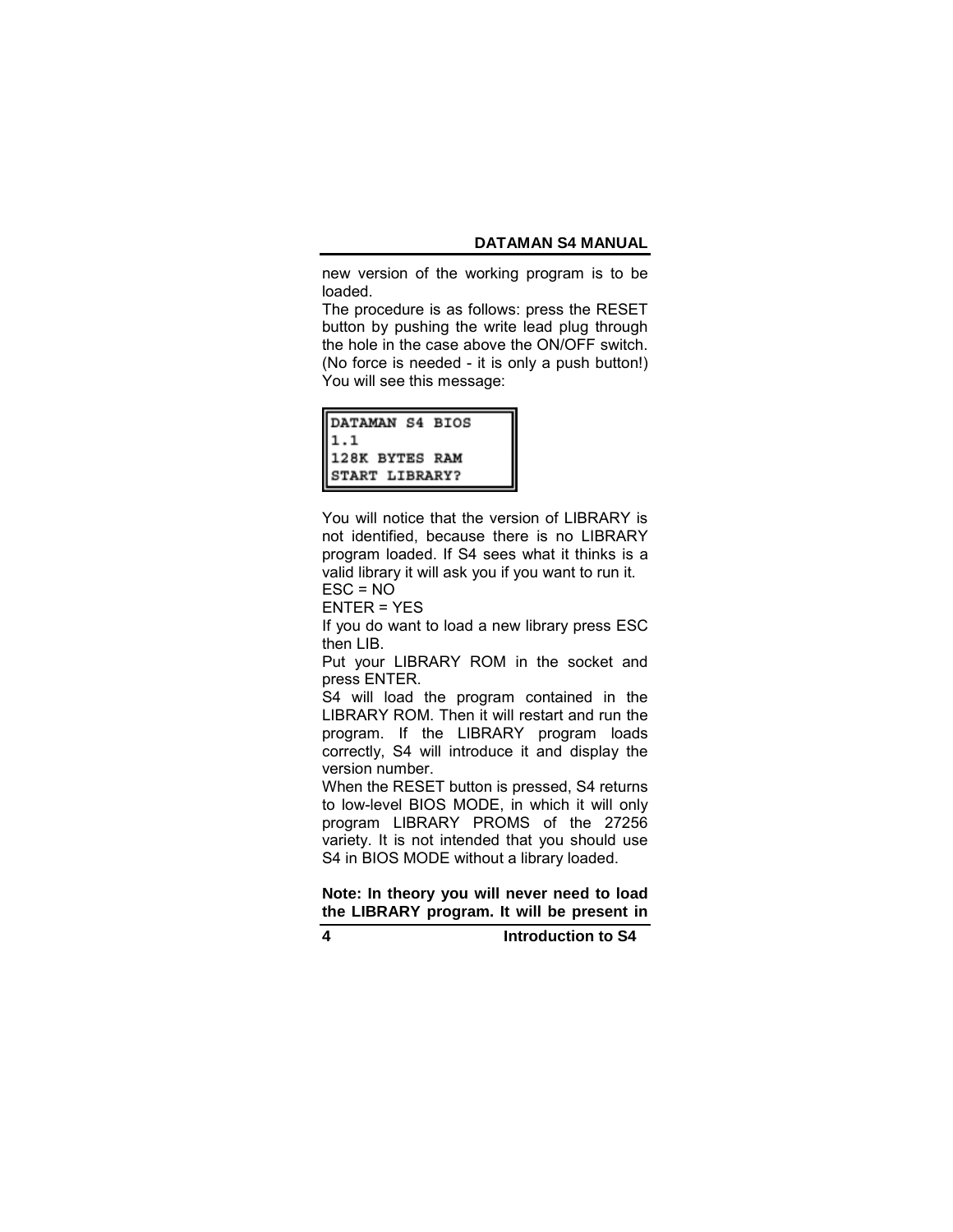**memory when you buy your S4 and it will remain there, because S4's memory is permanent and continuous for both programs and data.** 

The only reasons for loading a LIBRARY are to upgrade to a new version or to reload your own custom version of the library, with your preferred defaults, after somebody else has used your S4 and changed the settings.

# **RESET & BIOS Mode**

If RESET is pressed S4 returns to a program running in the masked ROM of the microcontroller this is called the BIOS (Basic Input/Output System). Whilst S4 will run in this BIOS mode and obey most instructions, it is not intended to be used without a LIBRARY loaded into the TPA (Transient Program Area). The BIOS contains subroutines which are used to handle input and outputs - RS232, Keyboard, Display etc. BIOS mode is used only for development of new library programs. In BIOS mode, S4 will only program a 27256 EPROM, of the type used as a LIBRARY ROM.

*This section is written for sake of completeness - it is unlikely that anyone not developing new software for S4 will want to use the BIOS mode.* 

Whilst the RESET key is down and the charger attached, charge is forced into the battery. This gives a "Jump Start" facility for batteries which are absolutely flat.

**Introduction to S4** 5

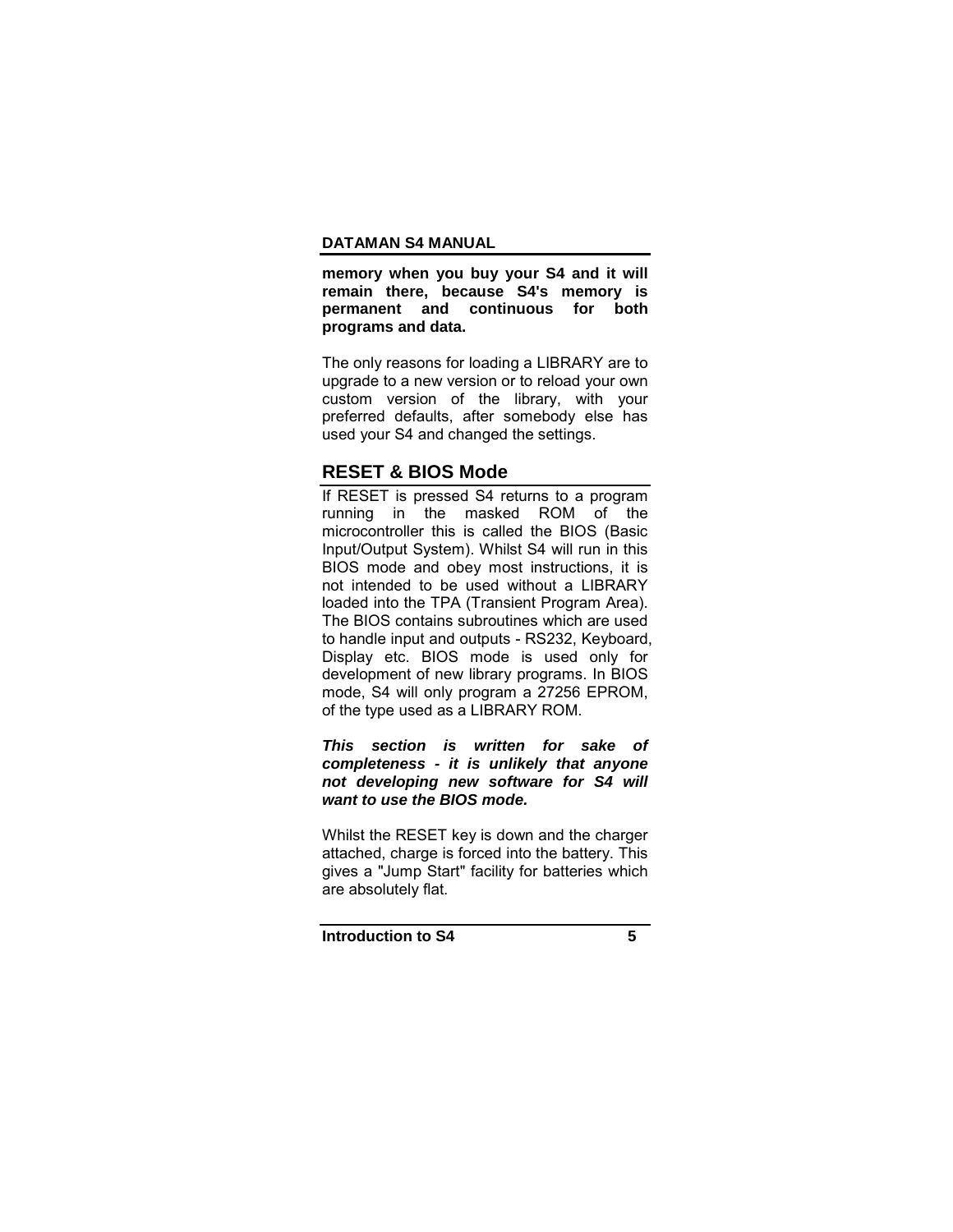S4's microprocessor and RAM have power on all the time. When S4 is switched on, it awakens from a SLEEP MODE and starts operation at the address pointed to by the Warm Start Vector (WSV). Loading and running a library reloads the WSV so that S4 starts operation in the right place. Pressing RESET points the WSV back into the BIOS but it first looks at the TPA . If the program thinks it sees a valid library, it will ask you whether you want to run it:

| DATAMAN S4 BIOS |  |
|-----------------|--|
| 11.1            |  |
| 128K BYTES RAM  |  |
| START LIBRARY?  |  |

ESCape will do a COLD START into the BIOS. ENTER will run the library.

If you want to reload your LIBRARY ROM, place it in the ZIF socket and press LIB.

The LIB key loads a program into the Transient Program Area from 8000 to FFFF, from a ROM in the ZIF socket. The LIBRARY ROM must be recognized by the system as a valid library. A ROM which does not contain a LIBRARY will not load. The BIOS configures S4 to handle a 27256, so the LIBRARY ROM must be a 27256.

## **Automatic Power-down**

If there is no charger connected, S4 goes to sleep if there is no input for 30 minutes. It turns the display off and enters a powered-down mode. For the last 30 seconds it makes

**6 Introduction to S4**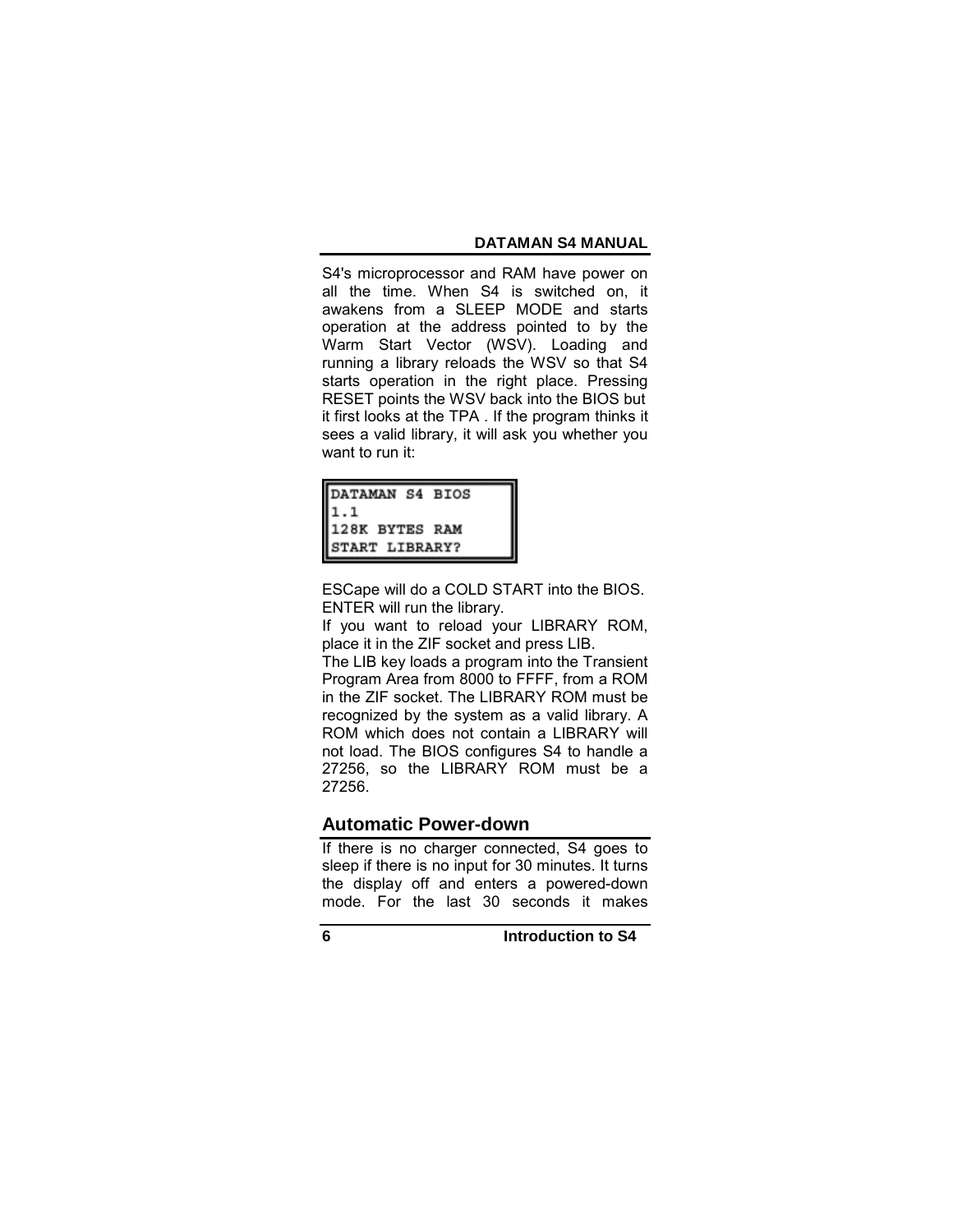beeping noises. It will switch itself off at the end of this time. If you press a key during the beeping, power-down is prevented. No data is lost by power-down, but you have to switch-offand-on-again to get the power back.

If a charger is connected, S4 remains on. If the battery runs down to the 25% point, it is automatically recharged.

S4 also powers down when it believes that the battery is getting too low - less than 8.4 volts. At this level, data and program can be preserved, but nothing else works. It warns you first, both audibly and with a message. If the voltage goes below 8 volts it turns off immediately without warning. S4 cannot do anything useful without power, except preserve the memory contents.

### *The only cure is to charge the battery.*

## **Memory Upgrade to 512K**

At some point, you may wish to upgrade the user RAM in your S4 from 1Mbit to the full 4Mbit (512K bytes). All Dataman sales offices keep a suitable part in stock, or you may wish to purchase it through a local memory vendor. The correct part should be a 4Mbit (512K x 8) low power static RAM in a 32 pin JEDEC DIL package. We recommend fitting a part with an access time of 100ns or less.

The upgrade procedure is simple. First switch off then:

1. Remove the back of the case by unscrewing the four retaining screws

**Introduction to S4** 7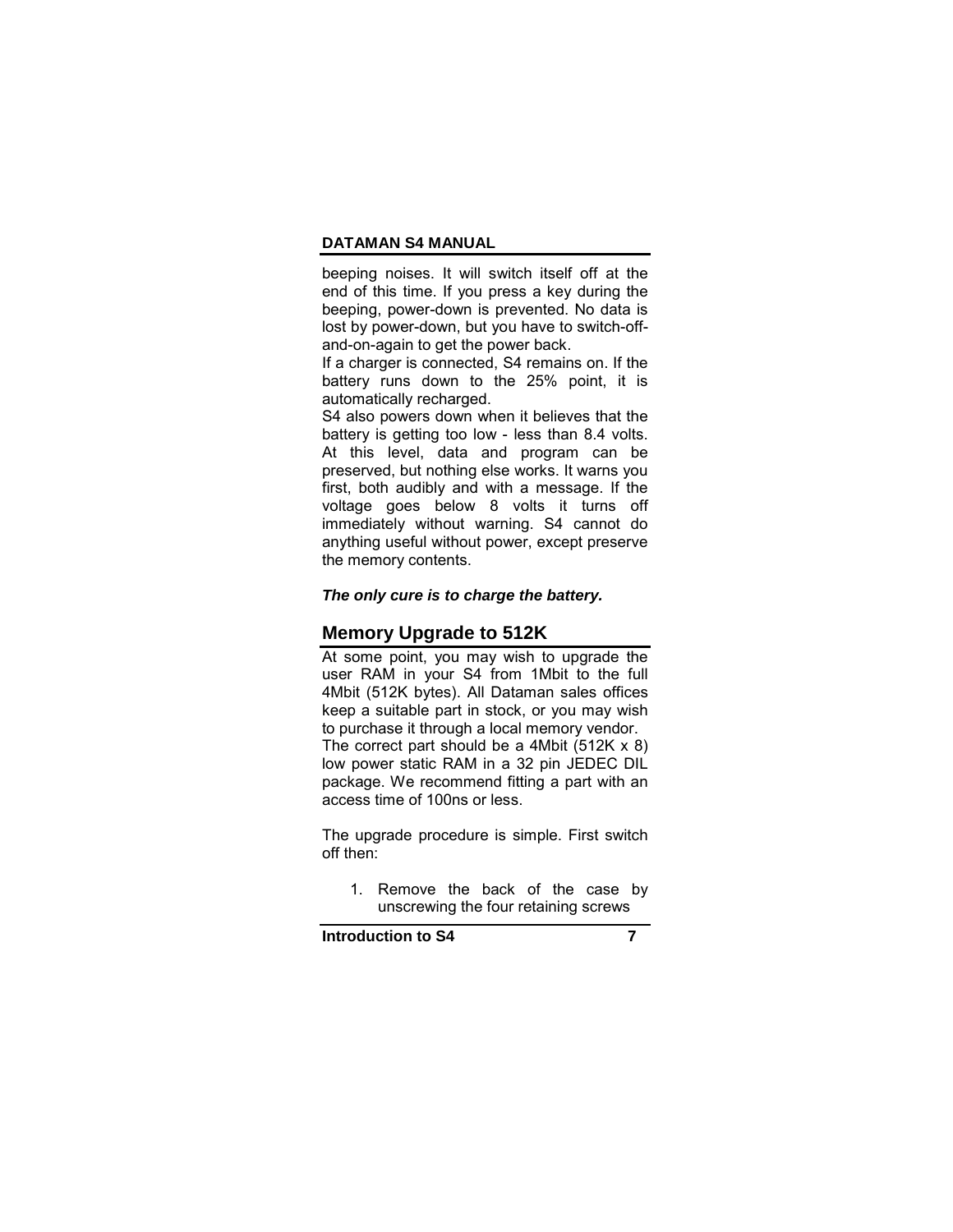- 2. Remove the 1M static RAM chip from its socket.
- 3. Substitute a 4M static RAM chip or module.
- 4. Replace the back of the case and the screws.

When you switch on, S4 will now tell you that you now have 512k of memory instead of 128k.

# **The ZIF Socket**

The ZIF (Zero-Insertion-Force) socket is used to load new library programs into the TPA (Transient Program Area) as already described. The ZIF socket is also used to hold PROMS when programming. S4 can use PROMS much the same as a computer uses a disk-drive: they are a permanent storage medium, which contains programs to be loaded into system RAM - such as the program loaded from the LIBRARY ROM.

When the socket is not being addressed, no power is applied to it. PROMS can be inserted at any time, except during an operation like LIB, LOAD, BURN, TEST, SUM or COMP, which read the PROM. When S4 is waiting for a command, or performing any function which does not involve reading a PROM, the socket is "cold"  $-$  it has no supply voltages. Even when the socket is being addressed directly, it is only powered-up for sufficient time to read the data

**Note: PROMS with 24 pins or 28 pins must be inserted at the bottom end of the socket** 

**8 Introduction to S4**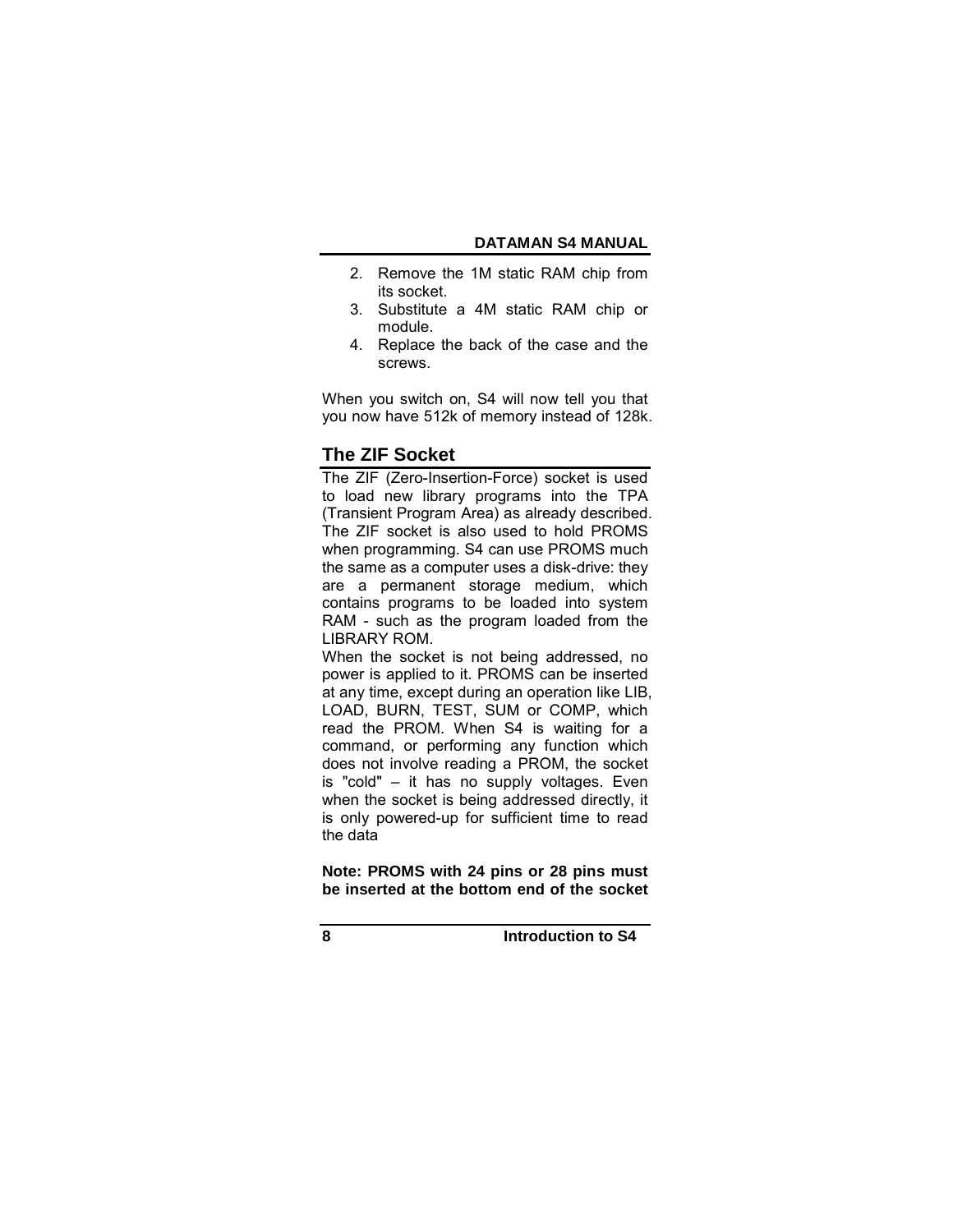**the upper pin-sockets of each side should be empty.** 

### **Terms and Basic Concepts**

The message **ESC** in the display means that the ESC key was pressed during or before execution; the previous command was not completed or maybe not even started.

The **ZIF** means the Zero-Insertion-Force socket on the front panel.

The **Keypad** refers to S4's 45 keys. Key repeat is automatic, when a key is held down. The delay after the first entry is longer than that after subsequent entries, to prevent false repetition. When data is being entered by repetition, the flashing block cursor changes to a steady underline cursor, so that progress is easier to follow.

The **Screen** means the remote terminal screen. The **Display** means either the terminal screen or S4's liquid crystal.

The **Keyboard** refers to the remote terminal.

The **LCD** is S4's own Liquid Crystal Display. Outputs are shown boxed in the text, meaning that this is literally what you will see:

| <b>IDATAMAN S4</b>    |  |
|-----------------------|--|
| <b>512K BYTES RAM</b> |  |
| INO LIBRARY LOADED    |  |
|                       |  |

The **Command Line** means the display line which starts with a prompt **>.**

An operation will be performed if you press ENTER or be aborted if you press ESCape.

**Introduction to S4** 9

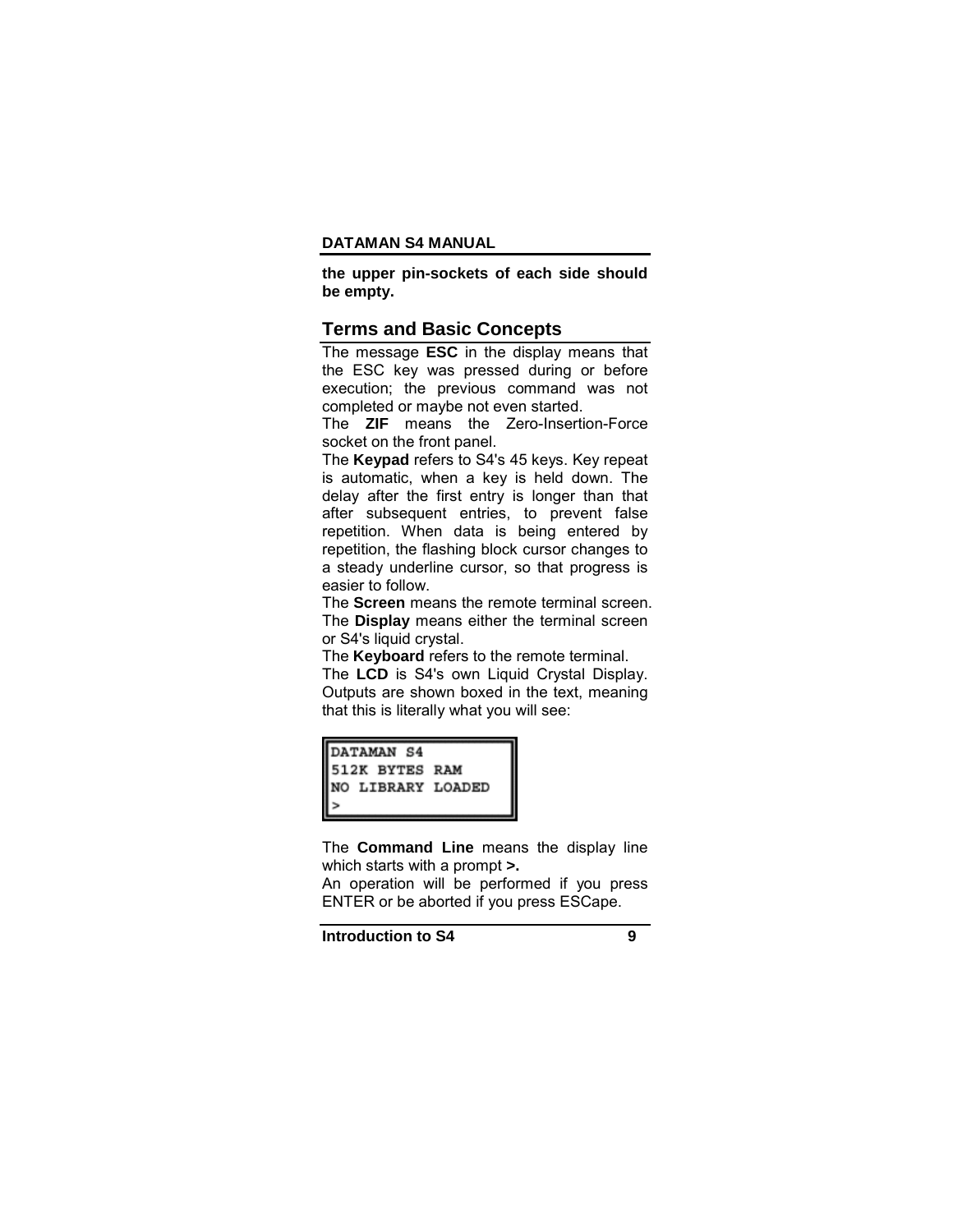**ESC**ape Commands which are non-destructive (do not change anything) are actioned as soon as you press the key, without waiting for **ENTER**

A **Digit** is always Hexadecimal - not Decimal

An **Address** defines one location in memory (expressed as 5 digits)

A **Parameter** is a set of Digits, two for a **Byte**, five for an **Address**

A **Block** means contiguous bytes of memory from **Start** address to **End** address inclusive. If three parameters appear the last is the **Destination** address.

**Backspace** and **space** are used to edit parameters in the command line from the terminal keyboard, equivalent to  $\boxminus$  and  $\boxminus$  keys on the keypad. **X** and **Y** are equivalent to  $\Box$ and  $\mathbb{E}$ .

**ESC** aborts a command, even if it is already running. That part of the command which is already done cannot be undone, of course.

**ENTER** (or **RETURN**) accepts a command as seen.

**ESC**ape or **ENTER** may be pressed anywhere in the command line. If the parameters have been altered, **ENTER** accepts them as seen but **ESC**ape restores the originals.

Where there are **three parameters** in the command line they are in the following order START, END, DESTINATION. Each parameter is five hex digits.

| >LOAD 2764             |  |
|------------------------|--|
| $00000 - 01$ FFF=04000 |  |

**10 Introduction to S4**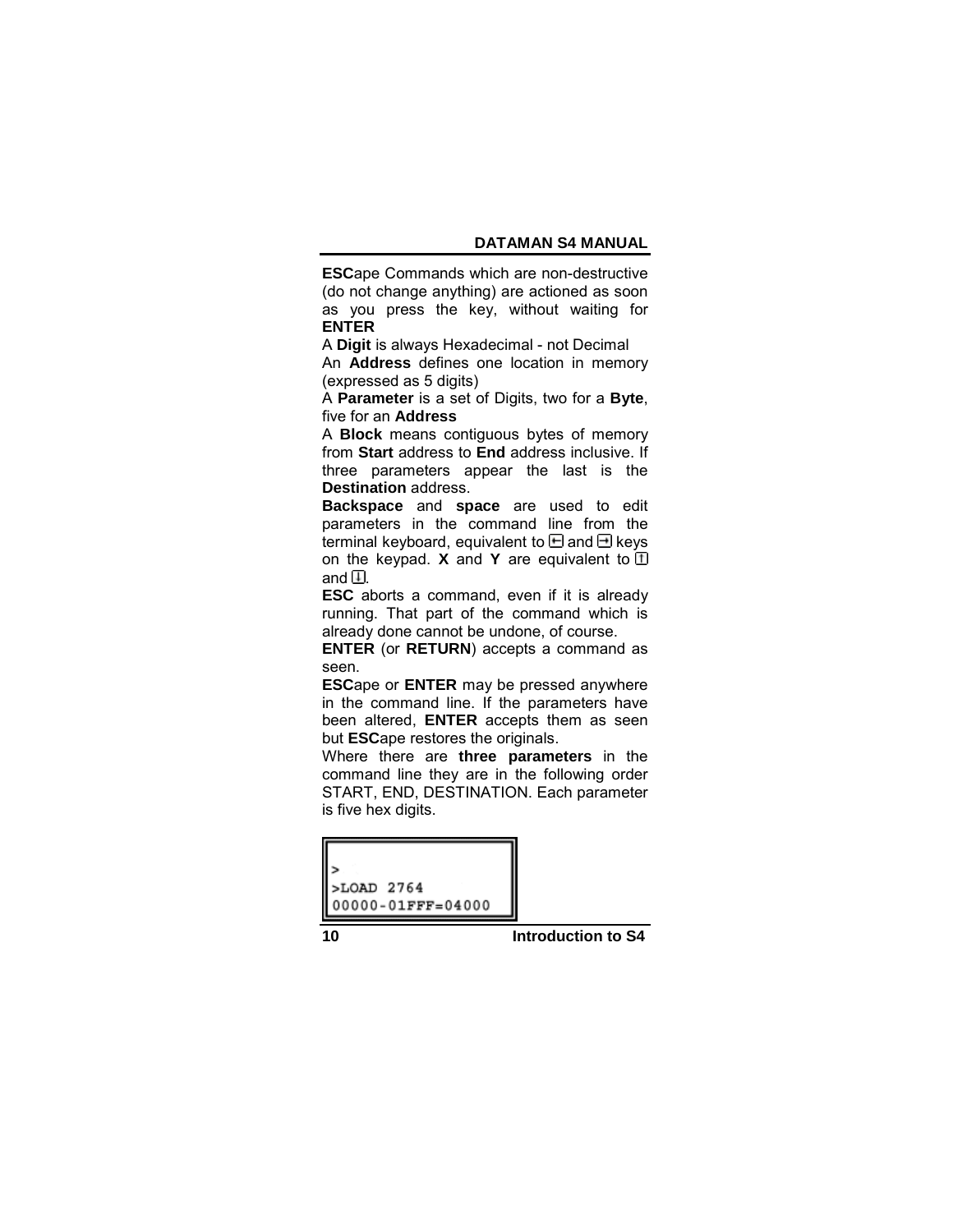The START and END addresses normally define the whole PROM. They can be edited to limit the effect of functions to less than a whole PROM.

When editing the START address, if the  $\Box$  or  $\mathbb B$  keys are pressed, then the START and END addresses will change automatically to new boundaries.

If the START address is changed to fall outside the current boundary then the END address changes automatically to the end of the new boundary.

If either the START or the END address is moved away from the boundary, the  $=$  (equal) sign will change to a # (not equal).

S4 refuses to accept a value for the END address outside the current PROM size.

If the configured PROM is bigger than the available memory, then the sign before the DEST address will always be #. In this case it is not possible to handle the whole PROM in one pass. The DEST address, may be edited with the  $\Box$  and  $\Box$  keys to divide the PROM into blocks which can be handled separately.

| >BURN<br>AMD/MMI 27C080 |  |
|-------------------------|--|
| 12.75v TO PIN           |  |
| 00000-1FFFF#40000       |  |

Only one set of START, END, DEST addresses are stored and shared between those functions which use these parameters. Pressing the ESCape key when editing the parameter line aborts the command, but leaves

**Introduction to S4** 11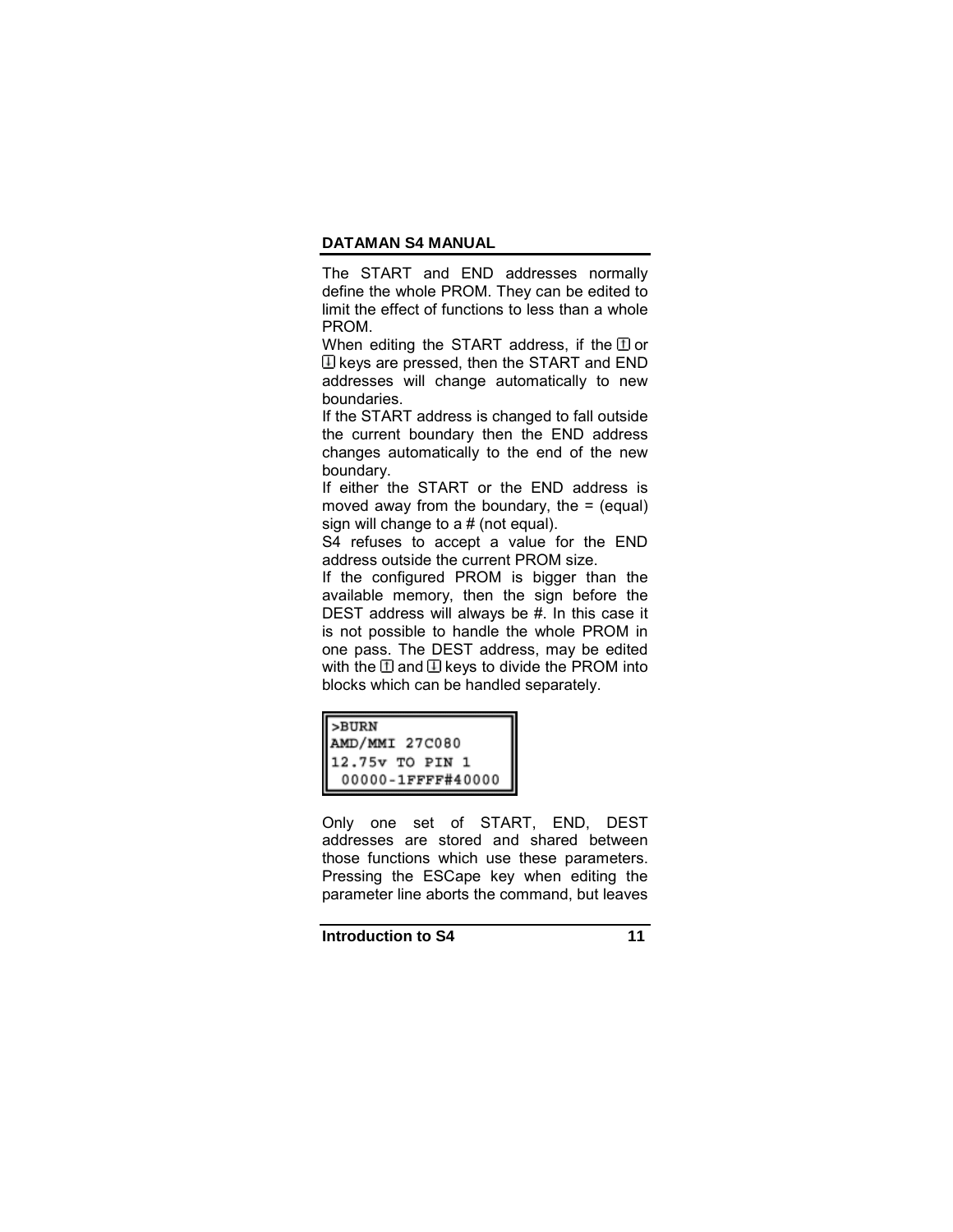the START, END, DEST as seen - it does not restore their original values.

## **Paged EPROMS e.g. 27513**

A Page has a special meaning for EPROMS like the 27513, which is divided into pages of 16K bytes. S4 handles page mode EPROMS as if they had straightforward contiguous memory. Swapping pages is handled "behind the scenes" without troubling the user.

Thus there is no apparent difference in the way S4 handles a 27512, which is one single block of 64k bytes, and a 27513, which is 4 pages of 16k bytes.

The user must be aware of the real difference, however, and how it affects his system. Use of these devices is described in manufacturerís literature.

# **FUNC Key**

The FUNC key is used like a shift key to access an extra set of functions. When waiting for a function the prompt becomes \* instead of  $\geq$ .

# **Audible Tones**

S4 makes a variety of beeping noises:

A single tone is made on acceptance of a key. A double tone low-high is a rebuke that a key

is not acceptable.

During the execution of those commands which take several seconds, "pips" are emitted every half-second to tell you that the program is working - except in the BURN routine, which writes addresses to the display.

**12 Introduction to S4**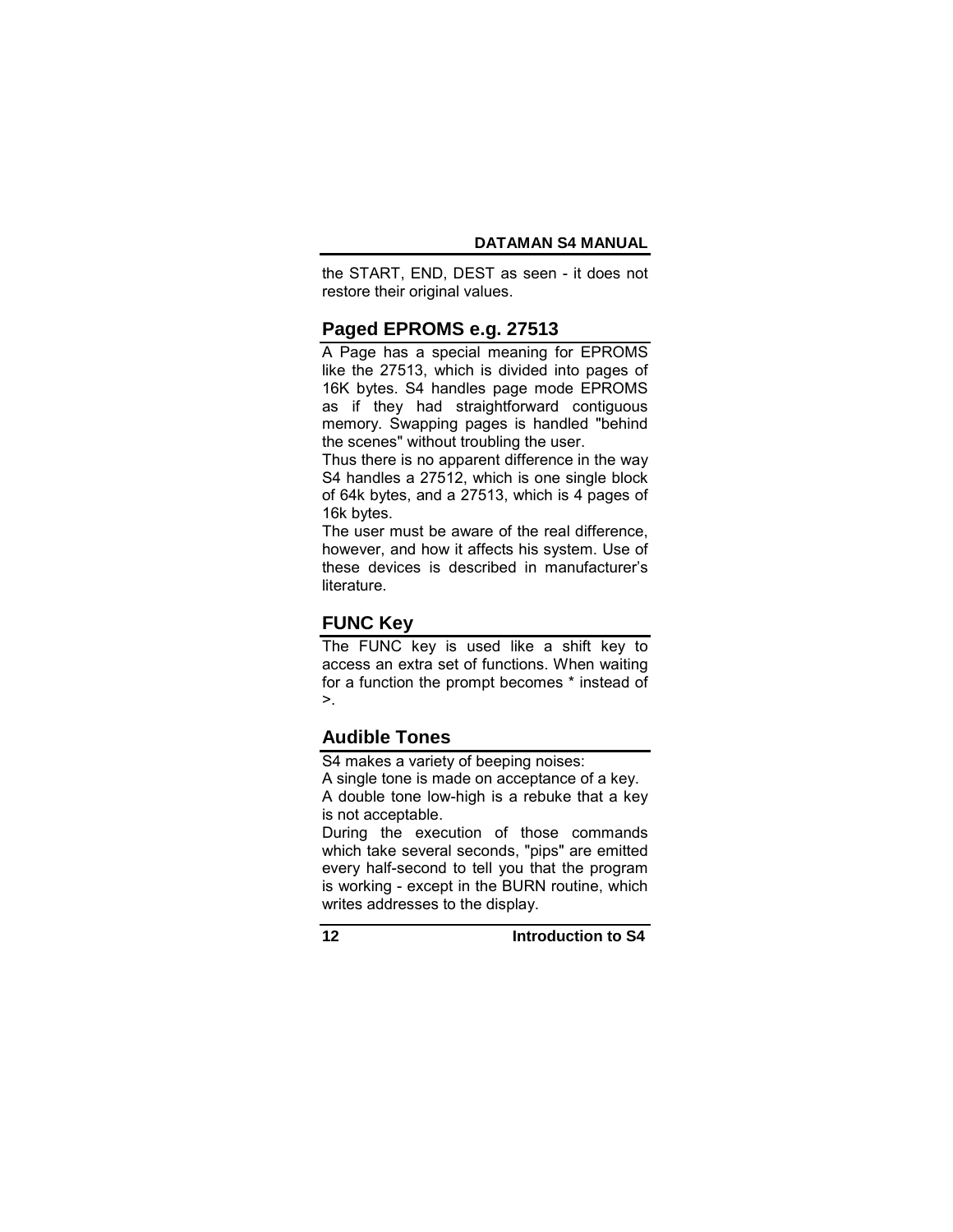An incoming data-file makes a recognizable sound.

The ADVANCED SETUP has variables which can be modified to change the tones made by the beeper.

**Introduction to S4** 13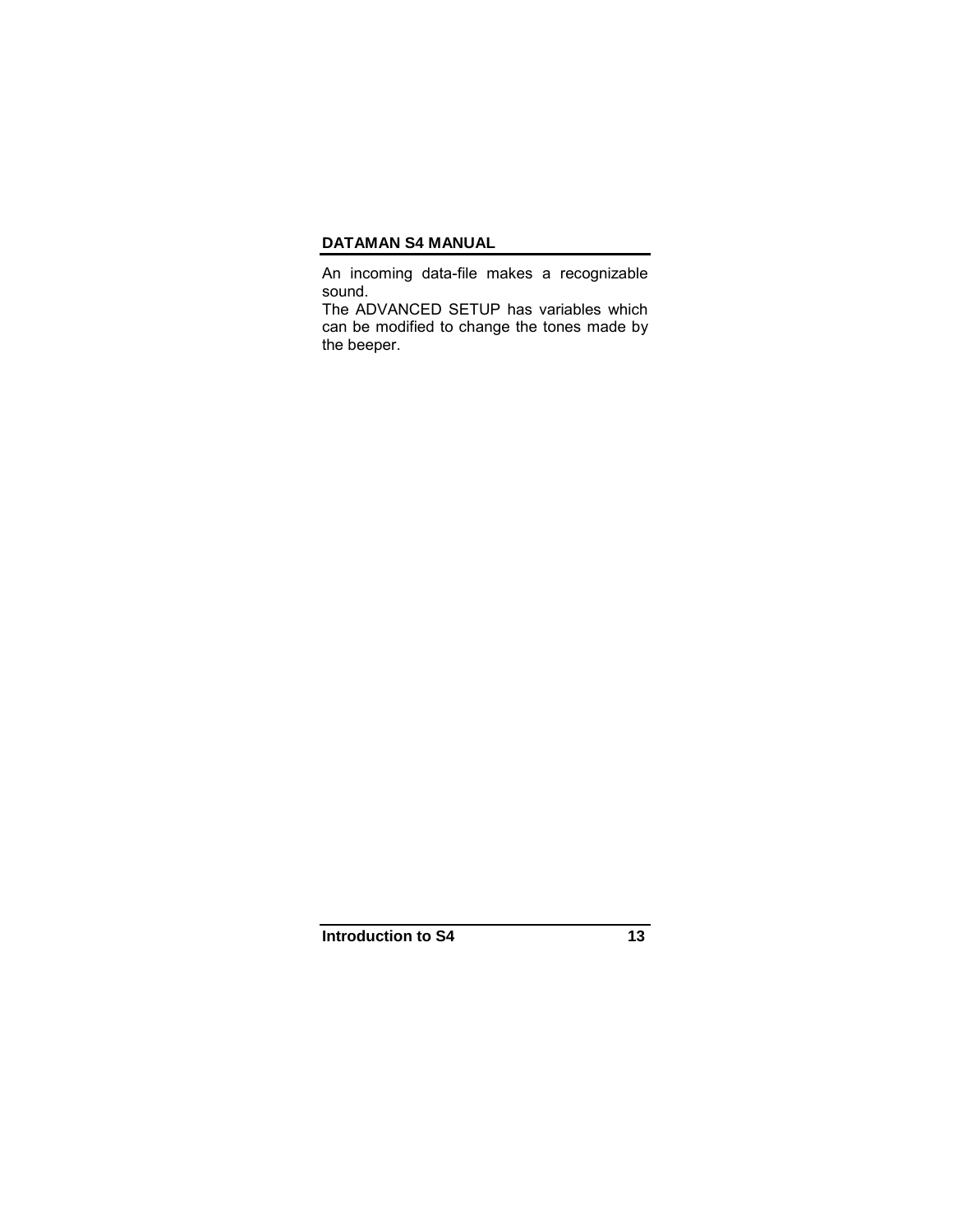# **Computer Operation**



There are two ways of using S4. The obvious way is to enter commands by pressing keys and reading the 80-character LCD. The other way is to attach an RS232 interface lead and enter commands from your computer and see the results on the screen. There are differences between Stand-alone and Remote operation, but each key on S4's keypad has an equivalent two character serial command. S4 always responds to the requesting device: keypad commands produce responses in the LCD, computer commands produce screen responses. S4 will respond to either device from the command prompt; no switching of modes is necessary. If you disconnect the RS232 interface during a command it may be necessary to switch-off-and-on-again to regain control at the keypad.

Once a function has been entered from either the computer interface or the keypad, the other device is ignored, until S4 returns to the command prompt >.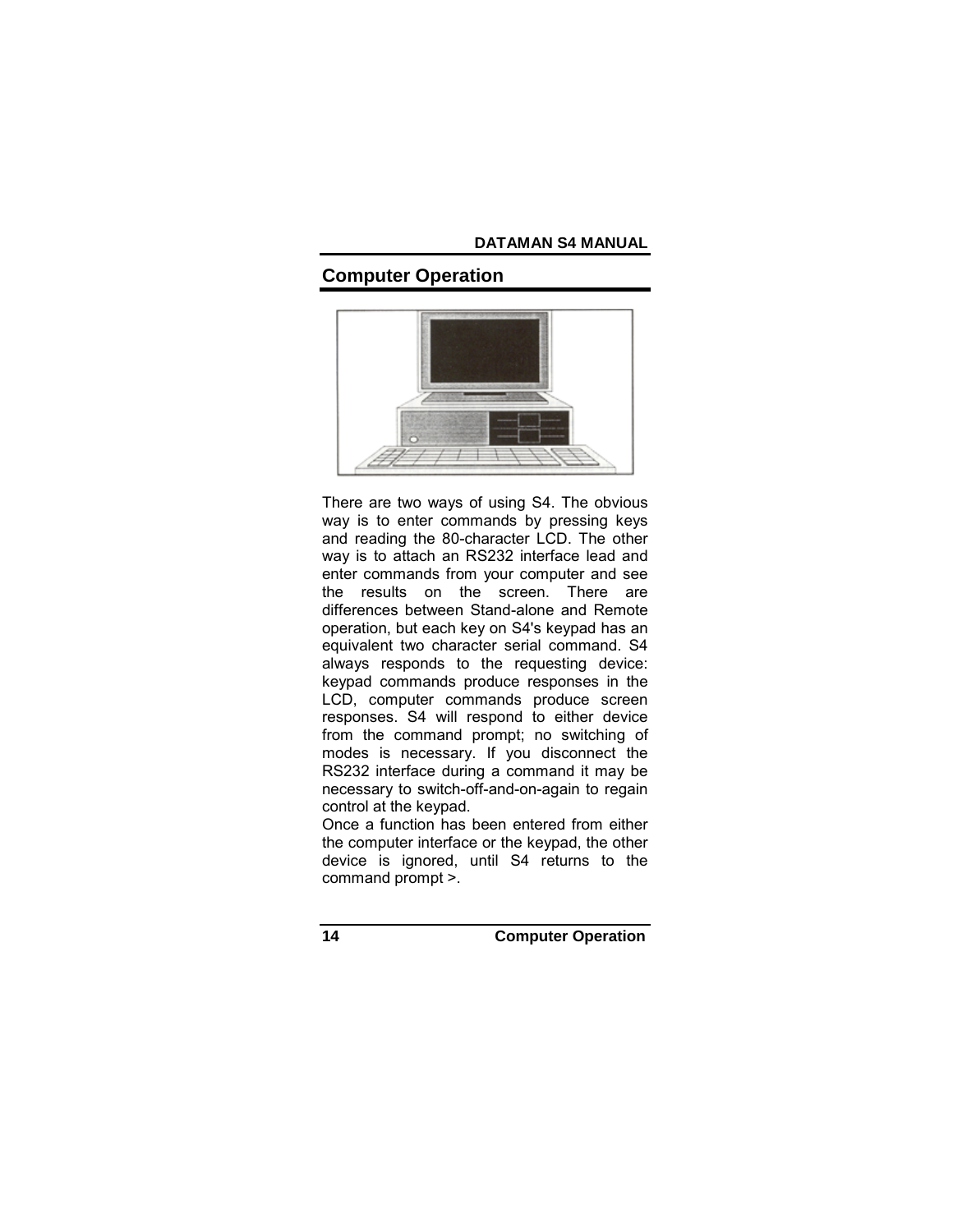### **Interfacing with a Computer.**

Almost every S4 user will need to make a serial link with a computer at some time. Computers usually have a serial port, through which file transfers can be made, in much the same way as files can be transferred between disks. In fact the operating system file-copying routines can specify the serial device: MSDOS uses COM1: or AUX:, CP/M refers to RDR: and PUN: for example the command to transfer a file to S4 from an IBM-type PC is:

### COPY FILE.HEX COM1:

The baud-rate, word-length, stop-bits and parity setting must have been set previously to the correct values. The command to do this is:

| MODE COM1:<br>9600, N, 8, 1 |  |
|-----------------------------|--|
|                             |  |

S4 must be set similarly, and the file-format must expect, in this case, an Intel HEX file which is decoded as it is received. Downloading files from the operating system is likely to work with no handshaking problems, because S4 will receive any file at full speed. Sending files back is often not so easy. Computers seem to implement handshaking properly on output, but not on input. It is surprisingly difficult to get any information on this subject: the manufacturer's data tells you the names of the signals, but does not tell you that they do not work. Experiments show that the input buffer overflows at some point,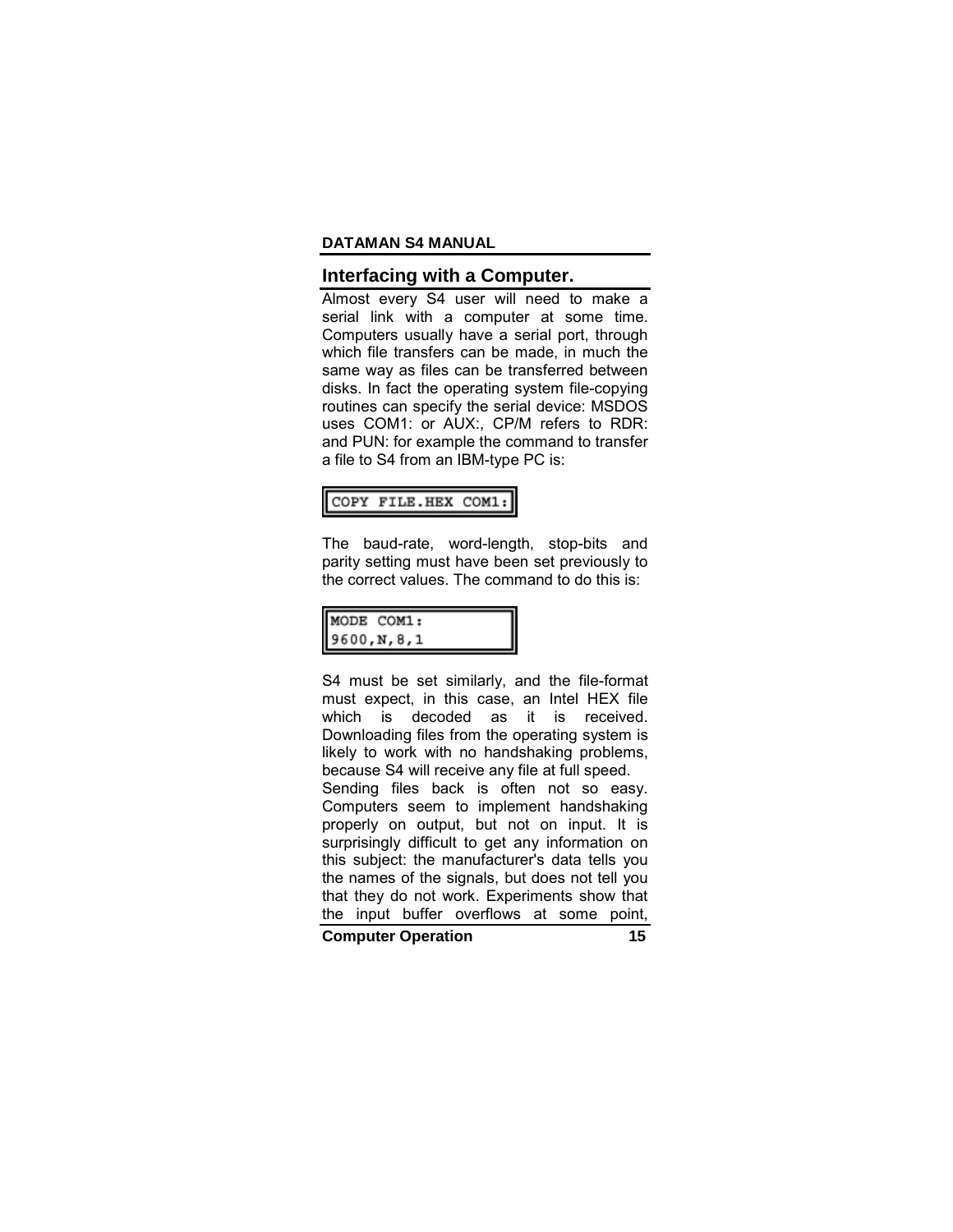usually at 64K, when the system transfers the buffer contents to disk. 64K characters is not 64K bytes, because a HEX file contains two ASCII characters for every data byte plus addresses, checksums and other odds and ends. In fact it is more like 26K bytes. For small PROMS this is enough. It is possible to send the whole 64K as 3 chunks, then patch it together with a word-processor and take out the two spurious End-of-File lines.

## **A much better solution is to use some kind of COMMS or TERMINAL program.**

# **Terminal Emulating Programs.**

A TERMINAL sends the information you type at the keyboard through the serial port. It displays what comes back through serial port on your screen. When S4 is connected to your computer running a terminal program, it might seem that what you type appears on your screen: that is not so. What your see is what S4 chooses to send you in response: sometimes this is what you typed: sometimes it is not. Terminal programs usually let you send and receive files as well, with handshaking properly implemented, and that is all that is required for complete control of S4.

# **S4 DRIVER.**

Dataman supplies free terminal software for your PC for use with S4. S4DRIVER has online help and will work at speeds up to 115200 baud.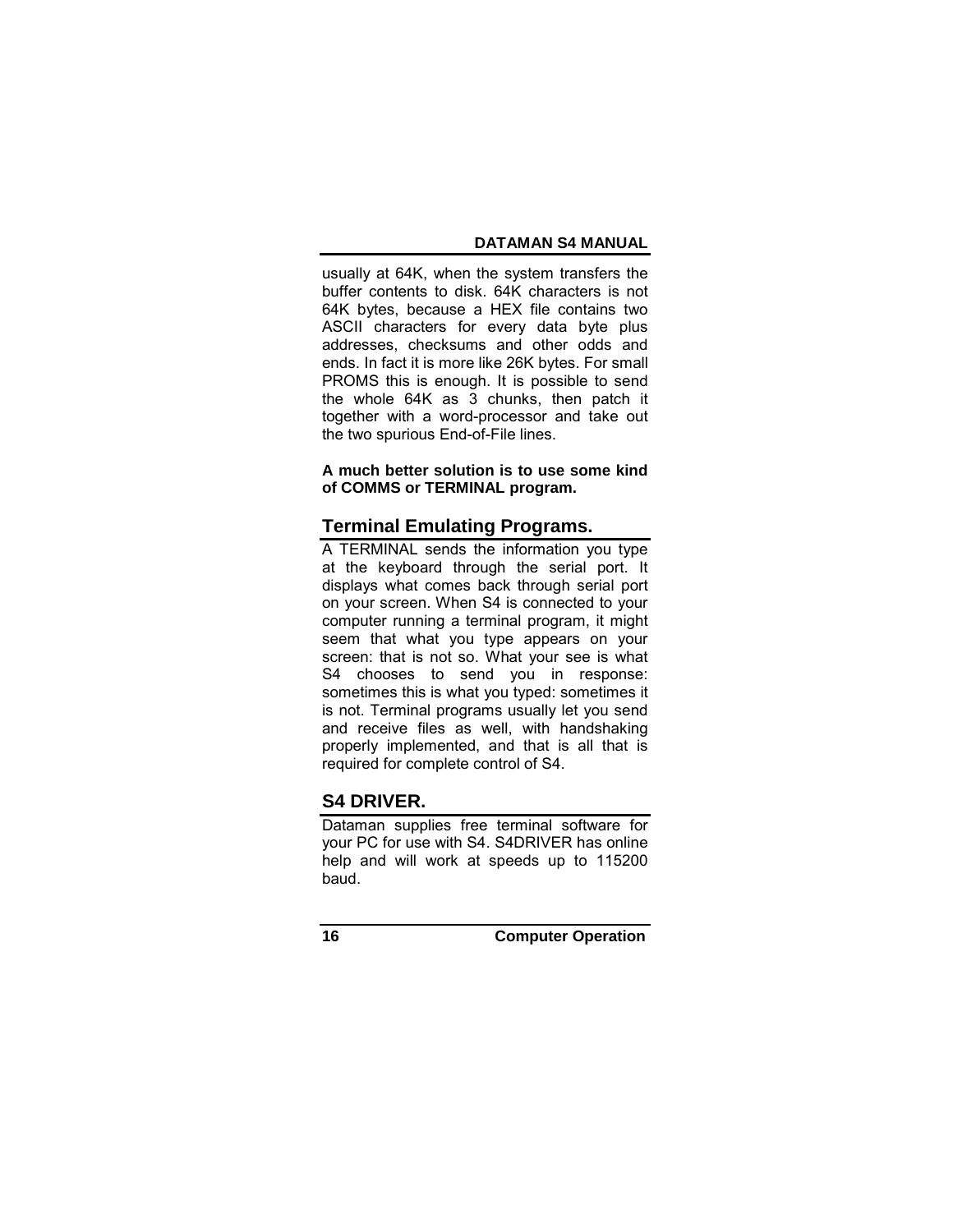# **File Formats.**

S4 sends and receives orthodox computer files. Only a programmer with an unusual amount of patience would wish to enter a large quantity of code into S4 by keying it in hexadecimal numbers. Microsystems have in the past been developed by "hand-assembly": the translation of microprocessor instructions into machine code mentally without benefit of an assembler, writing the instructions into memory in hexadecimal using a keyboard and repetitively trying out the program until it works. Most sane programmers these days, who want to stay sane, would use an assembler which permits the entry of code as instruction-mnemonics. The assembler creates a file of machine-code automatically, but the file is not usually actionable code. Actionable object code which is placed in memory exactly as it is received is called BINARY format. Transmission formats usually have a certain amount of extra information, for example the ADDRESS to start loading the data, CHECKSUM bytes to validate transmission etc. S4 receives files in common formats which are output by assemblers; formats such as INTELHEX, MOTOROLA S, TEKHEX, ASCII or BINARY and translates these into actionable object code which is stored in the USER RAM.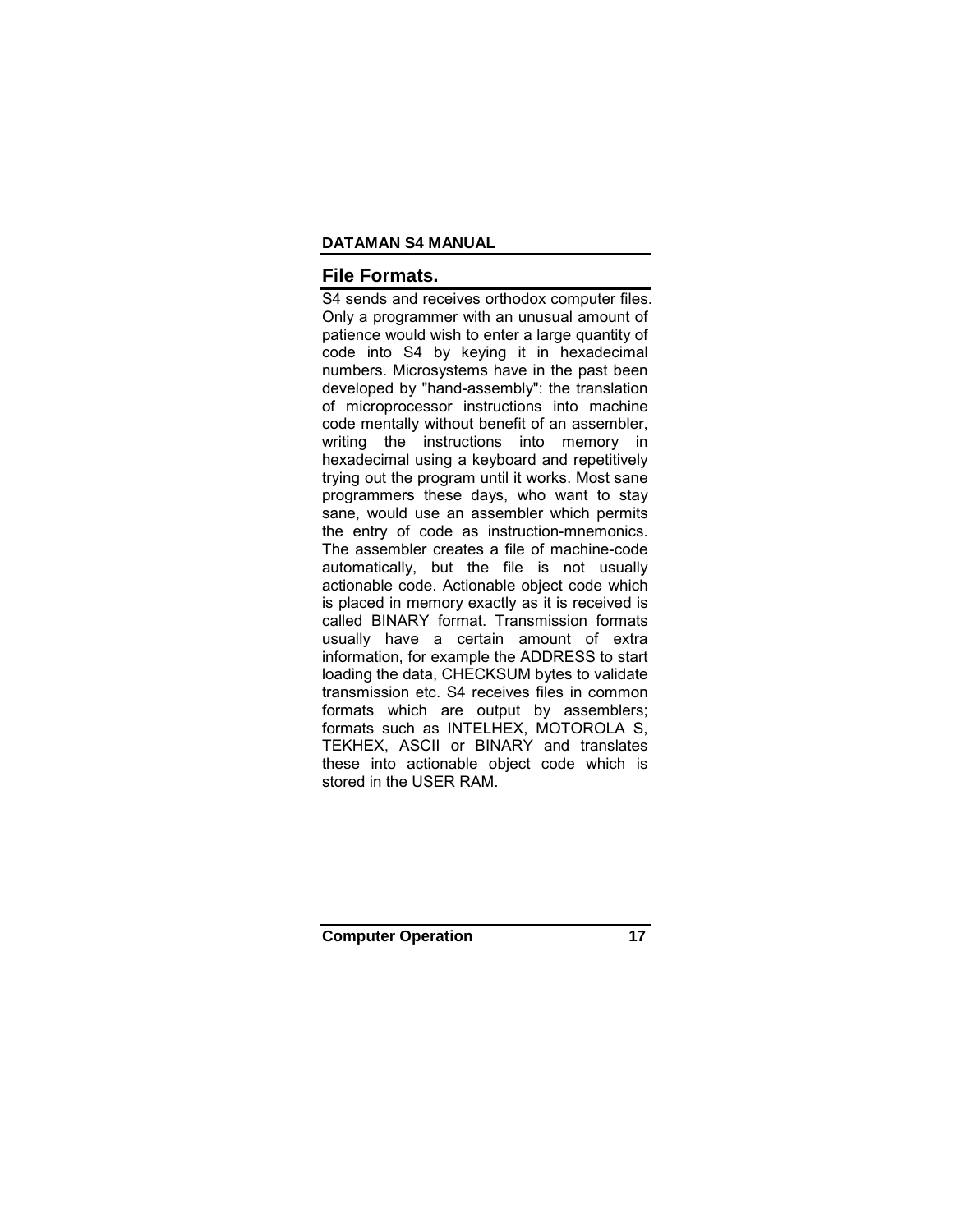# **Getting Started Quickly**

A guide for those who do not want to read the manual.

## **Copying an PROM**

If you want to make copies of a master PROM into blank PROMS of the same type, you must go through four stages:

- 1. Configure S4 for the PROM type
- 2. Load the MASTER PROM into S4
- 3. Test that the new PROMS are blank
- 4. Burn the new PROMS

# **Configuring a PROM.**

- 1. Place the MASTER PROM in the socket with the notch at the top. If it has less pins than the socket make sure that it is at the bottom.
- 2. Press PROM. Choose the manufacturer with the  $\mathbb I$  and  $\mathbb I$  keys. Then choose the right part number with the  $\boxdot$  and  $\boxdot$  keys. Press enter when the correct part number is shown in the display.If you have a data sheet check that the programming voltage shown is correct.
- 3. Press LOAD. S4 defaults to copying the whole PROM into the bottom of memory. If that is what you want press ENTER, otherwise modify the parameters.
- 4. The verify that the data has loaded correctly press COMP. S4 will compare the data in the PROM with

**18 Getting Started Quickly**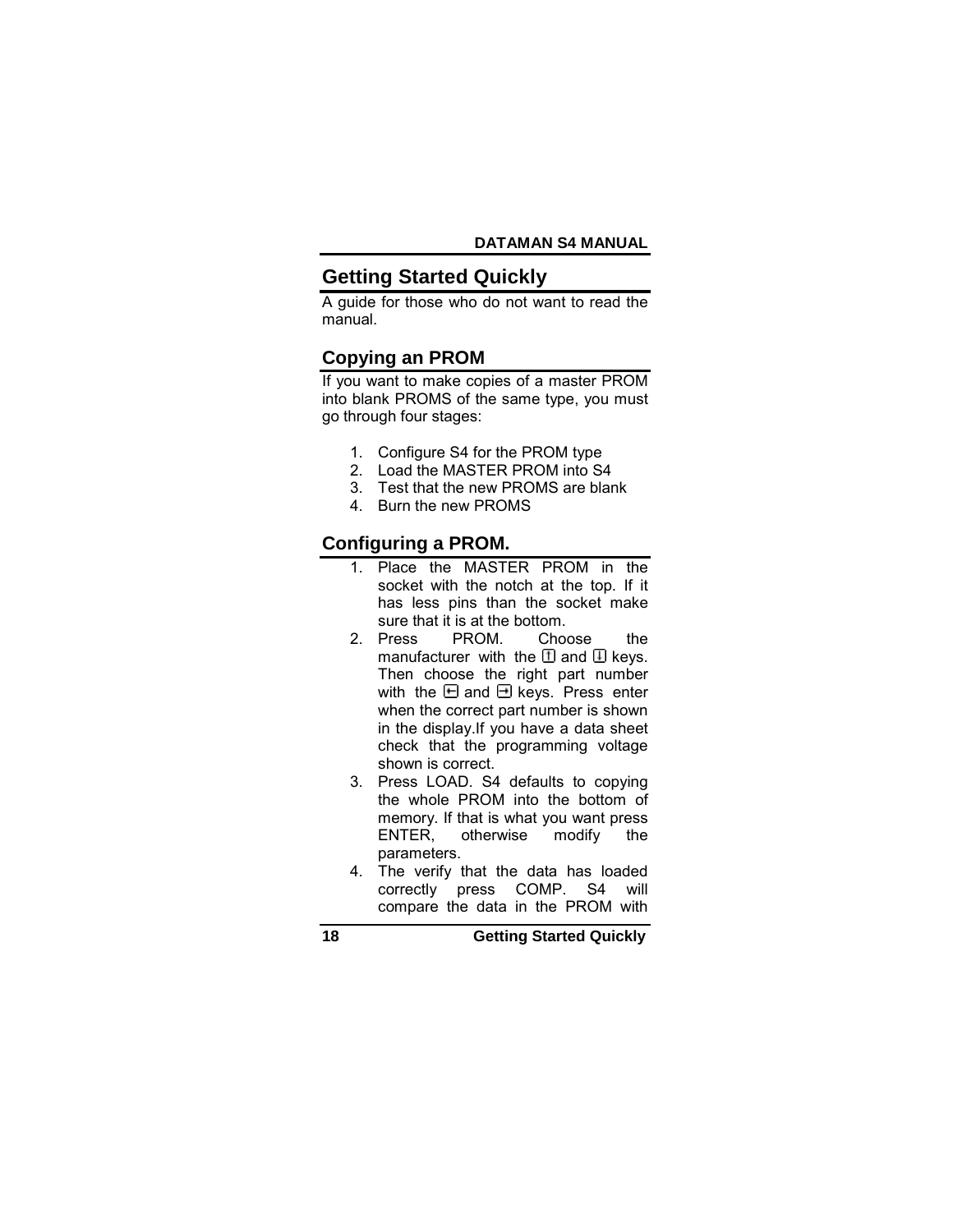the data you have just loaded into RAM. If it matches you will see the message SAME.

- 5. Put a fresh PROM that you want to program into the socket. If it has a different part number then you must reconfigure.
- 6. Press TEST. S4 will report whether the PROM can be programmed If the message "WILL BURN" or "BLANK PROM" appears then all is well. Otherwise you must erase the PROM. FLASH devices can be erased with FUNC BURN.(press FUNC first, then BURN). EPROMS with a window need a dose of UV light from an eraser.
- 7. Press BURN, then ENTER. The parameter line of numbers can be modified if you do not want to burn all of the PROM, but that is unusual. The time taken to program the PROM varies from a few seconds to a few minutes.
- 8. It is a wise precaution to take the checkSUM of the master PROM and the copies. CheckSUM will help you to identify an unlabelled PROM.

**Getting Started Quickly 19**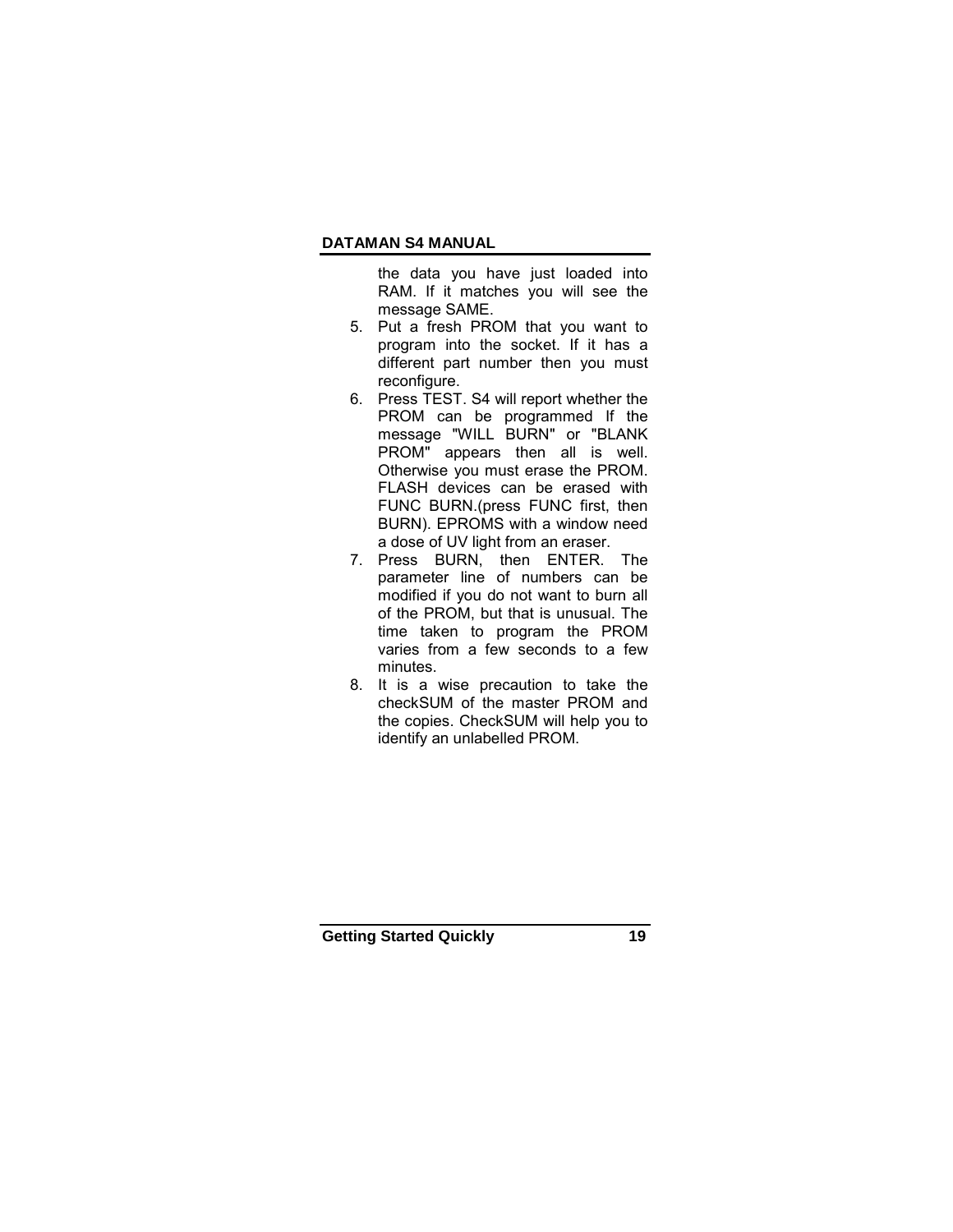# **PROM KEY**



If you get a message on this key which says:



Then S4 will not program any PROM but 27256. You should load the library.

| Atmel 27C010<br>13.00V Burn pin 1<br>100us No Overprog<br>Alg 01, Ref 0400 |  |
|----------------------------------------------------------------------------|--|
|                                                                            |  |
|                                                                            |  |
|                                                                            |  |

To configure S4 to read and program a PROM correctly, do one of the following

1. If you remember the Ref number of the algorithm, enter it. The number is shown when you scroll through the ALGORITHMS as described below. The Ref number is not guaranteed to be the same in different versions of the library.

**20 PROM KEY**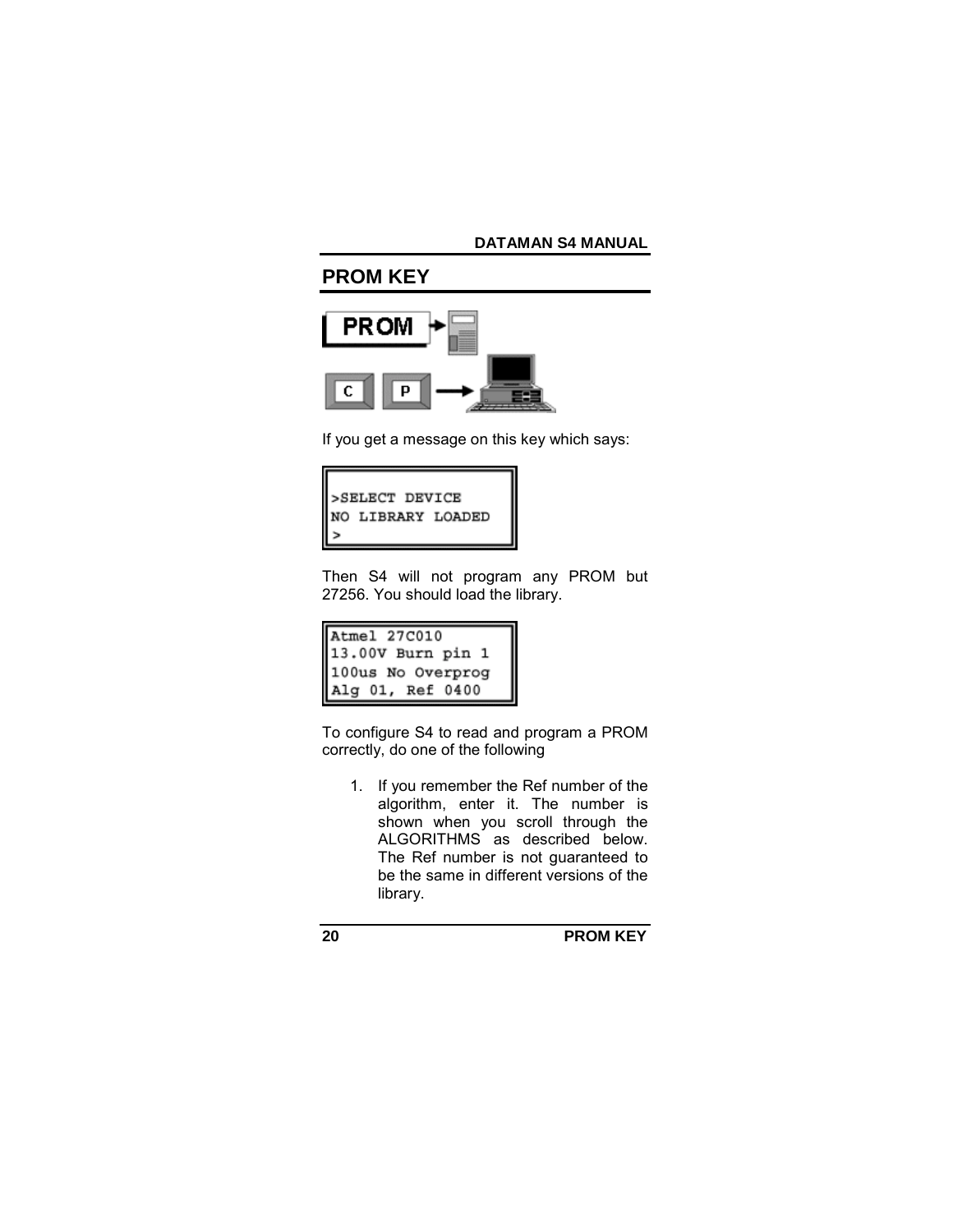- 2. Use the  $\Box$  and  $\Box$  keys to scroll though a list of manufacturers, and then the  $\boxdot$ and  $\boxminus$  keys to choose the actual device (At a remote terminal, use X, Y, SPACE, BACKSPACE). You have to know the part-number and preferably the program-voltage of the PROM - if you are unsure, get a data sheet from the manufacturer. S4 will apply the voltages shown to the PROM in the socket - if they are incorrect the device may be damaged. If you really must experiment, try algorithms which apply the lowest voltages first.
- 3. From the ">" prompt, press **FUNC-PROM** or at the Terminal type **SS**. This invokes the Silicon Signature routine, which reads a code from the EPROM in the ZIF socket, and selects the correct device automatically. **This is the quickest and easiest way to configure S4, but it should be used with caution on older EPROMs**. This is because older EPROMS may not have a Silicon Signature code. The method used to read the Signature is to raise address line 9 to 12 volts, and then to read locations 0 & 1 of the EPROM. Applying 12 volts to an address line of a device that does not have a Silicon Signature could<br>potentially damage the device. potentially damage the However, it would be unusual for a modern EPROM not to have a Silicon Signature.

**PROM KEY 21**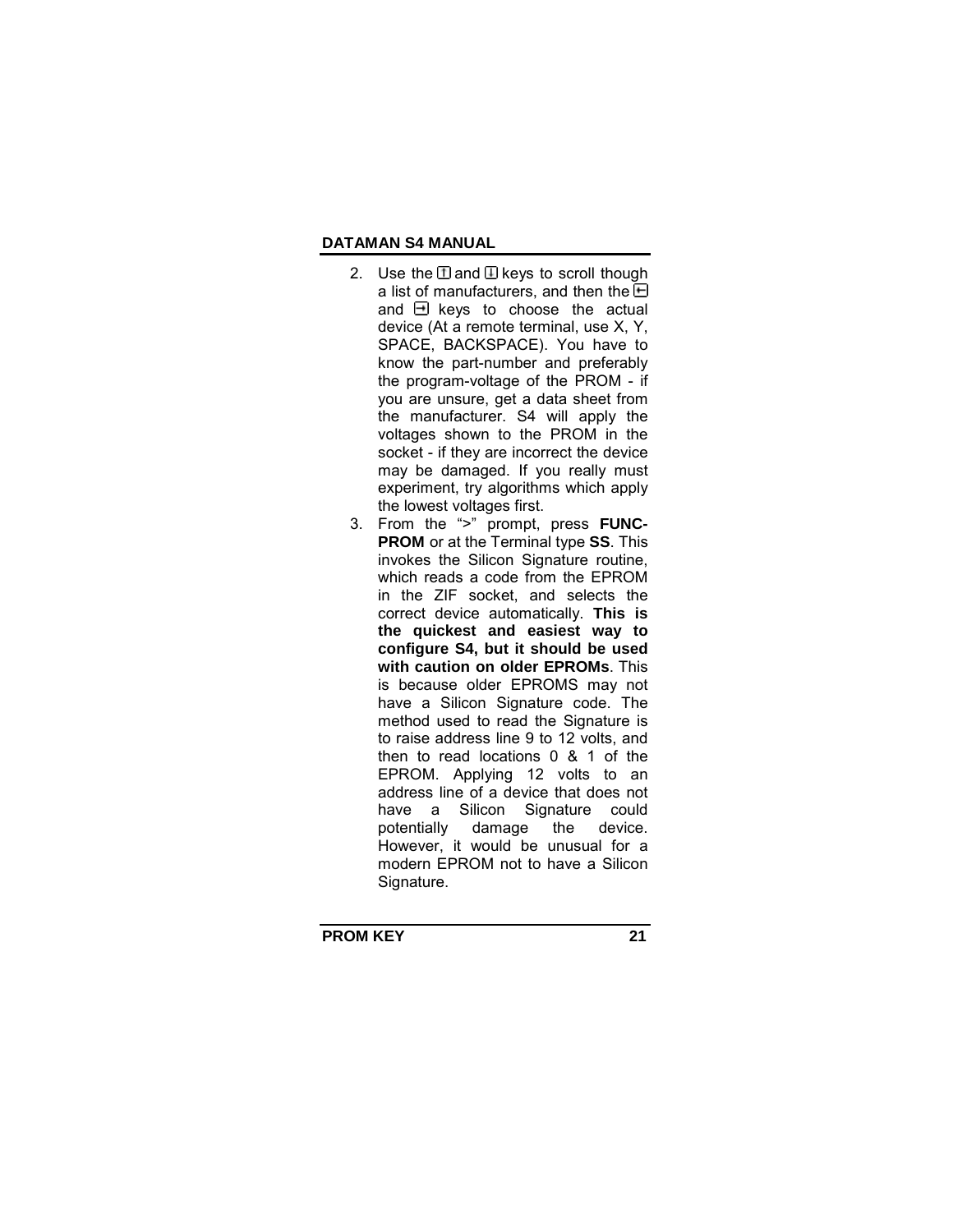

## PRETEST (START)-(END)=(DEST)

See Glossary for the special ways of editing of the parameter line.

PRETEST compares a PROM in the ZIF with the contents of the USER-RAM between the START and END addresses. The purpose is to check whether EPROMS must be erased with UV light prior to programming. Bits are erased all high, and may only be programmed from high to low. The first location which cannot be programmed is reported. If a PROM contains locations which are already programmed, but the PROM will accept the new program, the message **WILL BURN** is displayed If the PROM is actually blank it contains all FF bytes - then the message **BLANK ROM** is displayed. S4 must be configured for the right type of PROM. A warning message gives the PROM type.

To start the PRETEST, press the ENTER key.

**22 TEST KEY**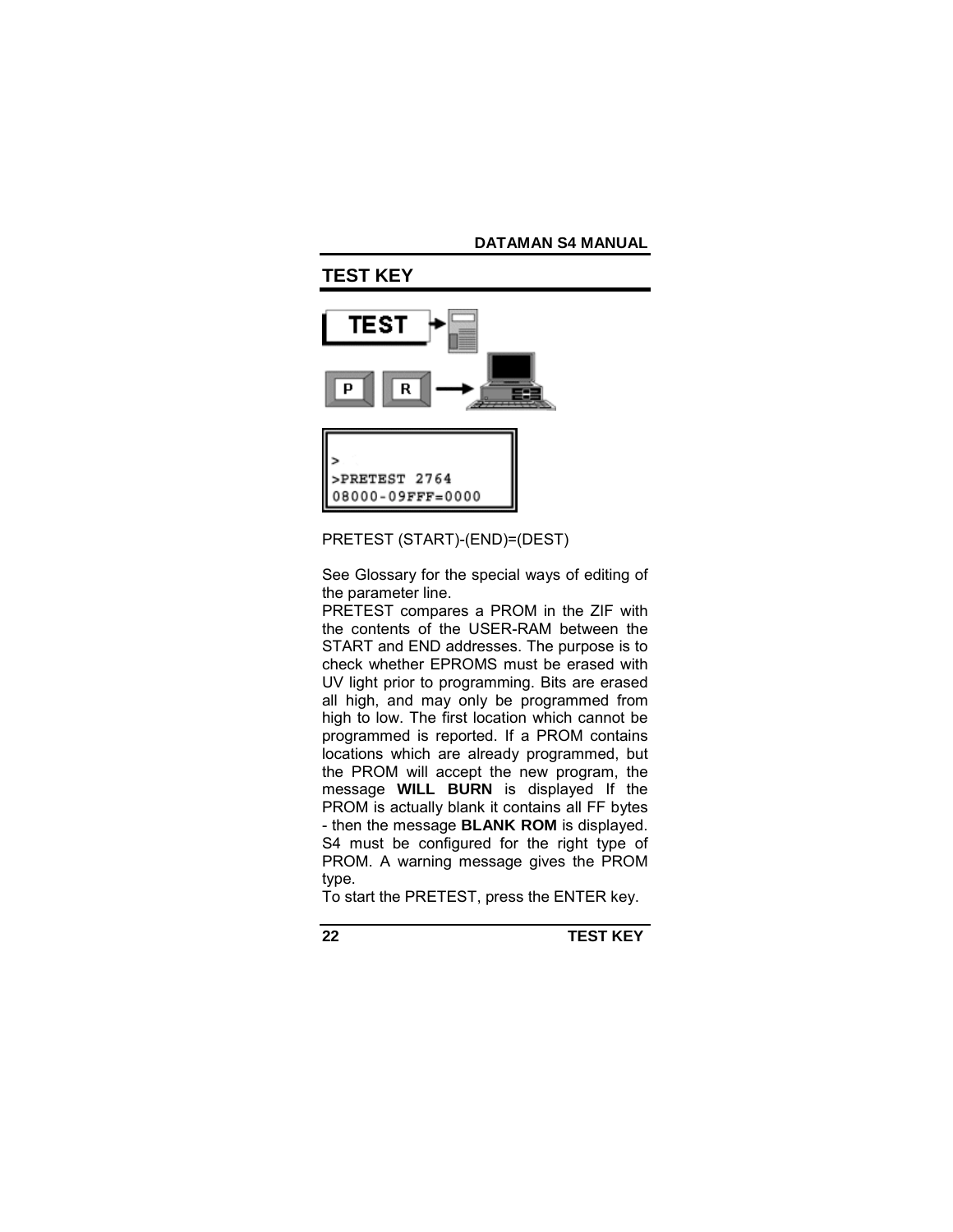The example given will PRETEST a 2764, addresses 00000 to 01FFF to see whether it will correctly program with the contents of USER-RAM addresses 08000 to 09FFF.

**TEST KEY 23**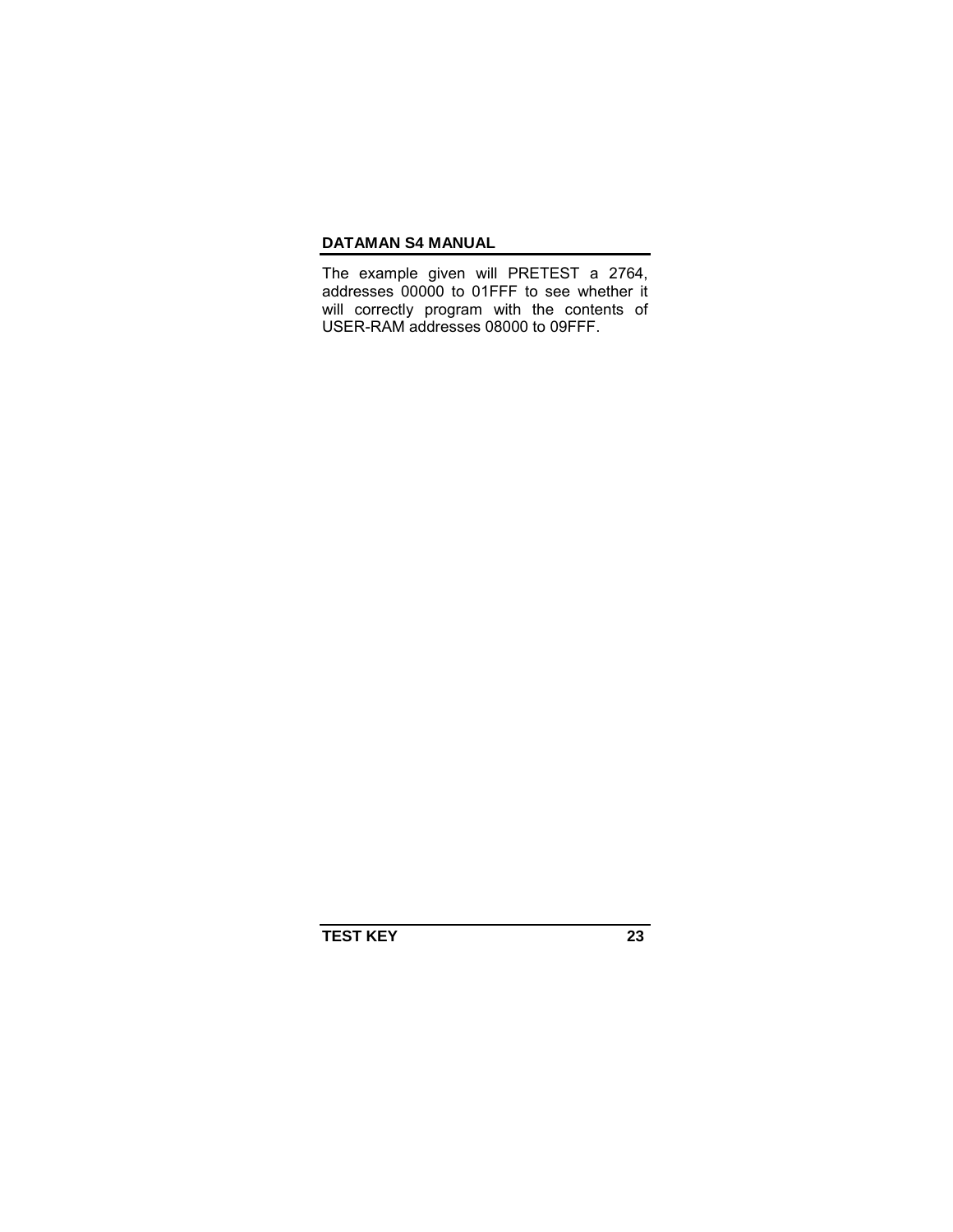

LIB is used to COPY new software from a "LIBRARY ROM" in the ZIF socket to the Transient Program Area. The program runs automatically when it has loaded.

When you see the message, place a LIBRARY ROM in the front panel socket and press ENTER. To abort the command, press ESCape.

The LIBRARY instruction does not move all the code in the LIBRARY ROM into the TPA area: if it did the stack would be overwritten in the process and the program would crash. Instead the ROM contains pointers which show which code must be moved. Each pointer is prefixed by a 42 byte: 42 is used to indicate that there is a block to be copied (Why 42? Well, any byte could be used and 42 has no real significance, except to the software engineer who is a Douglas Adams fan....) The four bytes following give START and END addresses of the block. If there is another block then follows

**24 LIB KEY**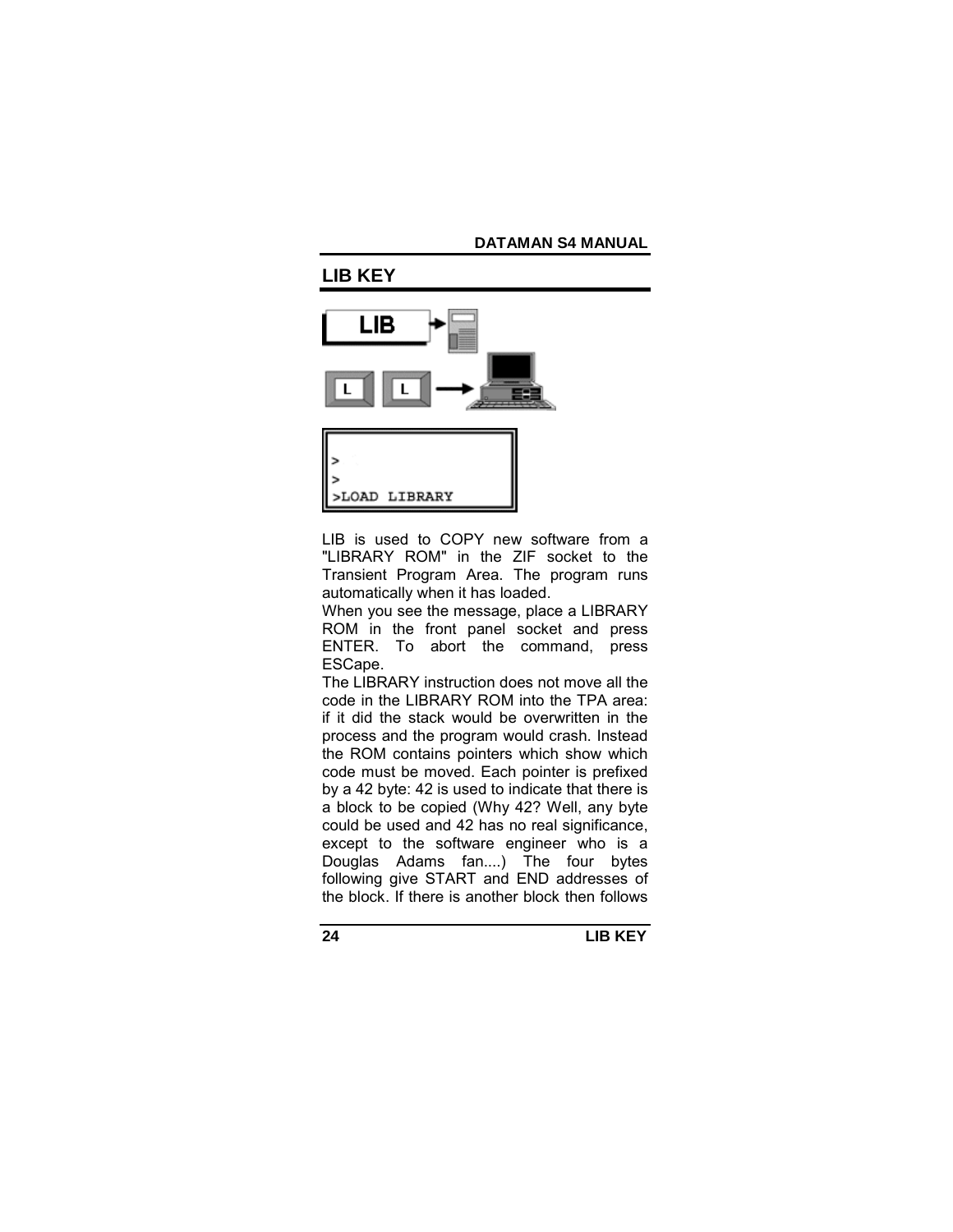another 42 byte, followed by another START and END, and so on. When the LIBRARY program has been loaded, S4 resets and runs it.

At the end of the table of blocks there is a byte which is not 42. If this byte is 00, 54 then S4 picks up the following two bytes as a start address and executes it. If it is not 00,54 then S4 returns to the command prompt.

**LIB KEY 25**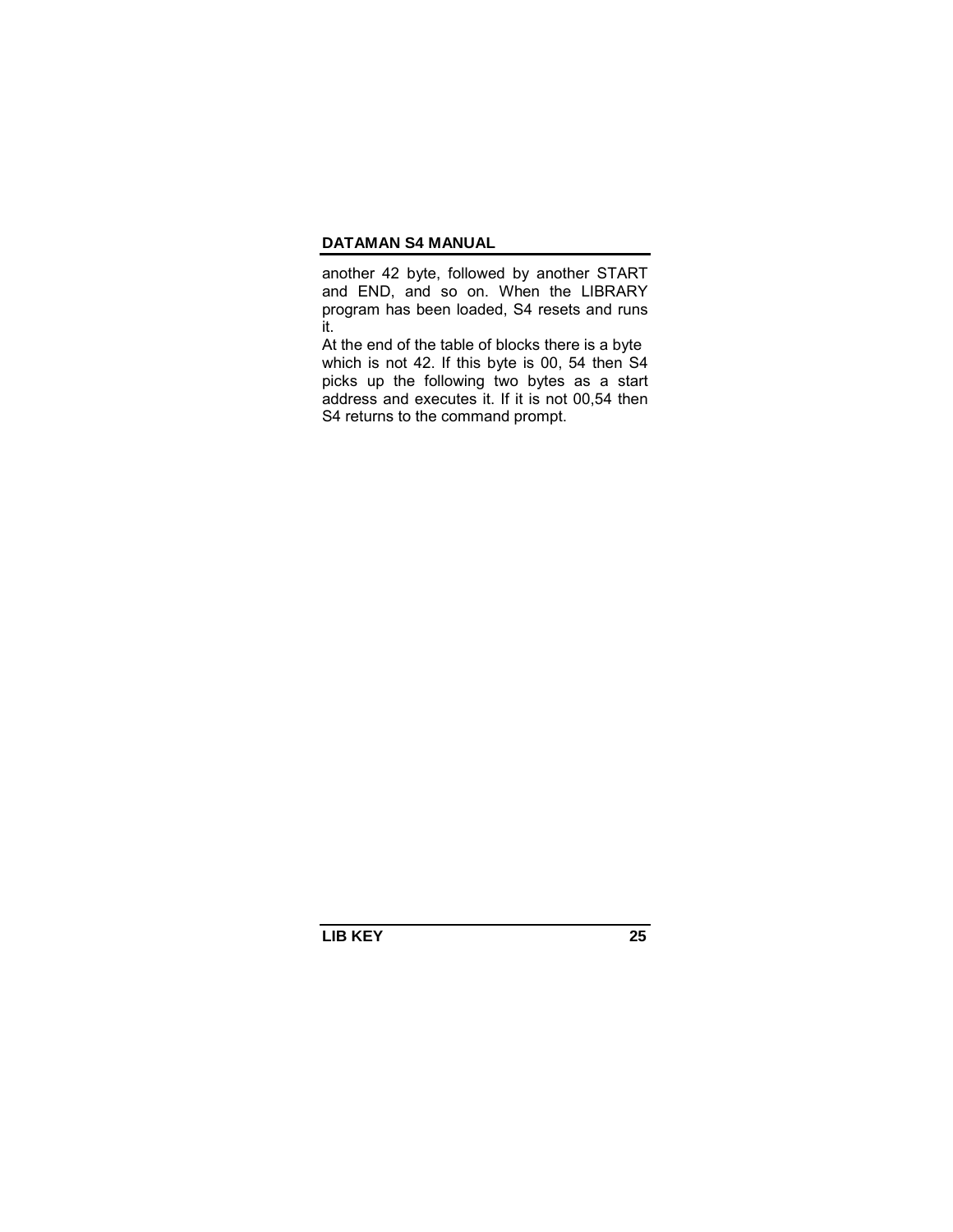# **SETUP**





This key has no terminal equivalent. File type, baud rate and handshake have separate terminal commands.

The SETUP routine sets the FILE TYPE RS232 BAUD RATE and HANDSHAKE, in that order.

Use  $\boxminus$  and  $\boxminus$  to see and select options.

It is possible to ESCape at any point but any changes stand  $-$  the settings do not revert to original values. Remember WYSIWIG - What You See Is What You Get. If you read something in the display, then it is true. Therefore it is not necessary to proceed to set up BAUD RATE just to change the FILE FORMAT.

**File Type.** 

S4 will receive files serially transmitted in a standard format. The formats supported are INTEL, MOTOROLA, TEKHEX, ASCII and

**26 SETUP KEY**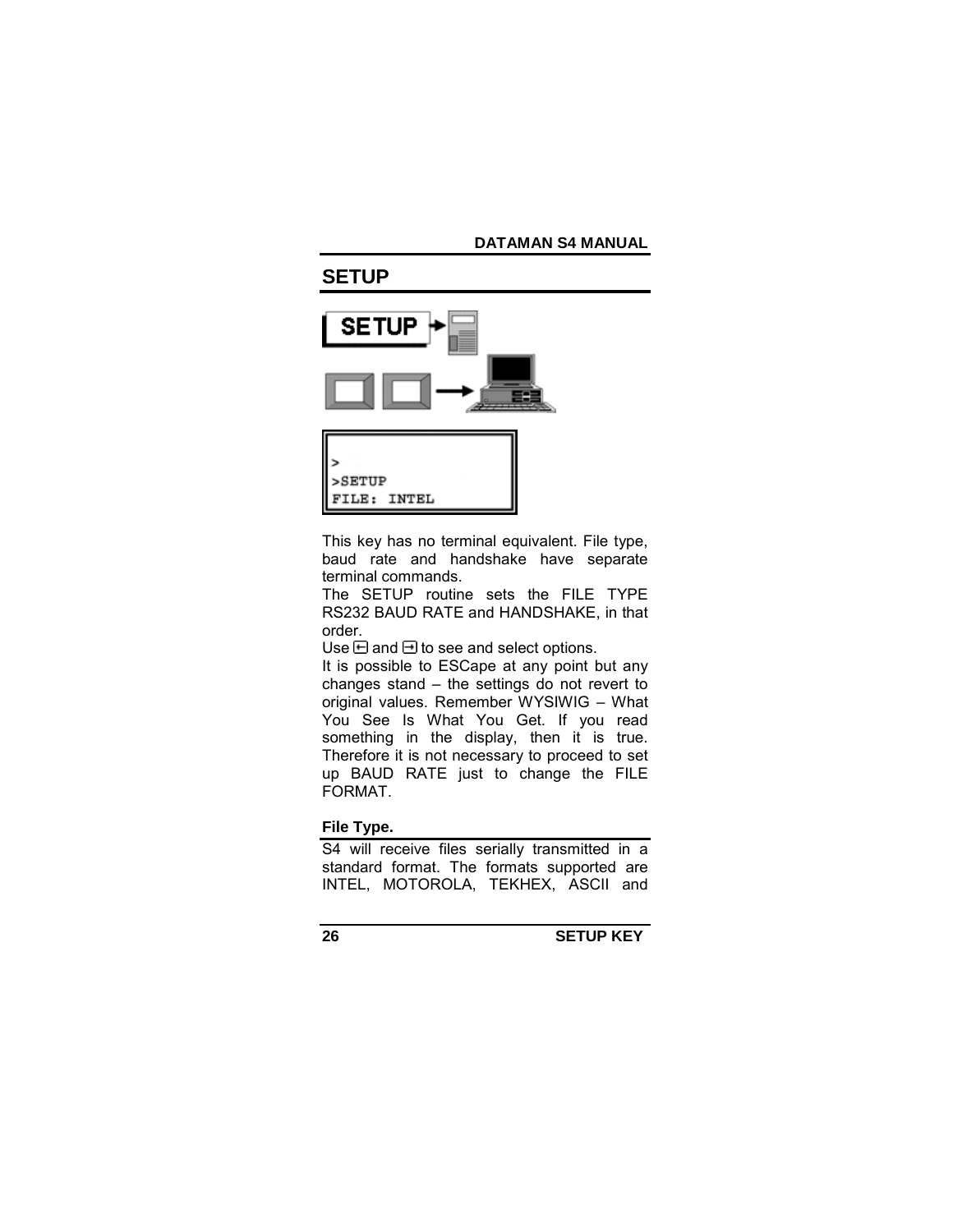BINARY. A detailed description of each format is given later.

The  $\boxdot$  and  $\boxdot$  scroll through the different formats and set-up the one displayed. You must leave the right format in the display  $$ what you see is what you get, even if you press ESCape instead of ENTER.

## **Baud Rate & Handshake**

Baud rates of 300, 600, 1200, 2400, 4800, 9600, 14400, 28800 or 115200 may be chosen

| FILE: INTEL         |  |
|---------------------|--|
| BAUD: 9600          |  |
| AUTO - HIT SPACEBAR |  |
| HANDSHAKE: NONE     |  |

The  $\boxminus$  and  $\boxminus$  keys scroll through the choices, and you may use ESCape or ENTER to complete the set-up. Auto-selection of Baud Rate is possible too. At this point, if your computer is running a COMMS program in terminal mode and is attached to S4 you can set baud-rate by pressing the SPACEBAR on the computer's keyboard.

If handshaking on outgoing transmissions is required, it can be set RTS or DTR.

If S4 is powered off, the handshake will be reset to NONE when it is switched on again, if no valid handshake can be seen. Otherwise S4 would hang-up waiting to send the introductory message.

**SETUP KEY 27**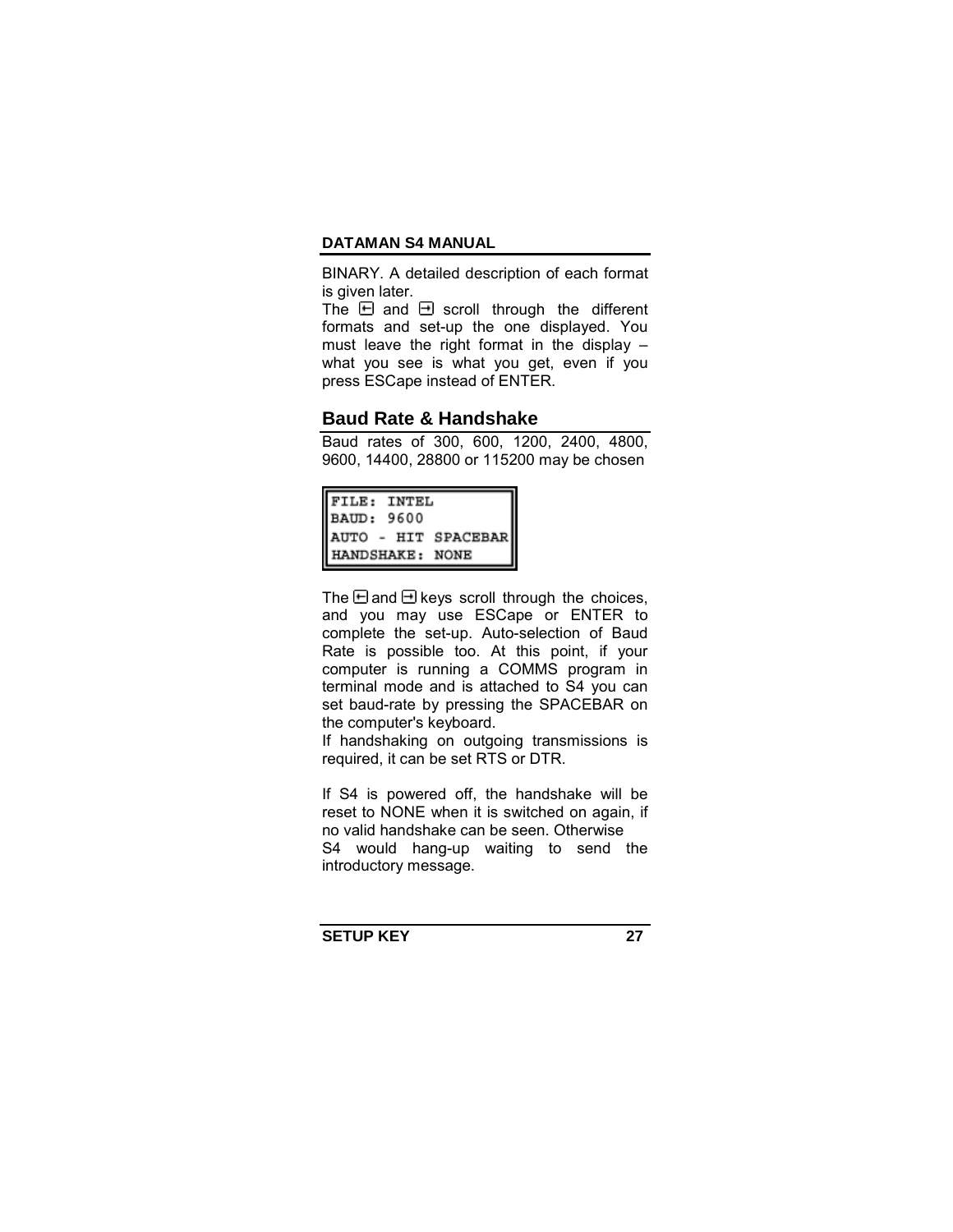# **INFO KEY**

OR SUPPLY OFF



This is a keypad only command: there is no terminal equivalent.

INFO displays and continuously monitors battery voltage and temperature, and tells you whether the charger is connected and turned on.

**The charger normally looks after itself and it needs no assistance.** 

S4 is powered by a rechargeable battery of 7 nickel cadmium cells providing 8.4 volts 600ma/hr. Charging is automatic: you do not have to turn the charger on or off.

The charger turns on automatically when the FUEL GAUGE indicates that battery is less than 25% charged.

**You do not have to switch the charger on or off deliberately, but you can do so if you**  wish in INFO mode by pressing  $\boxminus$  or  $\boxminus$ .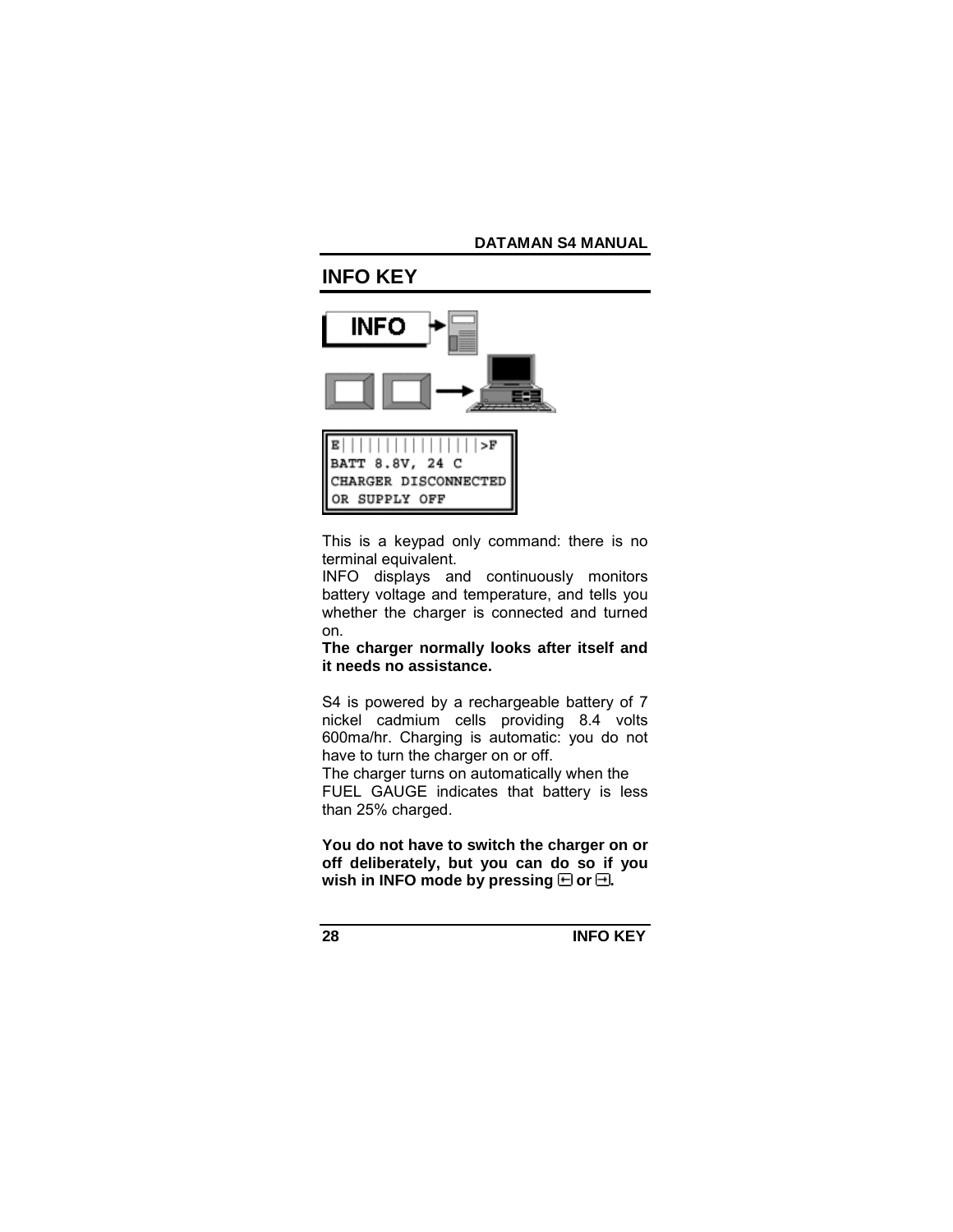If the charger is attached and switched on, you will see the battery voltage rise as the battery charges. When the battery is fully charged you will see the temperature rise and the charger will switch-off when the rise equals 5°C.

**One CHARGE is enough. It is possible to raise the battery temperature by charging three or four times in succession, which raises temperature by 5°C each time. This does not put any extra charge in the battery or achieve anything useful.** 

To terminate INFO mode, press ESCape.

# **Automatic Battery Charging**

When S4 is turned on, it charges the battery if the "FUEL GAUGE" shows less than 75% full. The charger will replenish the battery in less than an hour. There is a temperature sensor in contact with the battery. When it sees a 5°C rise, the charge current turns off. Charging is thus perfectly safe and S4 may be used normally whilst being charged.

The internal circuitry prevents the batteries overcharging. While capacity remains they are capable of absorbing high currents, but when fully charged the current is not stored - it is dissipated as heat. S4 monitors battery temperature, looking for a 5°C rise at which point the high current is turned off. S4 remains on when charging - but will turn itself off automatically when the job is done. You can safely leave S4 alone when charging or continue to use it. If the message HEAT appears when charge is requested, it means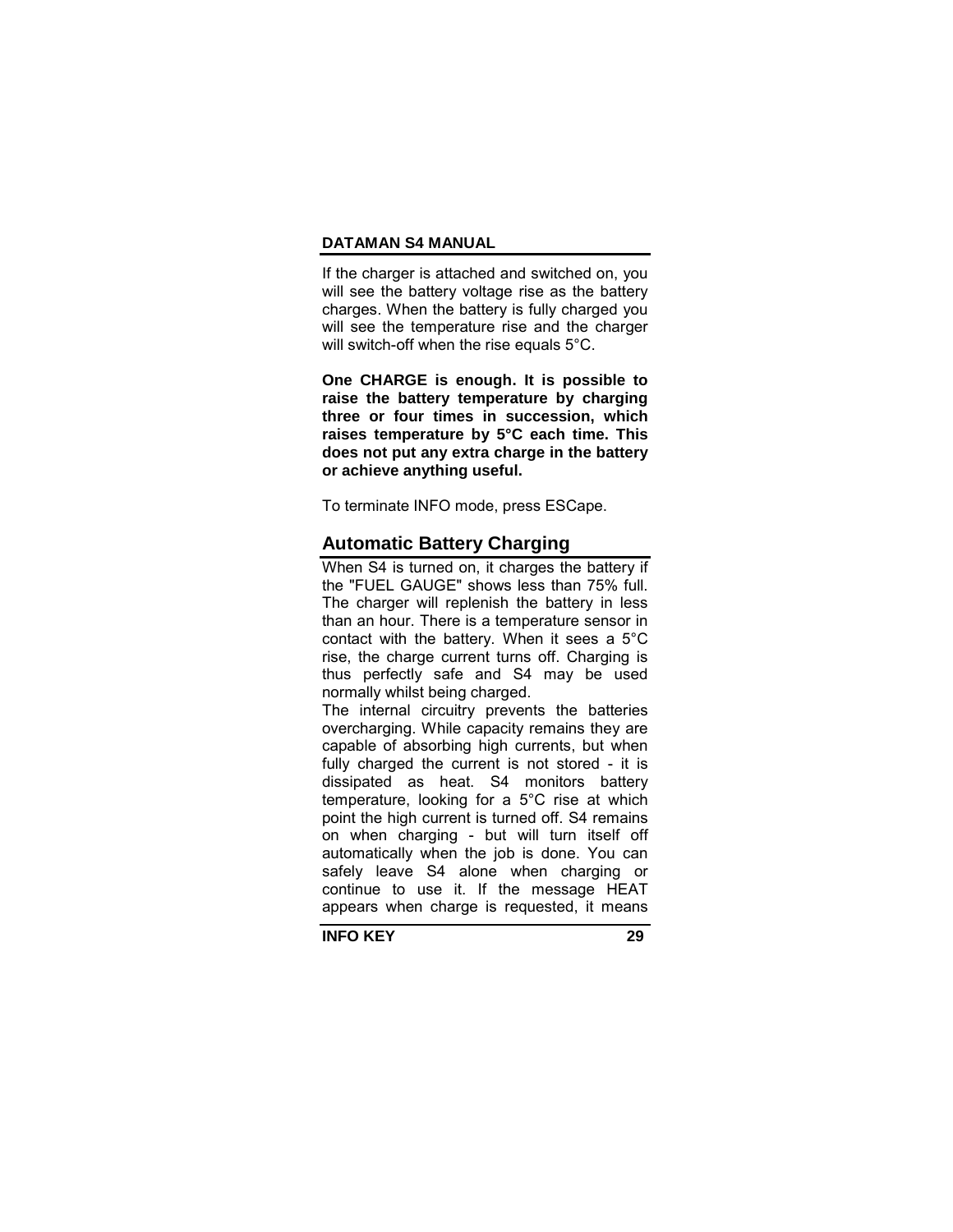that the temperature is too high or too low to be monitored. (below 5°C or above 45°C). The method used for detecting temperature is to measure the voltage across a thermistor, which is in physical contact with the battery, which does not make an accurate thermometer - but it is good enough to observe a 5 degree rise. S4 does not permit fast charging of batteries which are outside the 5 degree and 45 degree limits, because battery manufacturers do not recommend it.

# **The Fuel Gauge**

Across the top of the display is a bar-graph showing S4's estimation of remaining battery capacity. This really is an estimation: it is not possible to measure charge in a Nicad by looking at its voltage or by any other means. S4 keeps track of power usage from the last fully charged state. The FUEL GAUGE represents S4's guess at how much charge remains. It isn't perfect - but it's a lot better than no guess at all. The FUEL GAUGE will be wrong in the following circumstances:

- 1. If the battery was changed or removed
- 2. If S4 has been switched off for a long time. (that's because S4 cannot estimate self-discharge).

In either case the FUEL GAUGE will correct itself when the battery is charged.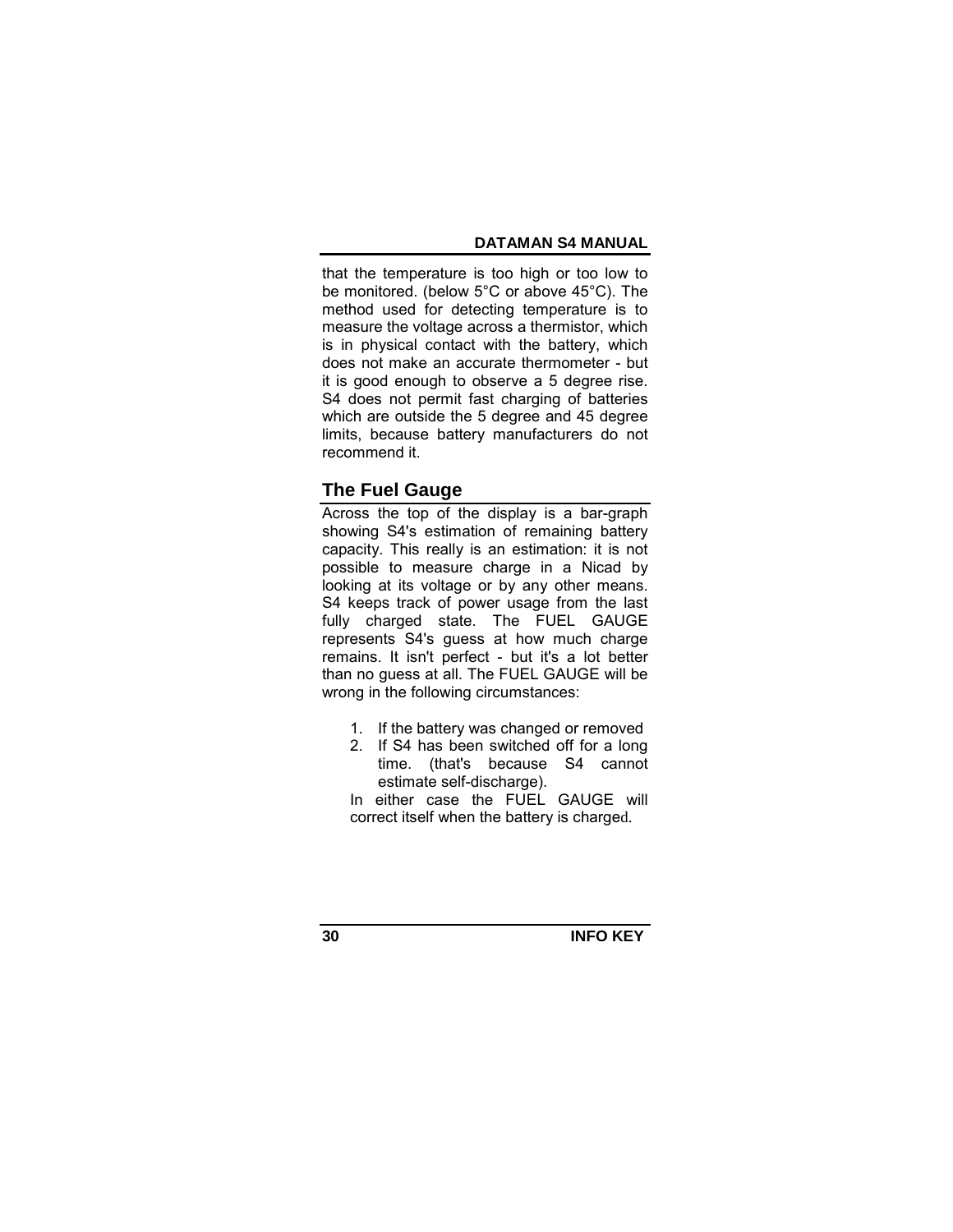## **Nicad Battery**

The battery is capable of the following typical performance when fully charged:

- **Standby 10ua** about 12 weekís retention of program, data and configuration. After that the Lithium cell takes over.
- **Viewing 30ma** 20 hours of editing (25% less via RS232)
- **Burning 180ma** 3 hours programming - the actual number of PROMS varies widely from about 100 oldest-type to 1000 latest-type
- **Emulating 100ma** 6 hours emulating (depends on amount of access that the target system makes and the load it places on the data lines).

Real work is a combination of activities, of course.

Early warning of battery discharge and automatic shut-off operates if the battery falls below 8.4 volts. Shutting-off is orderly - there is no harm to any device being programmed

and no loss of data, provided S4 is recharged within a few days.

When the charger is ON, 650ma a.c flows into S4 and this will recharge the battery in about an hour. A reasonable working capacity will be restored in much less time.

Deep discharges and fast recharges make the battery last longer than a trickle of charge which maintains a fully charged battery all the time.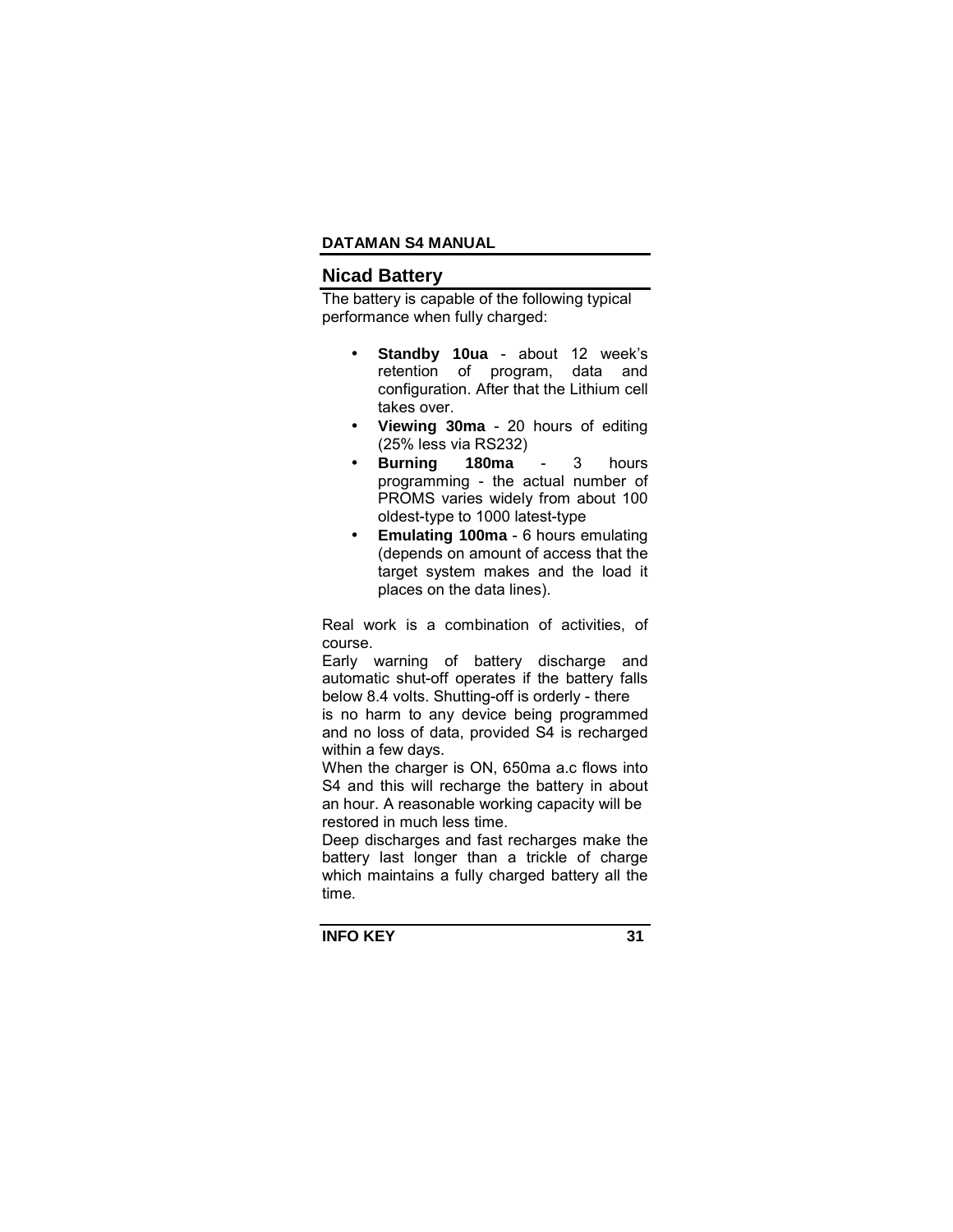# **Lithium Backup Battery**

Nickel Cadmium batteries lose capacity by selfdischarging at a rate of 200% per year, according to the manufacturers. That means that a fully-charged Nicad today will have no charge at all in 6 month's time.

When S4 turns itself off because the battery voltage is low,, there is less than 1% capacity remaining. The RAM data might only be supported for a few days. For this reason, a Lithium battery has been fitted to support RAM and microprocessor data when the Nicad loses its charge. The Lithium cell does not have this self-discharge problem. The Lithium battery would last over 10 years in an S4 which was always charged, and about 2 years in one which was always flat.

# **Charging from a Bench Supply.**

You can also charge your S4 from a D.C. bench supply. However this needs caution. S4 is not capable of turning off the D.C. charging current; so this must be limited to what the battery would take continuously without overheating - 60ma. is safe. The D.C. positive and negative connections can be either way round because there is a bridge in the charging circuit.

**Avoid emulating and charging from a bench-supply at the same time. There could be a conflict between system grounds.**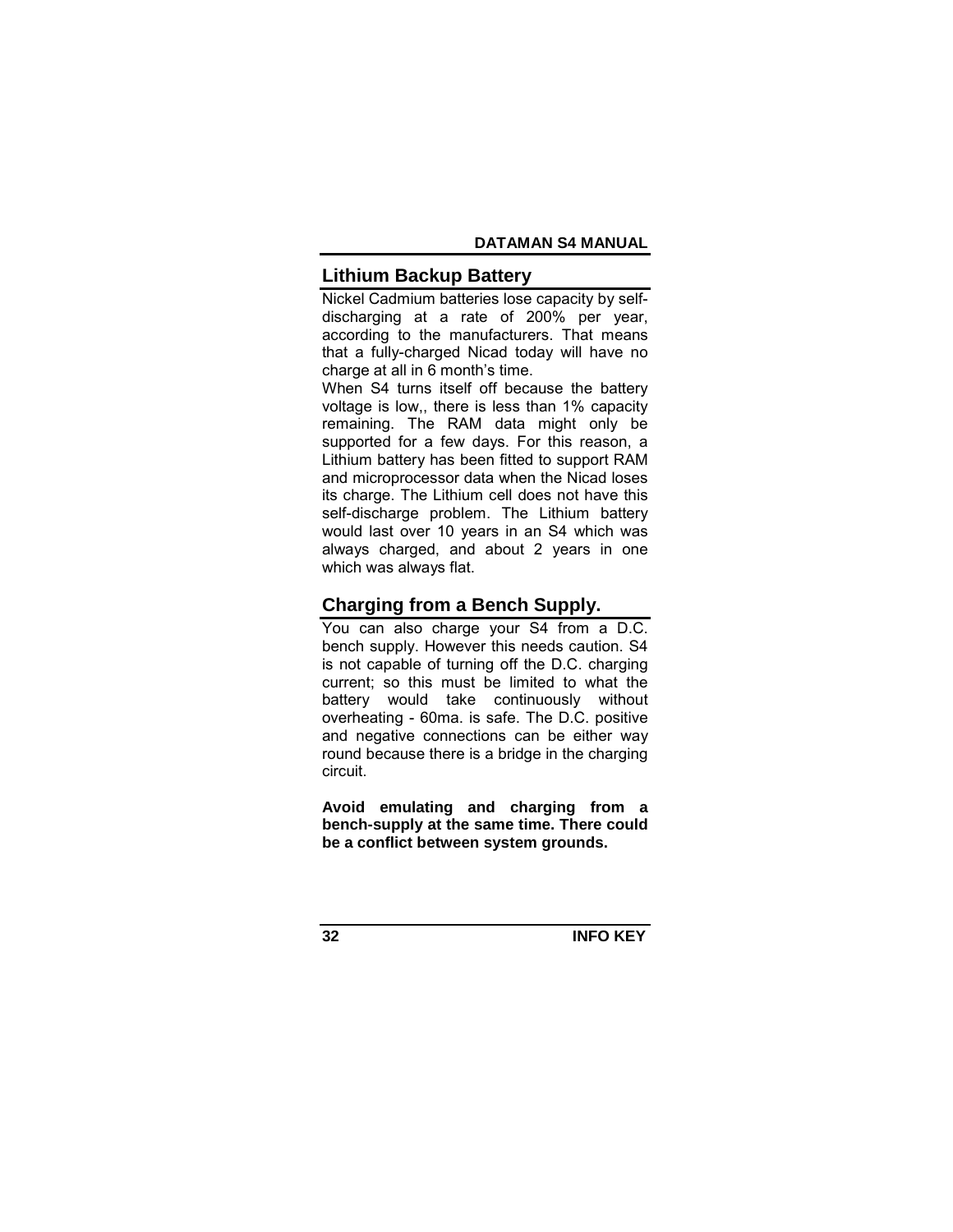### **Defective Battery**

NICAD manufacturers claim that "deep cycling", meaning full charges and discharges, is good for the battery; apparently this discourages physical change, the formation of dendrites, which cause premature failure.

Electronics lore is that Nicads "learn" the capacity that their job requires and refuse to hold more charge. Some authorities claim this is not true and at Dataman we have never observed this effect. What we have seen is that there is a low but constant rate of failure in Nicad cells which is not dependent on age. New ones seem to fail occasionally - as often as old ones. They seem to do better if worked hard, i.e. charged and discharged quickly.

The symptoms of a defective battery are that it does not reach normal output voltage. Nicad cells usually fail by going short. If one of the seven Nicads cells is short, the battery will charge to temperature cut-off but remain below 9 volts, because it only has 6 cells instead of 7. The combination of high temperature and low voltage can be observed in the INFO display. The battery should be replaced as soon as possible.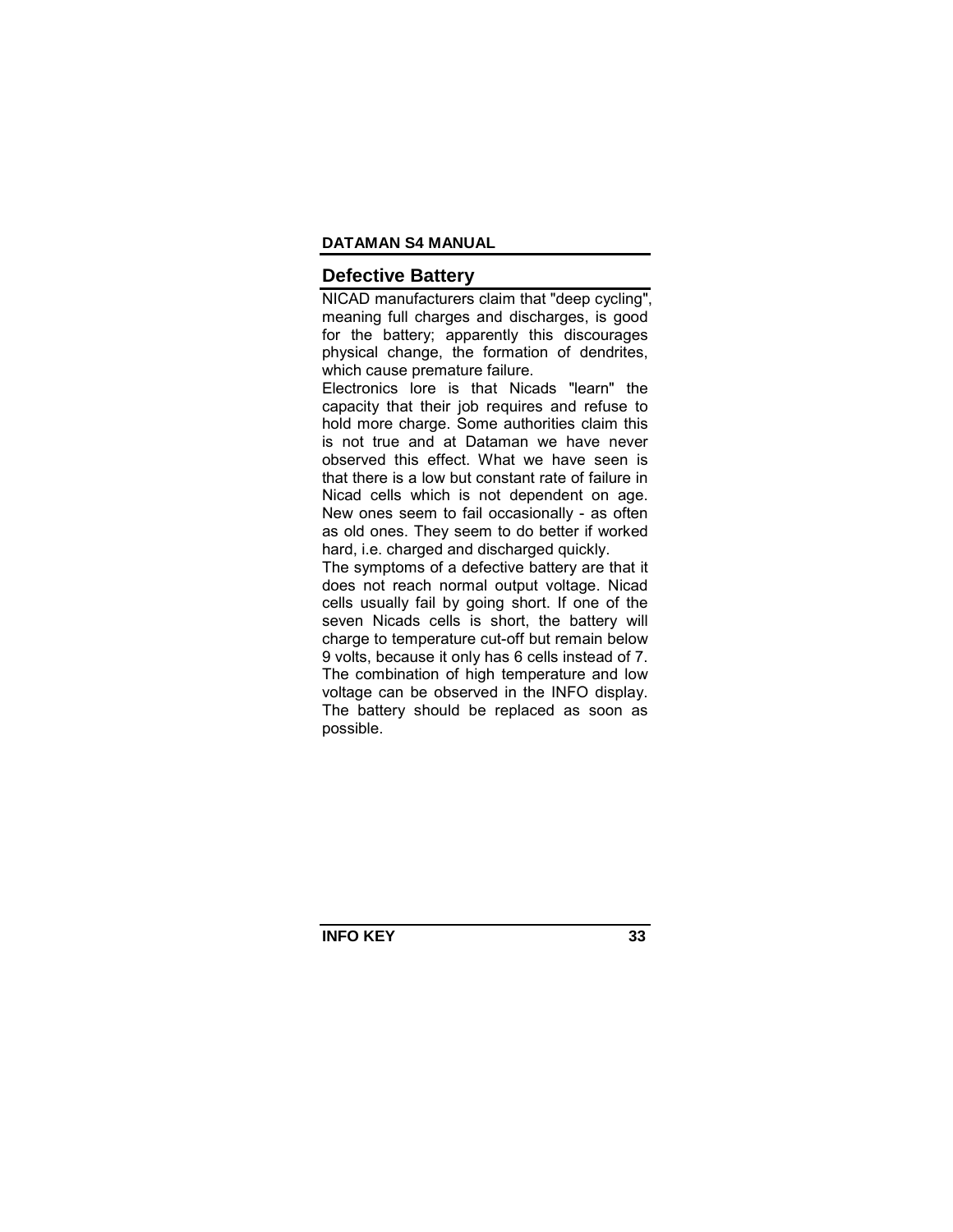

LOAD (START)-(END)=(DEST)

See Glossary for the special ways of editing the parameter line.

LOAD copies the contents of the PROM in the ZIF into USER-RAM. The area copied and the destination is defined by the START and END addresses.

S4 must be configured for the right type of PROM. LOADing memory does not apply program voltages or program pulses to the PROM. PROMS of the same size and type have different configurations for programming, but they can be read by the same procedure. If the only difference is the manufacturer and you intend to copy say, 27256 PROMS, of one manufacturer into similar blank PROMS made by another, then it is okay to leave configuration set to the PROMS you are actually programming. You need not change configuration just to read the originals.

**34 LOAD KEY**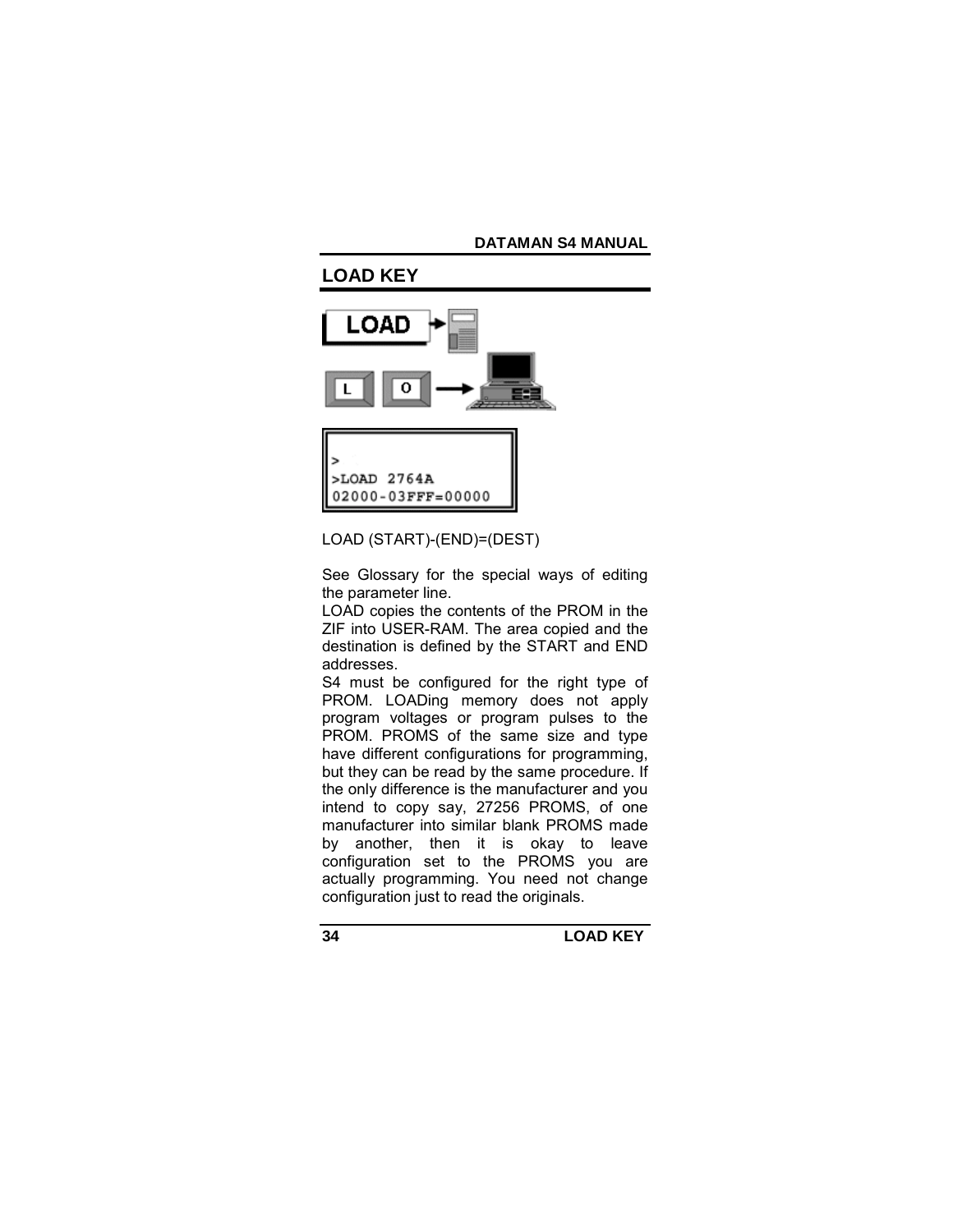A warning message gives the PROM type. If the ESCape key is pressed the process is aborted. If the ENTER key is pressed the process goes ahead.

The example given will copy a 2764 in the ZIF, addresses 00000 to 01FFF to USER-RAM addresses 02000 to 03FFF.

**LOAD KEY 35**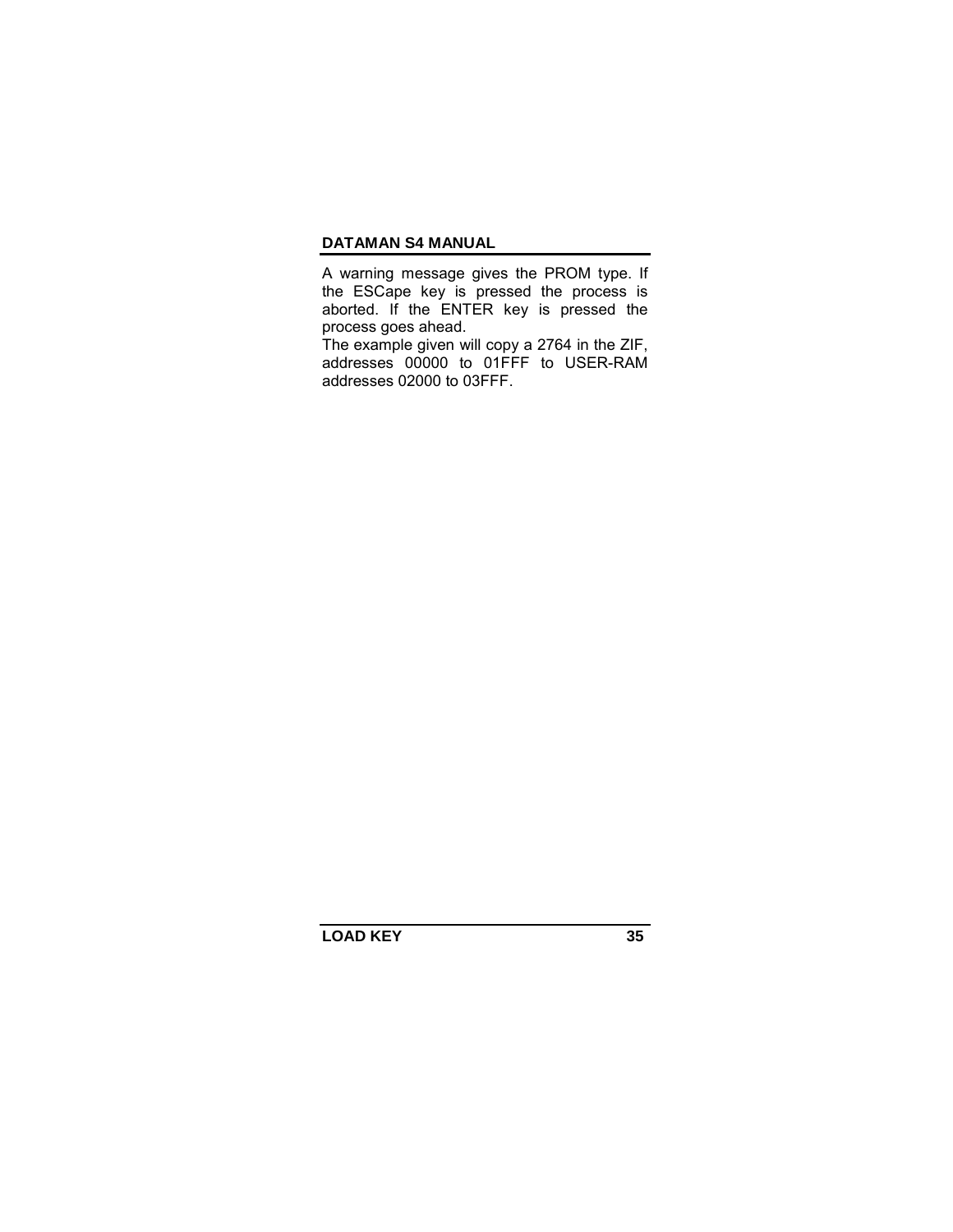

The keypad version of this function is similar to edit, except that it works directly on the device in the ZIF socket.

For economy of code we have used the edit routine. You cannot, of course, change any of the data.

# **Terminal Dump Rom**

DUMP (DEVICE)

(START),(BYTES)

This is the terminal equivalent to the keypad function. It uses a full screen display to show address and data contents, starting at the address requested for the number of bytes. If

**36 DUMP KEY**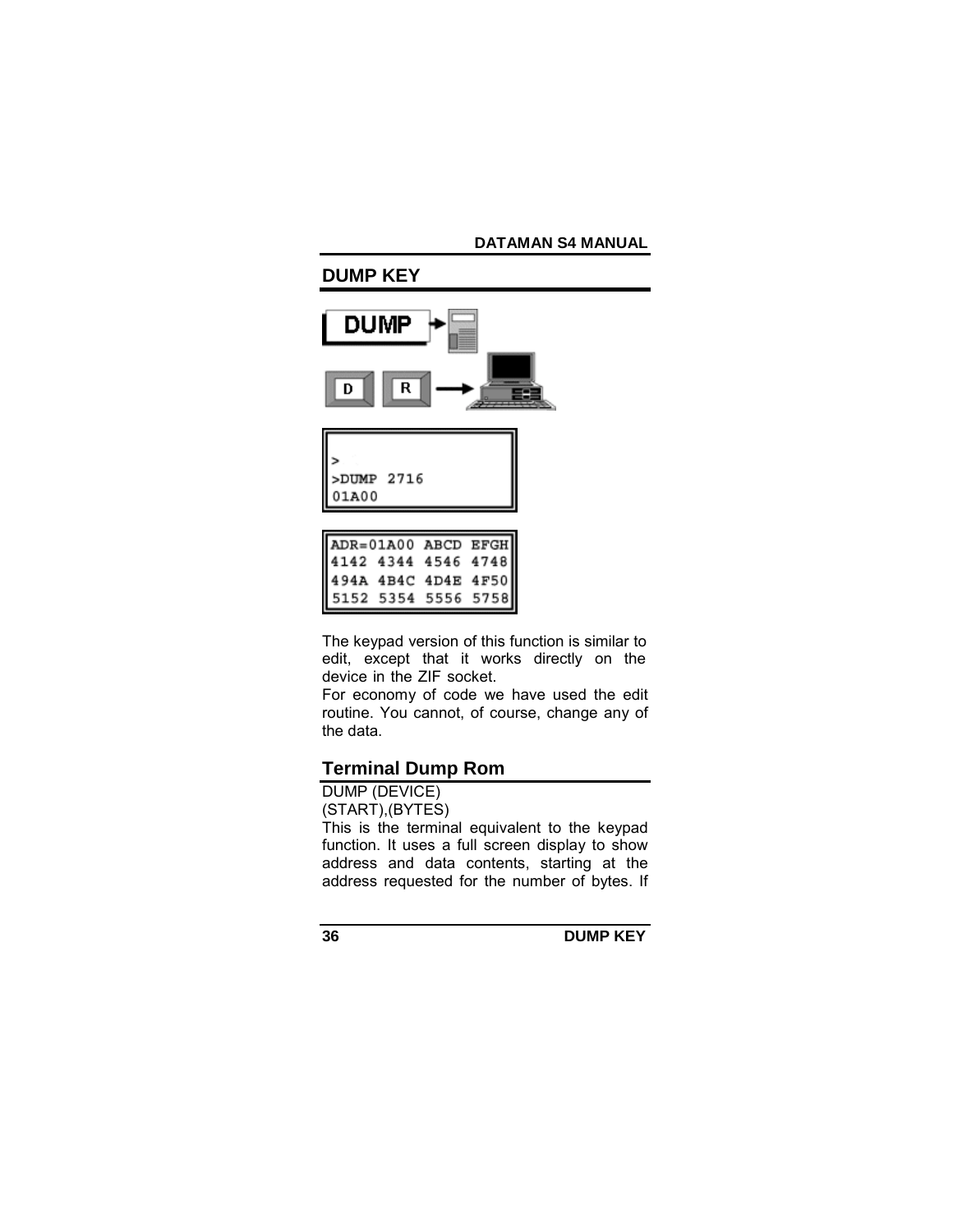the number of bytes is set to 0, then the dump will continue until the ESCape key is pressed.

*Warning: computers can take a long time writing data to screen. Unlimited dumps may eventually cause the computer's input buffer to overflow and the display to become fragmented, especially if the baud rate is high.* 

**DUMP KEY** 37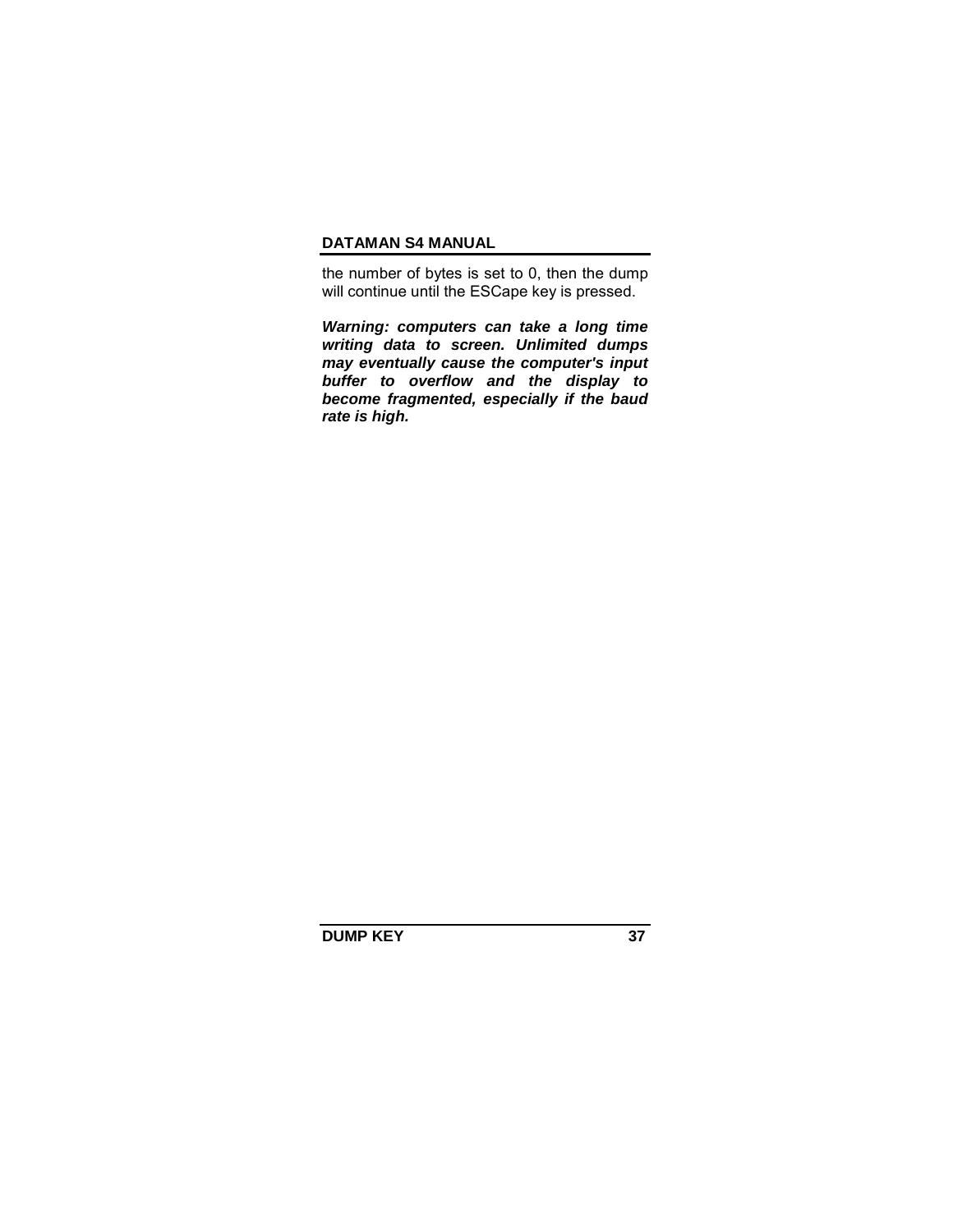

Puts all the odd bytes in the top half of memory and all the even bytes in the bottom half. Split moves all 64K, (except location 0000 and location FFFF!)

Using the  $\boxminus$  and  $\boxminus$  keys you can also elect to SPLIT 128k 256k or 512k bytes.

When a microsystem has a bus which is 16 bits or 32 bits wide, then it will address more than one PROM in parallel. But the assembler produces the code in serial fashion, with high bytes and low bytes alternating. It is possible that S4 will receive serial code and must put every other byte in a different PROM. Splitting the code moves the bytes to a contiguous block of memory which may be burned directly into a PROM.

**38 SPLIT KEY**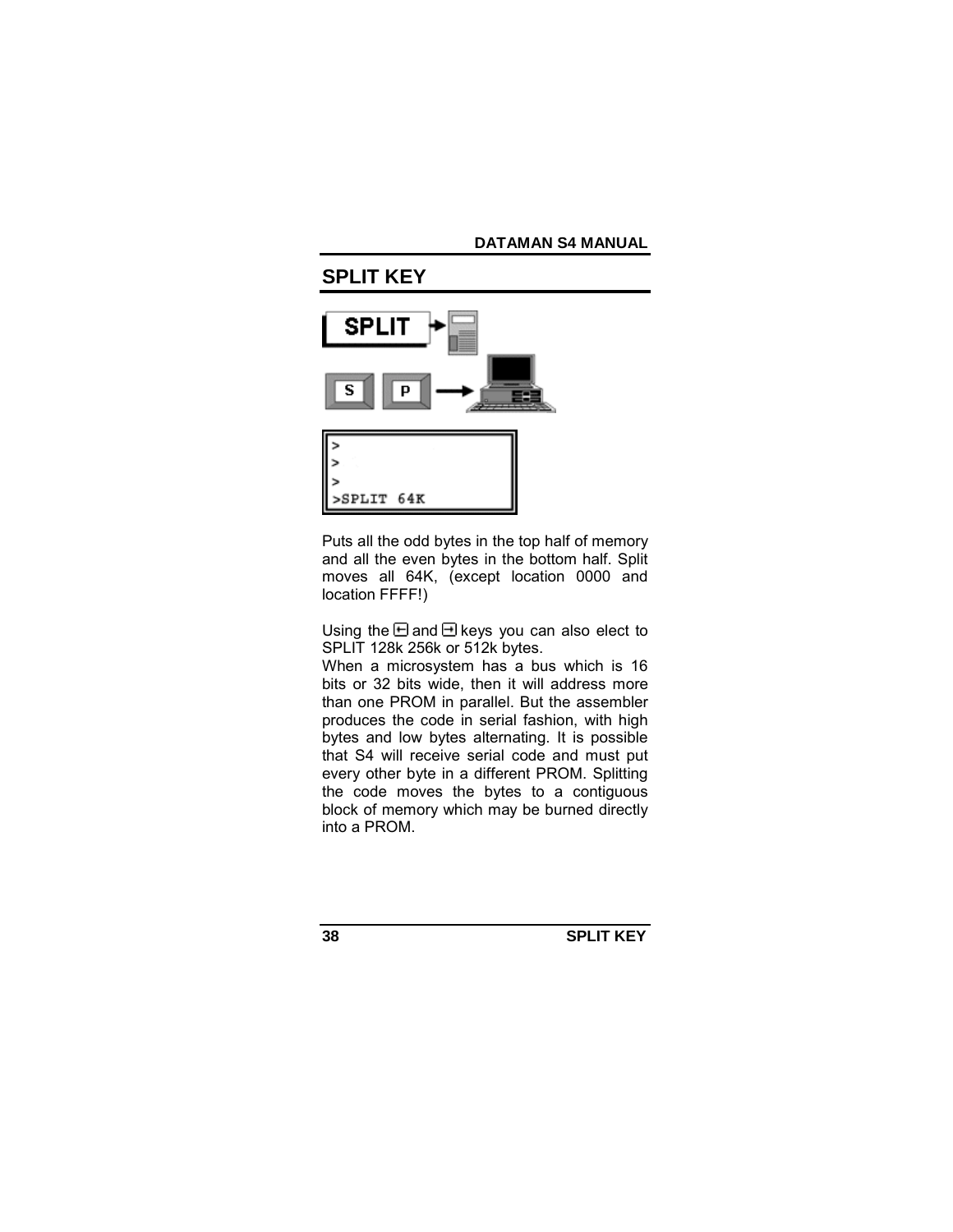# **How memory splitting works**

Example: Fitting 64K x 8 file into 16K x 32



Program SET of four 27128 with Sectors 0,1,2,3

**SPLIT KEY** 39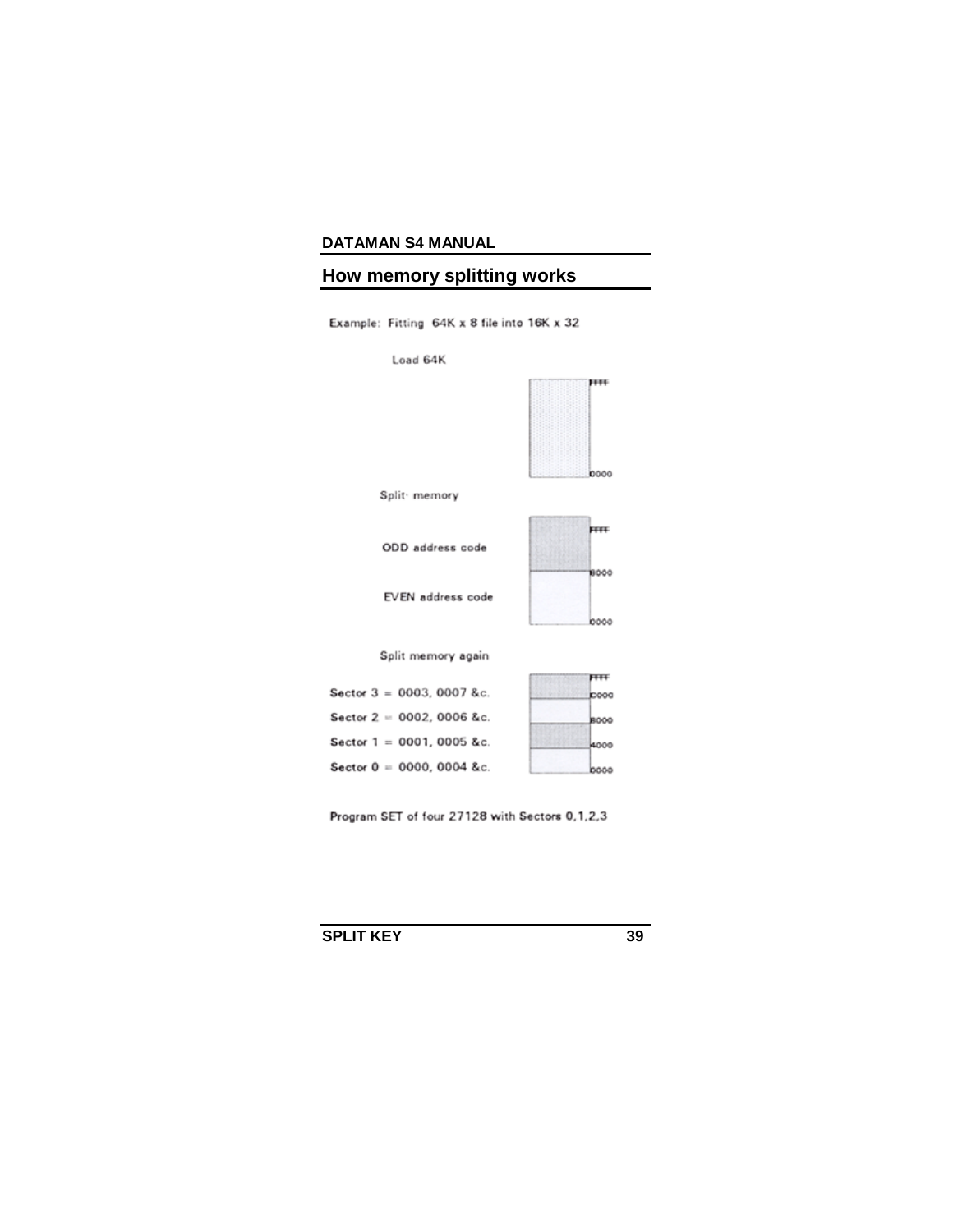

Shuffle is the opposite of split. The top half of memory becomes the odd bytes, the bottom half the even bytes. Every byte in memory is moved, except the first and last - 0000 and FFFF.

Using the  $\boxminus$  and  $\boxminus$  keys you can also elect to SHUFFLE 128k 256k or 512k bytes.

If PROMS are to be loaded into USER RAM and the code sent to a remote computer through the RS232 interface, in a 16 or 32 bit system it must be combined so that the bytes are successive. This can be achieved by loading the different PROMS to different blocks of memory and shuffling.

**40 SHUFFLE KEY**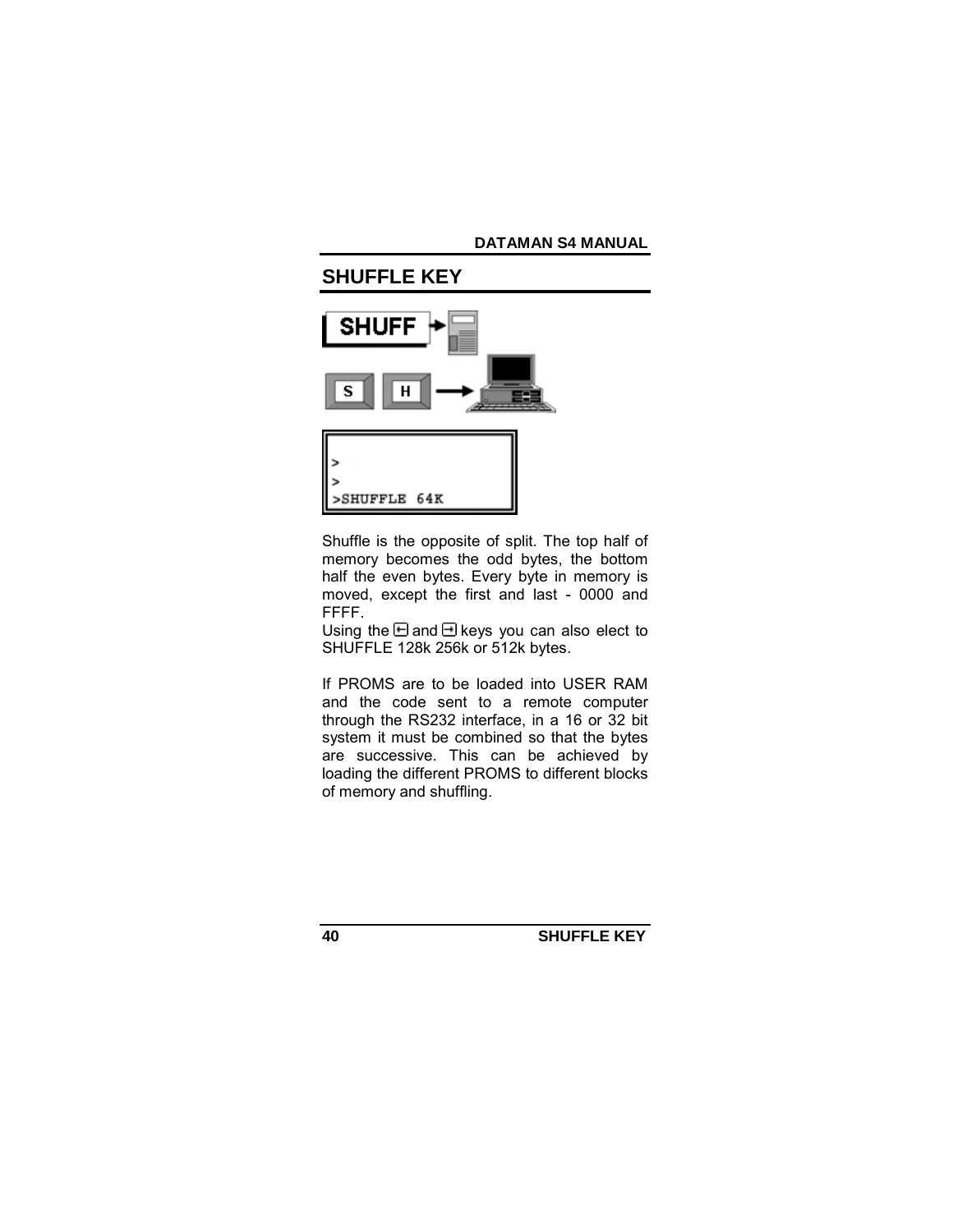# **EMULATE KEY**





Emulates the configured PROM. If the Write Lead is connected to the microprocessor then writing into<br>USER RAM **USER** through the EMULead is<br>possible. The possible. ESCape key stops<br>emulation and emulation returns control to the keyboard (other keys may do the same.)



**EMULATE KEY** 41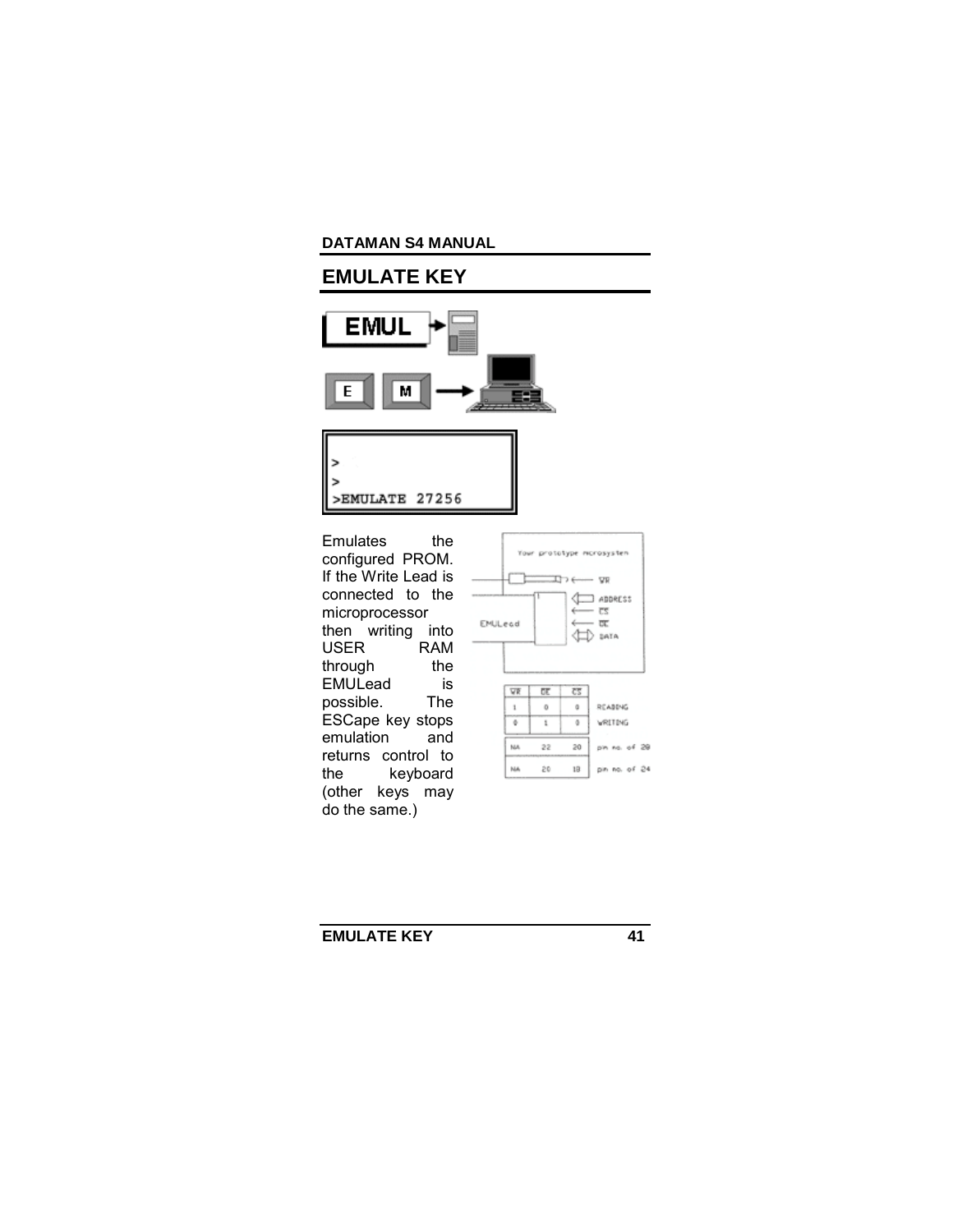# **Memory Emulation**

S4 emulates ROM and RAM, and may be used to modify or develop code. The emulation-lead should be plugged into the target system ROM or RAM socket before issuing the emulate command. Pin-out configuration of EPROMS is automatic, Chip Enable and Output Enable signals are implemented correctly, for JEDEC 27 series EPROMS. This technique is an enhancement of ROM-emulation - we call it Memory-Emulation.

# **EMULate from address zero.**

The EMULead causes S4's RAM to behave like the PROM itself. The target system sees the zero address in the emulated PROM at the zero addressin S4's RAM. If the area of memory which is intended for emulation has been loaded at a higher address, then it must be moved (or swapped) to location zero, for emulation to work.

The pins of the EMULead are routed to the RAM memory through buffers. When address 00000 and the Chip-Select and Output Enable signals are applied, the data on address 00000 of the RAM appears on the databus. PAGED addressing, as in EPROMS like 27513 other than PAGE 0, is not supported.

*It is a frequent complaint that S4 will not emulate, when the user has loaded say, a 2764 at location 0E000-0FFFF, because that is where it is addressed in his prototype. A PROM does not know where it is in addressing space, and neither does S4* 

**42 EMULATE KEY**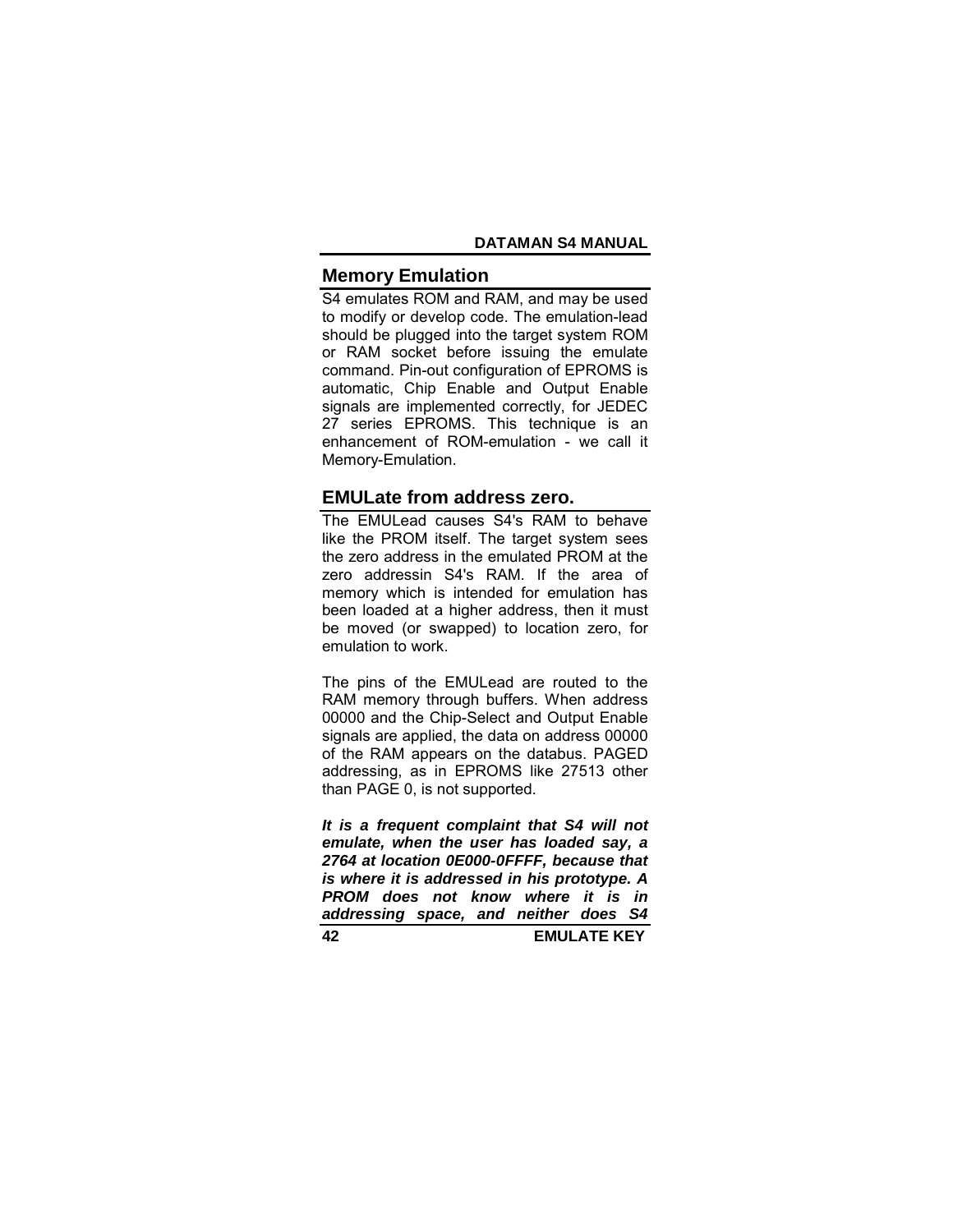*when emulating, because the decoding is in the target system. In this particular case it would be necessary to move the code from 0E000 to 00000 before emulating.* 

#### **Benefits of memory emulation .**

- 1. It is universal. You can use it with any microprocessor.
- 2. The equipment costs less than a Microprocessor Develoment System. The only other piece of kit you need is a computer and a cross-assembler.
- 3. The target system behaves like the "real thing".
- 4. The software runs at full-speed.
- 5. Memory contents can be inspected, edited and the program started again very quickly.
- 6. It is very cheap and effective with single-chip microcontrollers which have a piggy-back version. You plug it straight into the back of the microprocessor.
- 7. It is good for making modifications to existing systems, such as changing messages and odd values, especially where some trial and error is involved. The "tweak values and try it again" process works very well.
- 8. When successful the program can be transferred to an EPROM immediately.

# **How Memory Emulation works**

**EMULATE KEY 43** The method used is to assemble the program on a computer and download in one of the standard file-formats into the emulator. The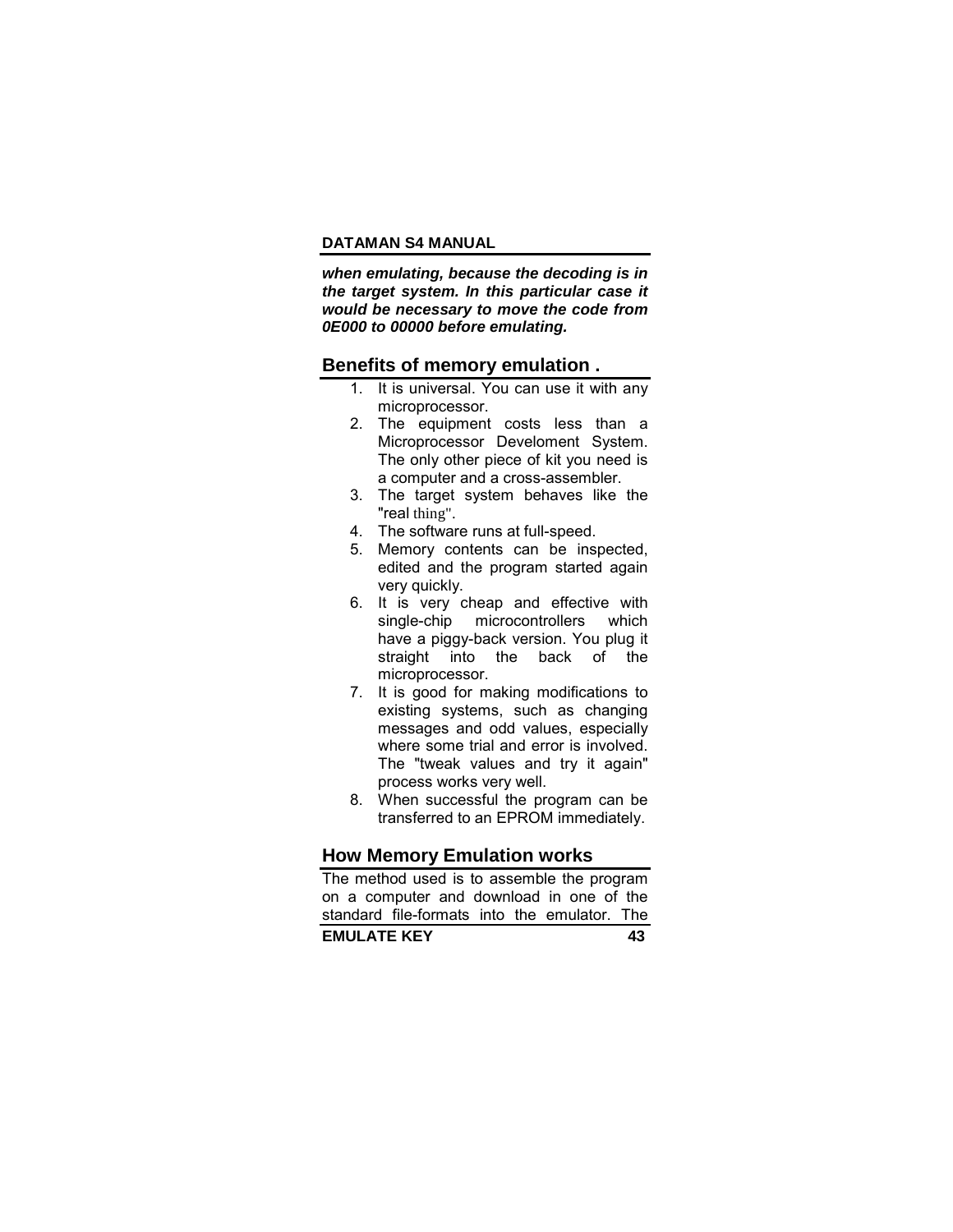Memory-Emulator will do most things that an Microprocessor Development System can do, and most MDSs do not have editors and code manipulators which are as powerful as those of S4. S4 will not do anything microprocessorspecific  $-$  but it is not usually too difficult to write a routine in the code of the targetmicroprocessor, whereby a subroutine-call or software-interrupt may be substituted for any instruction, and the microprocessors registers dumped to a specific area of USER RAM<br>where they can be inspected. The where they can be inspected. The microprocessor in the target system can WRITE as well as READ. It true that PROMS do not have a WRITE input, but that is provided separately on a flying lead.

# **Microsystem memory selection**

In a microsystem, ROM and RAM are selected by decoding the address bus to derive unique CHIP SELECT signals. Each chip has its own slot in addressing space. ROM and RAM output their data on the system bus when their address is selected and the microprocessor's READ line becomes true: the READ line should be connected to the OUTPUT ENABLE lines of all chips in the system. The microprocessor sees no difference between ROM and RAM, when reading. During a WRITE cycle the READ line stays false and no memory chip can output data on the bus. This prevents conflict with the data written by the microprocessor. The WRITE output of the micro is connected to the WRITE input of the RAM. When the WRITE signal becomes true the write-data output by the microprocessor is

**44 EMULATE KEY**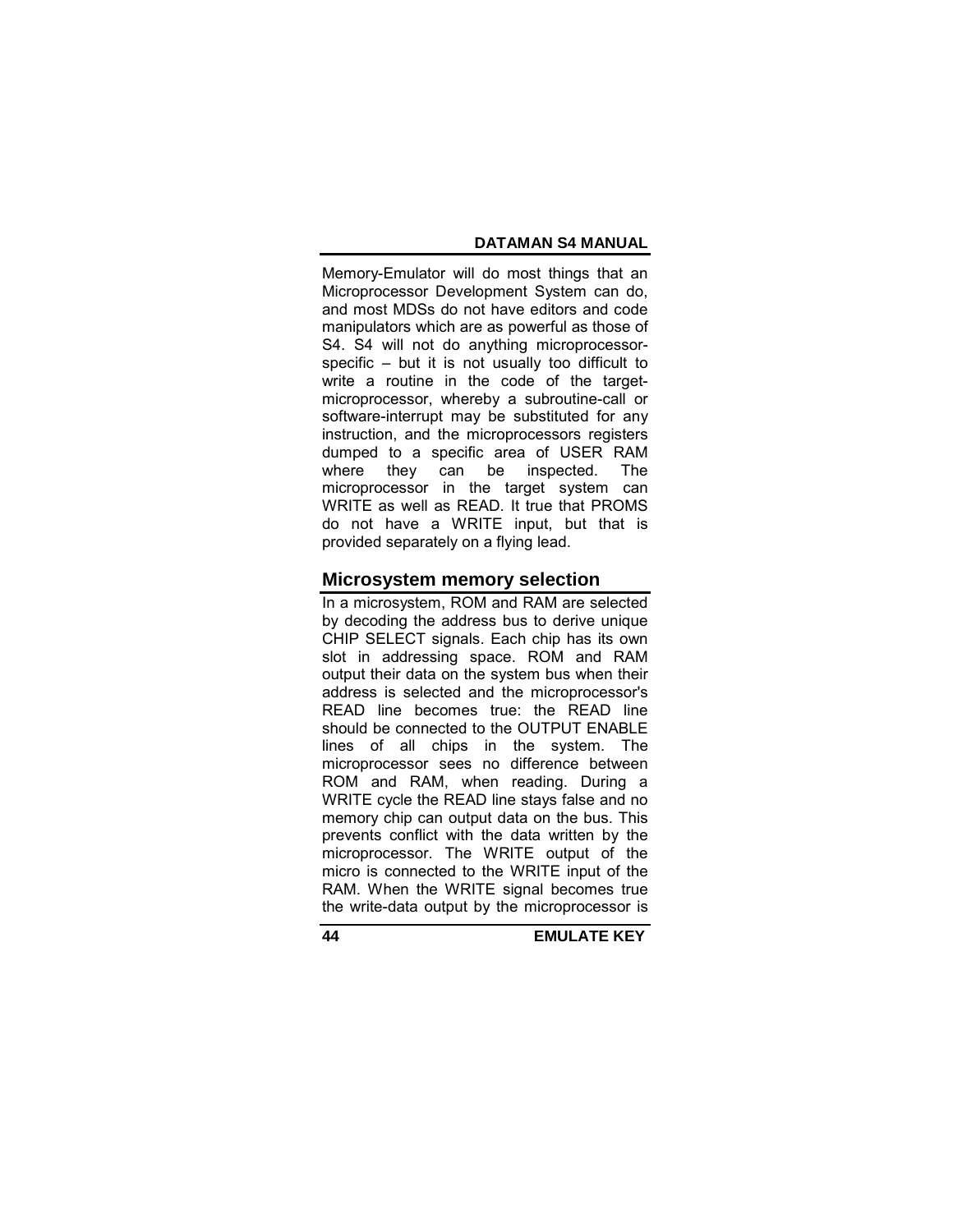written to the location in RAM specified by the address bus. The micro would happily try to write to ROM, if required to do so, but nothing would happen because the ROM has no WRITE input.

# **Correct Prototype Design**

There are many microsystems around which are incorrectly designed. A common mistake is to select the memory chips by their OE inputs instead of CS. Another mistake is to connect OE to CS - or even to ground. CS should be derived from the ADDRESS bus, and OE should be derived from the READ STROBE. Systems designed without regard use more current than they need to. There is a period of conflict in every cycle, in which both the micro and a memory chip are enabled on the bus together, and this causes current surges and voltage spikes. Some memory parts require longer access times when recovering from such conflict. Access time is also worse if the system does not apply CS prior to OE - access time from OE is always shorter. ROM emulation will work in such systems - but RAM emulation cannot work if the system does not apply CS without OE - nor would it work with a real RAM. Chip Select must be TRUE, and Output Enable FALSE when writing.

# **Emulating RAM**

**EMULATE KEY 45** Byte-Wide RAMS may also be emulated. If the EMULead is to be plugged into the socket meant for a STATIC RAM, the PROM configuration must be set to a PROM which has similar address and data pin-out. The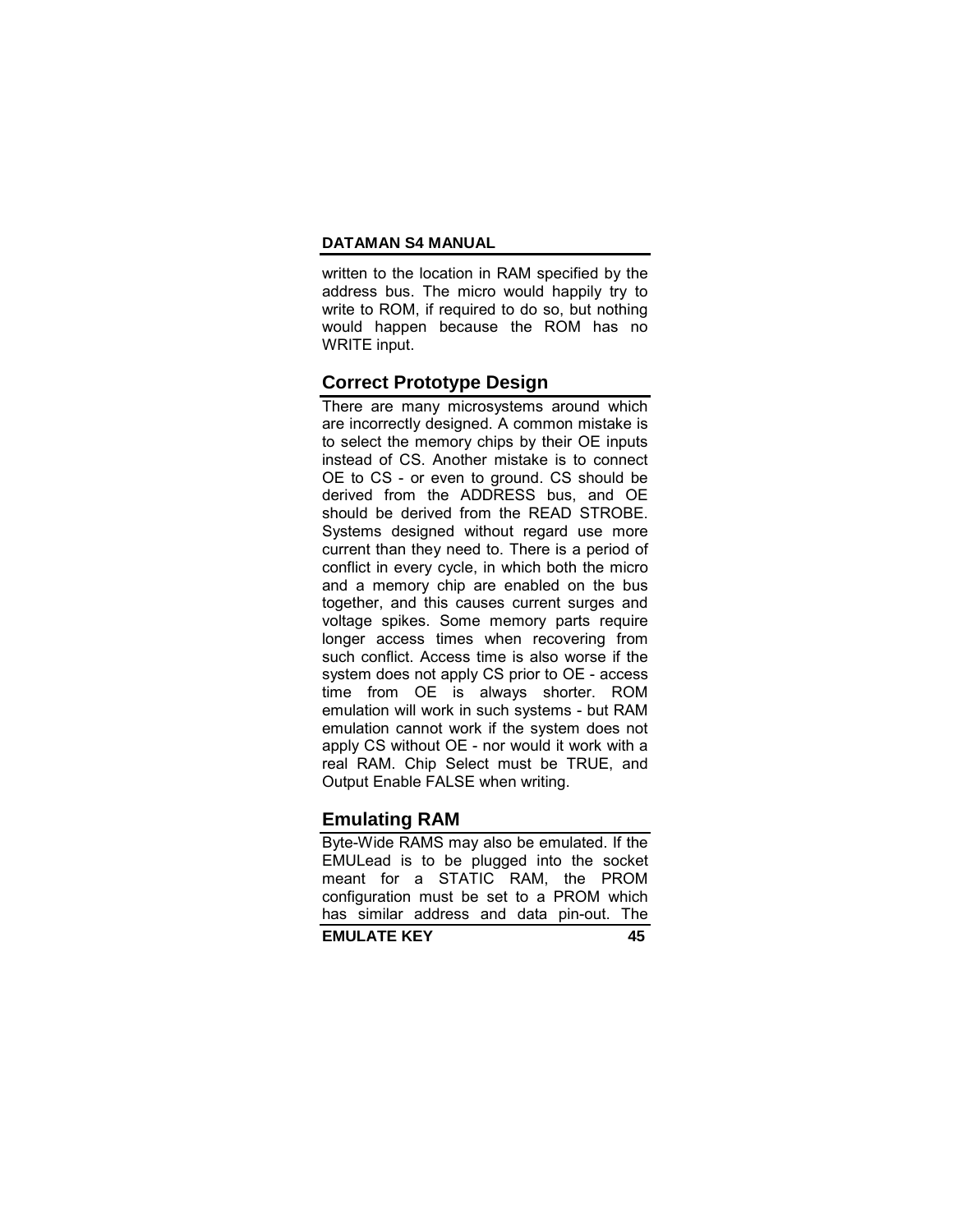write-line must not be connected through the EMULead, but must go directly to the Flying Write Lead. One way to do this might be to cut the Write-pin off a spare EMULead, used only for this purpose. Another way is to use an intermediate socket plugged into the EMULead, which has the write-pin removed.

# **Power Usage when Emulating.**

The time-out termination is disabled while emulating, but the low-battery termination still works. Emulation places an extra current-drain on the battery: the actual current depending on the load driven by the data-pins and the amount of time the internal memory is enabled. 100 milliamps is typical which is about 6hrs on a full charge. If the charger is plugged-in then there is no time-limit. The ESCape key will terminate the emulate mode.

# **Line Terminations of the EMULead**

All the DATA, ADDRESS and CONTROL lines are connected to logic inputs or outputs of 74HCT series gates via series 150Ω resistors within S4: this minimizes over- and undershoot without compromising output drive too much. To prevent the lines floating when disconnected, which would cause unnecessary power dissipation, all lines have 100KΩ resistors pulling then to the 5 volt or ground rails. To minimize current-drain when emulating, it is preferable that inputs should be driven right to the 5v and 0v rails. Drive current taken from the data-outputs should be kept to a minimum.

**46 EMULATE KEY**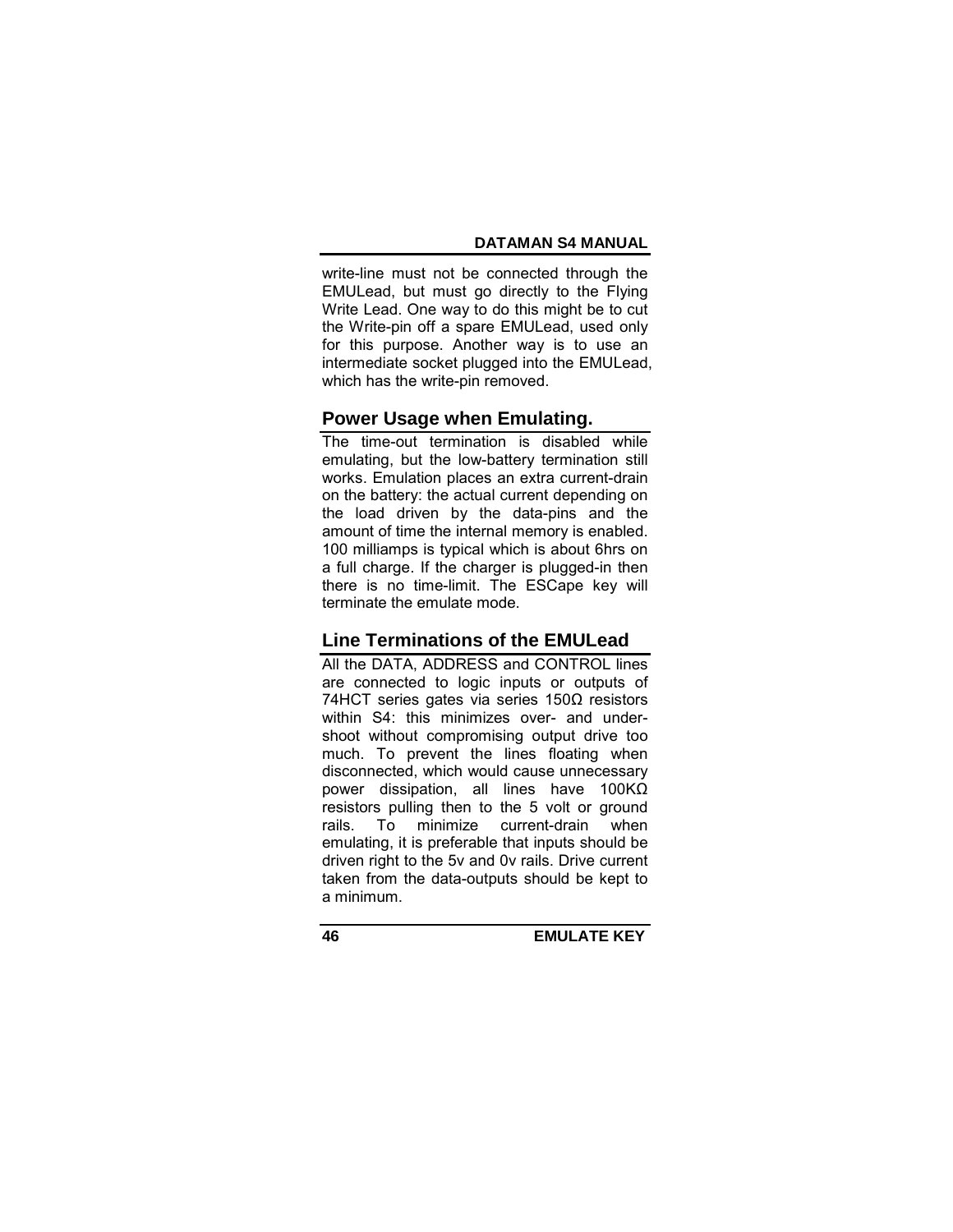*S4 is impedance-matched to normal drive conditions, e.g. direct connections to output buffers. Emulation may not work if driven with high-impedance lines - via series resistors, for example.* 

# **Emulating 2716 EPROMs**

Due to a quirk in S4's hardware, 2716 EPROMs must be emulated at address 00800, rather than 00000. This means that when loading a 2716 into S4's RAM, which is intended to be emulated, it must be loaded into addresses 00800-00FFF. This is achieved by pressing the  $\Box$  key when in the LOAD routine:



When code is downloaded into S4, it must be moved to address 00800 prior to emulation. For example:



**EMULATE KEY** 47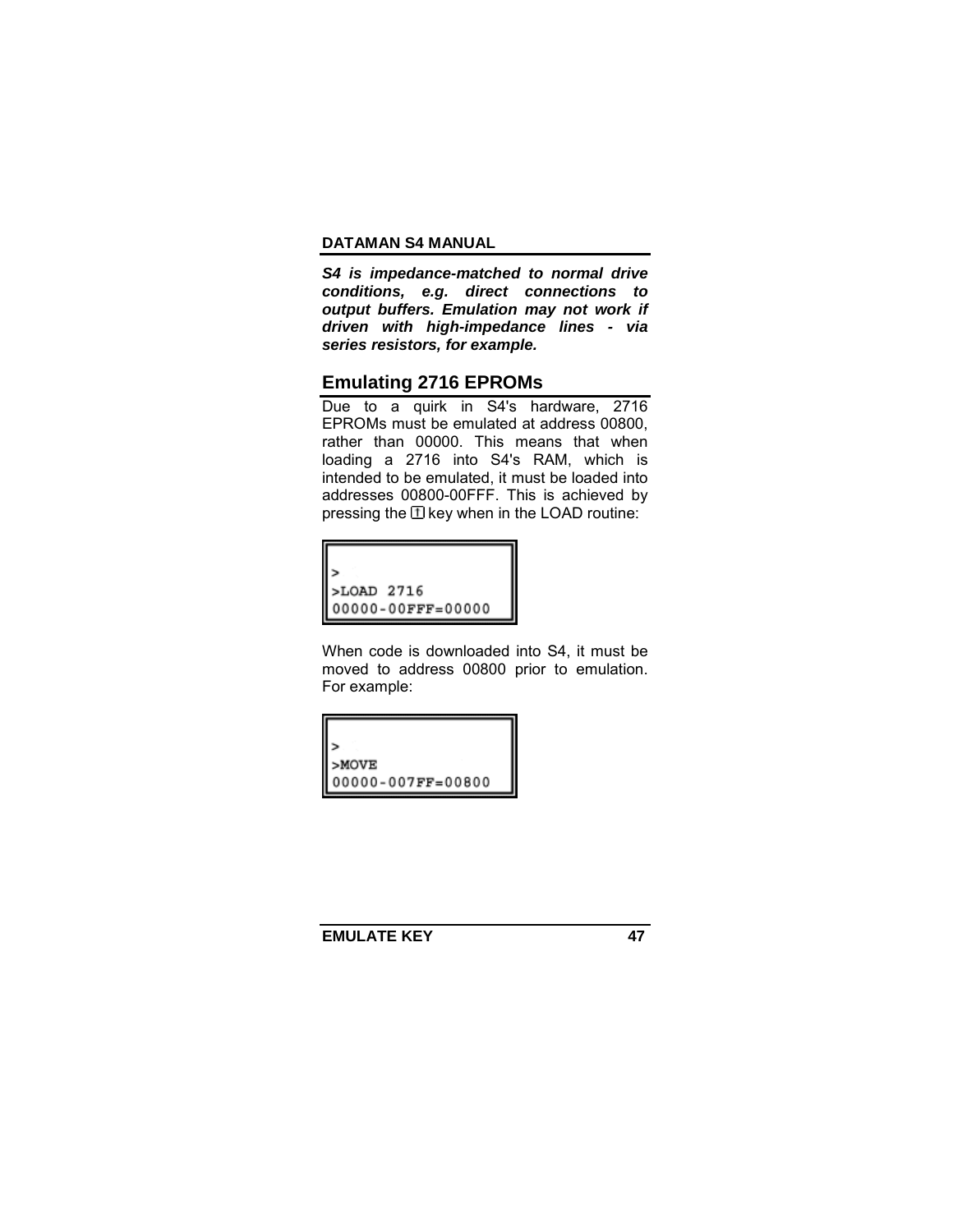# **COMP KEY COMP** 0 >COMPARE 2764  $>02000 - 03$ FFF=00000

# COMPARE (START)-( END)=(DEST)

See Glossary for the special ways of editing the parameter line.

START and END are in RAM, DEST is in the PROM.

COMPARE matches all data in the PROM with the contents of the USER-RAM between the START and END addresses. Locations which do not match are reported. If the PROM matches the block exactly, the message SAME is displayed.

S4 must be configured for the right type of PROM. A warning message gives the PROM type. If the ESCape key is pressed, whilst editing the parameters, or after any reported mismatch the process is aborted. To start the COMPARE, or restart after a reported mismatch, press the ENTER key. A mismatch between PROM and USER-RAM is displayed

**48 COMP KEY**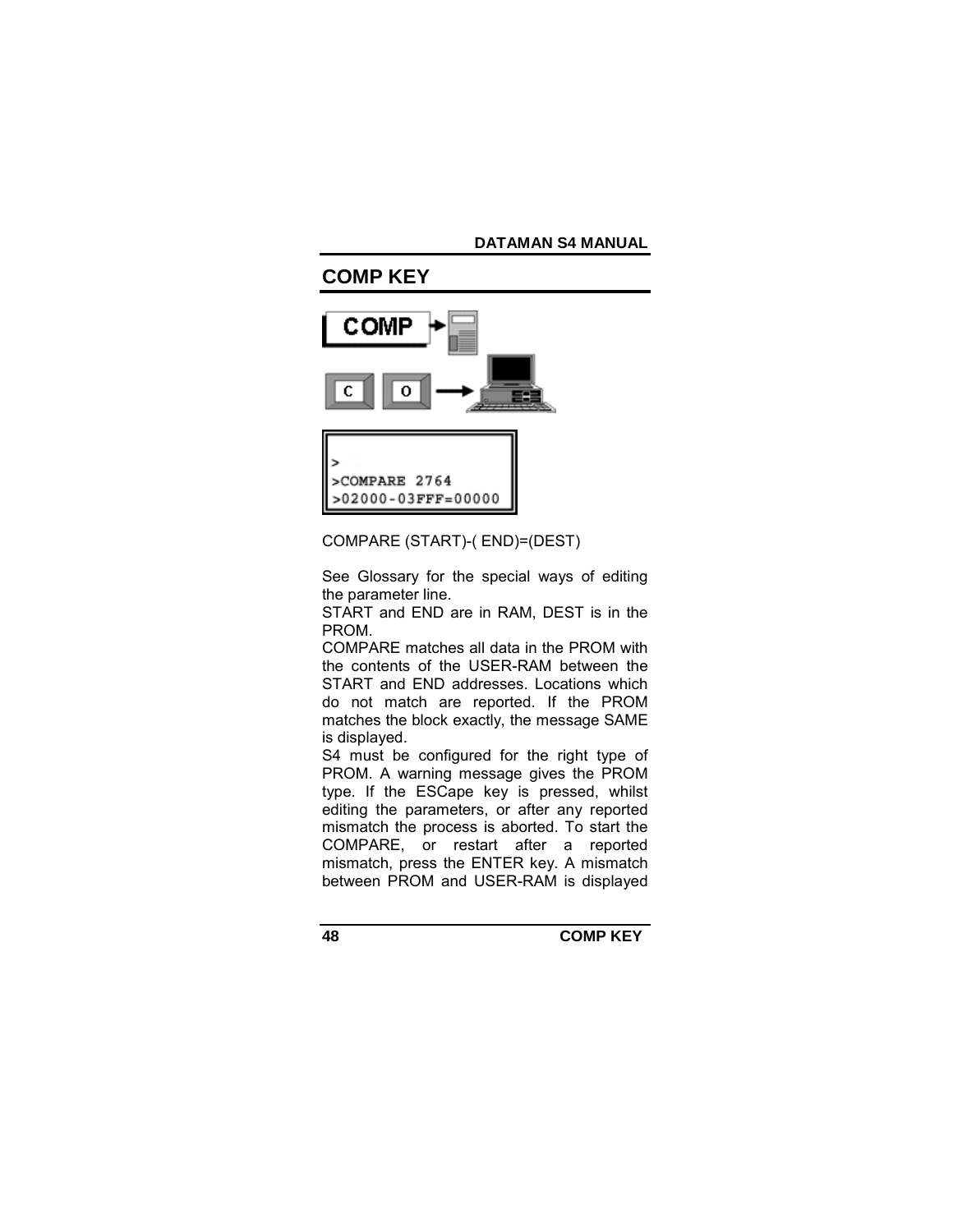RAM ADDRESS, RAM BYTE, ROM BYTE as follows:

001B6 RAM=AA ROM=FF

To display the next unmatched location, press **ENTER**. To terminate COMPare, press **ESC**.

**COMP KEY 49**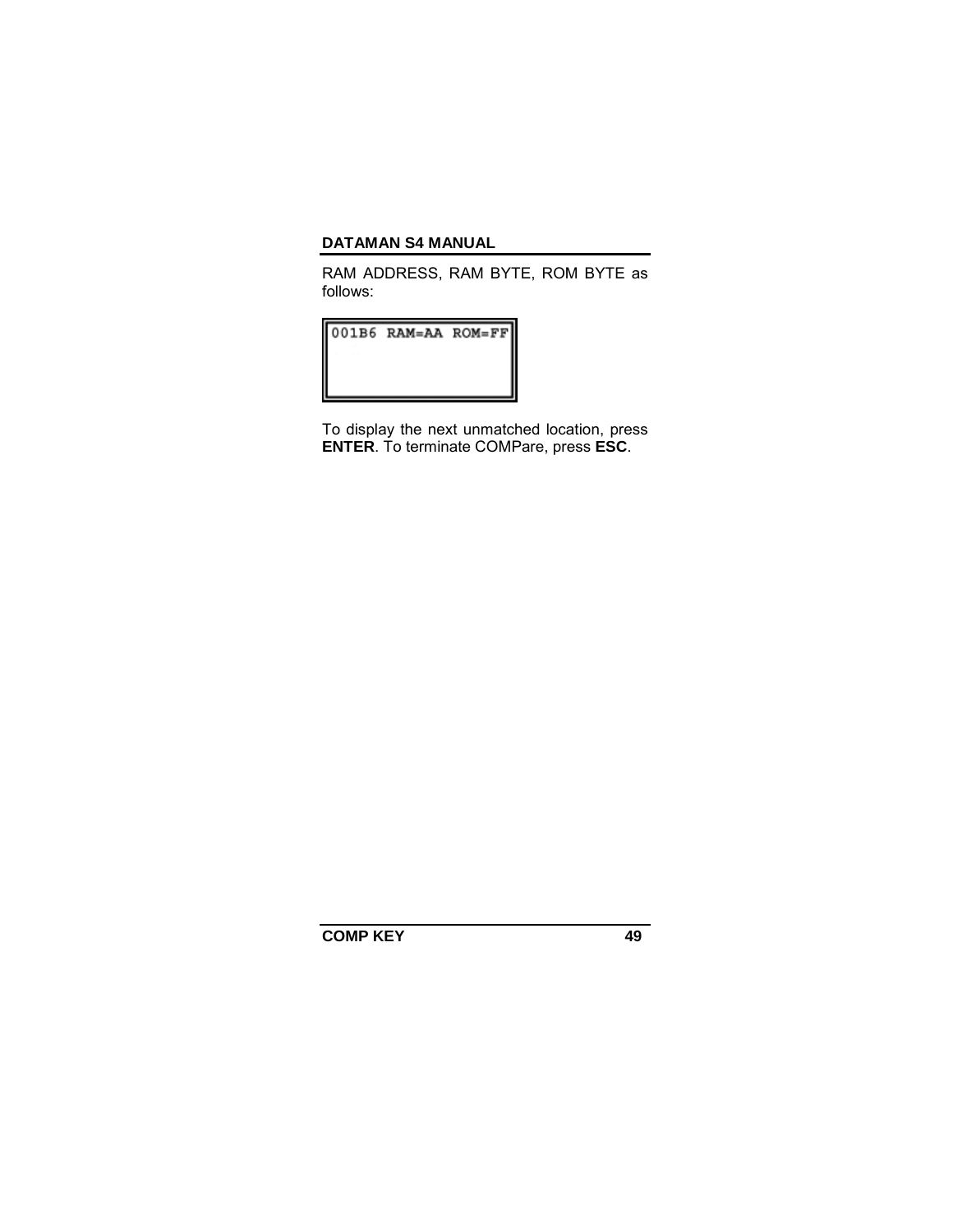

The green SUM key operates on the PROM in the ZIF socket. It performs a checksum on all the locations of a ROM in the ZIF socket. The CHECKSUM ROM function allows the user to take the checksum of a ROM device without first loading it into RAM, thus avoiding overwriting USER MEMORY. The PROM TYPE as specified in CONFIG is displayed. The CHECKSUM is presented the answer as a eight digit hex number. A CHECKSUM provides a "signature" for identifying and labeling programmed PROMS. Master PROMS should be labeled with their CHECKSUM to ensure that they have not been overprogrammed by mistake - and neither gained nor lost bits whilst in storage. The CHECKSUM of a device which has programmed wrongly, gives useful information: if it is too low than the device has extra bits programmed and was possibly under-erased. If the CHECKSUM is too high then the device has bits which will not

**50 SUM KEY (green)**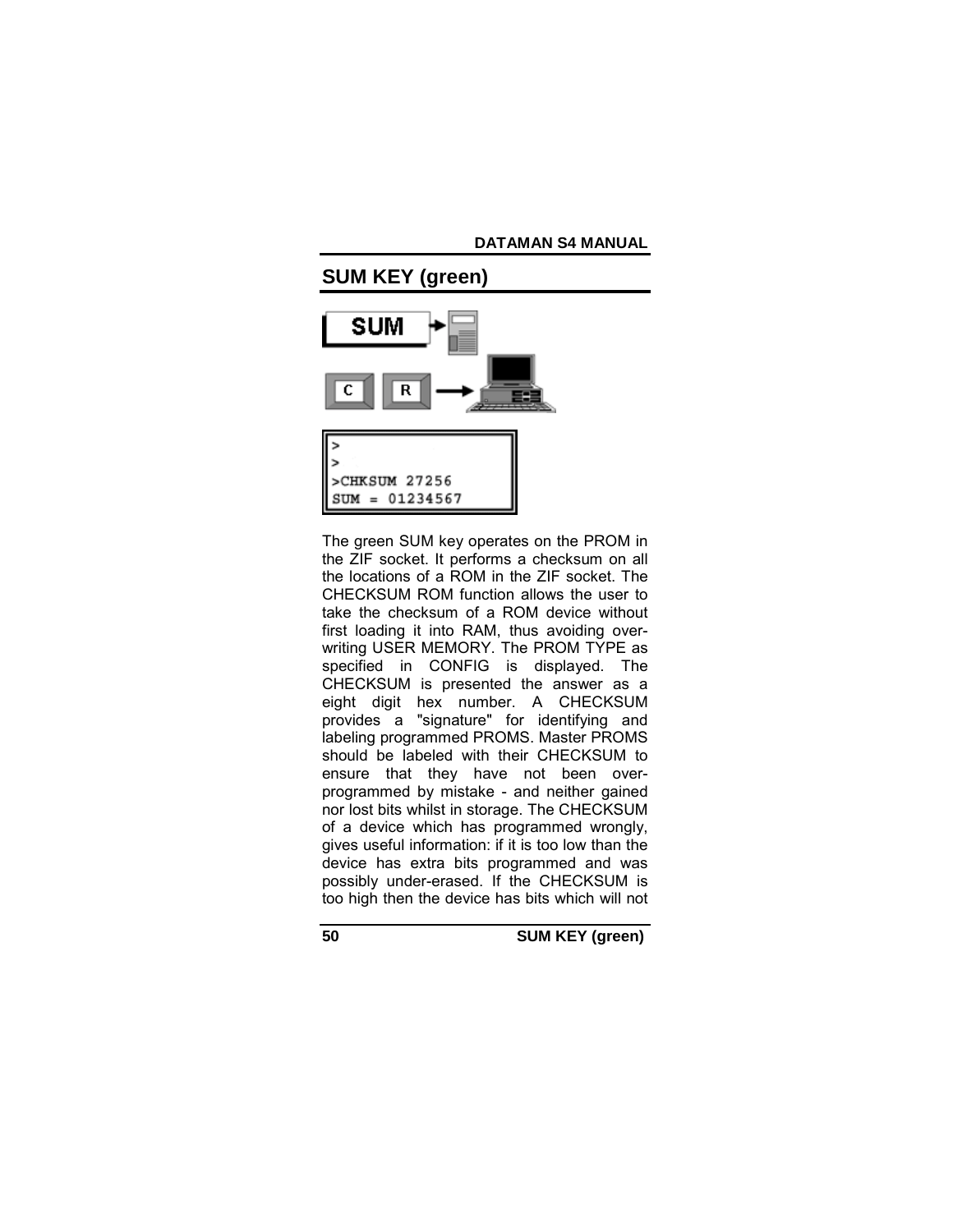program - it may be damaged or the wrong algorithm is being used.

A PROM used as a MASTER to prepare copies for sale as firmware should be marked with its checksum. The checksum of the slaves should be taken and matched against the master.

SUM KEY (green) 51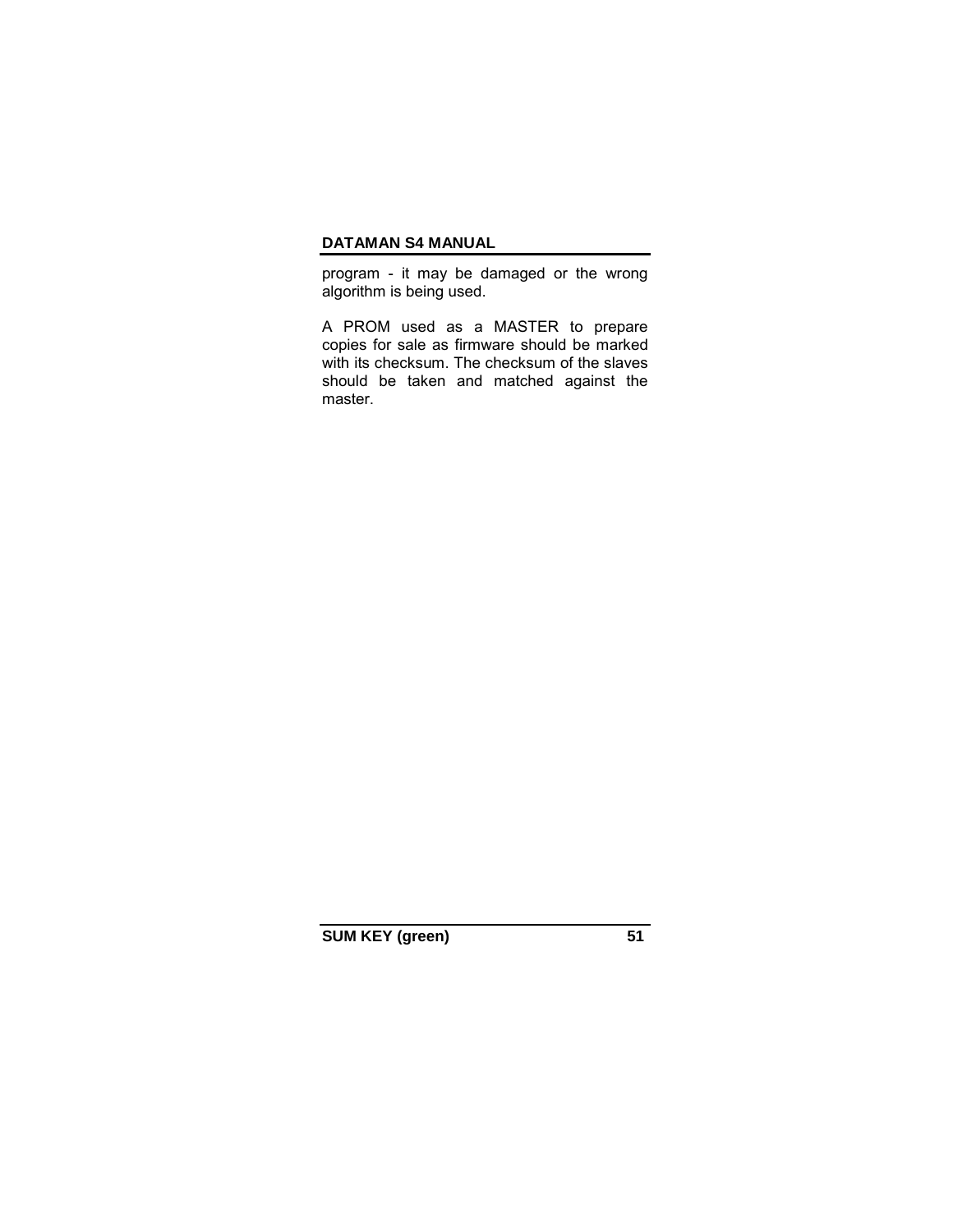

Searches through a block of code from (START) to (END) for a sequence of up to six bytes. Bytes are pairs of hex characters, or "wild" characters, which can have any value. Wild characters are entered by pressing the SEEK key again (or terminal X key); they are represented by  $X$  in the seek line. Wild characters may be used freely for half bytes or full bytes. The first address which contains matching data is shown in the display. Press ENTER to proceed to the next occurrence. Use ESCape to terminate SEEK. The EDIT key puts you in the editor at the found address, if working from the keypad. In any case, SEEK leaves the last matching address as the EDIT parameter, so you can EDIT the found data.

**52 SEEK KEY**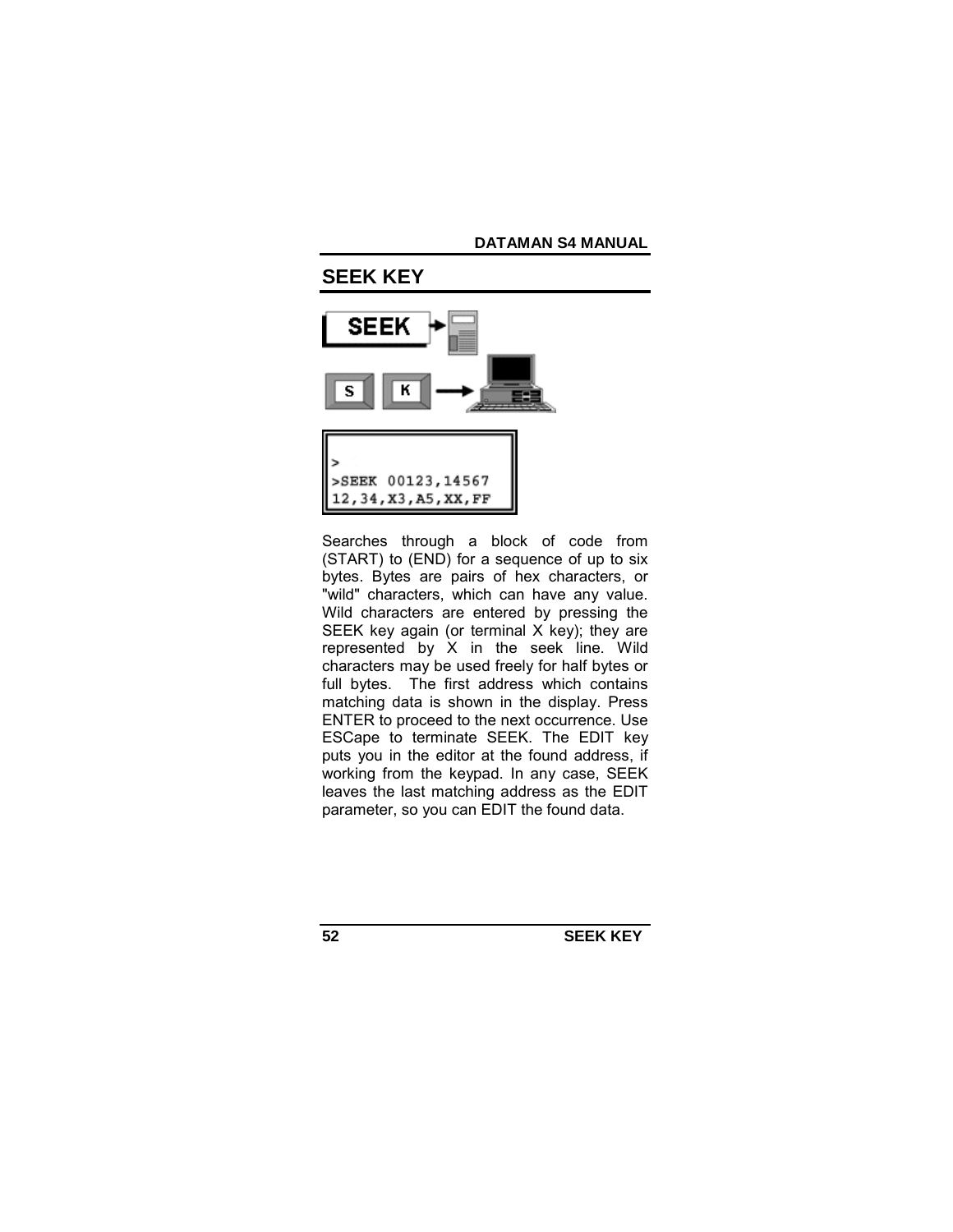# **MOVE KEY**





MOVE (START),(END),(DEST) Move memory block within USER RAM. START and END define the block, inclusively. Blocks can be moved forwards or backwards. Overlapping causes no problem. The contents of the original block are left unchanged except where the destination block overlaps.

**MOVE KEY** 53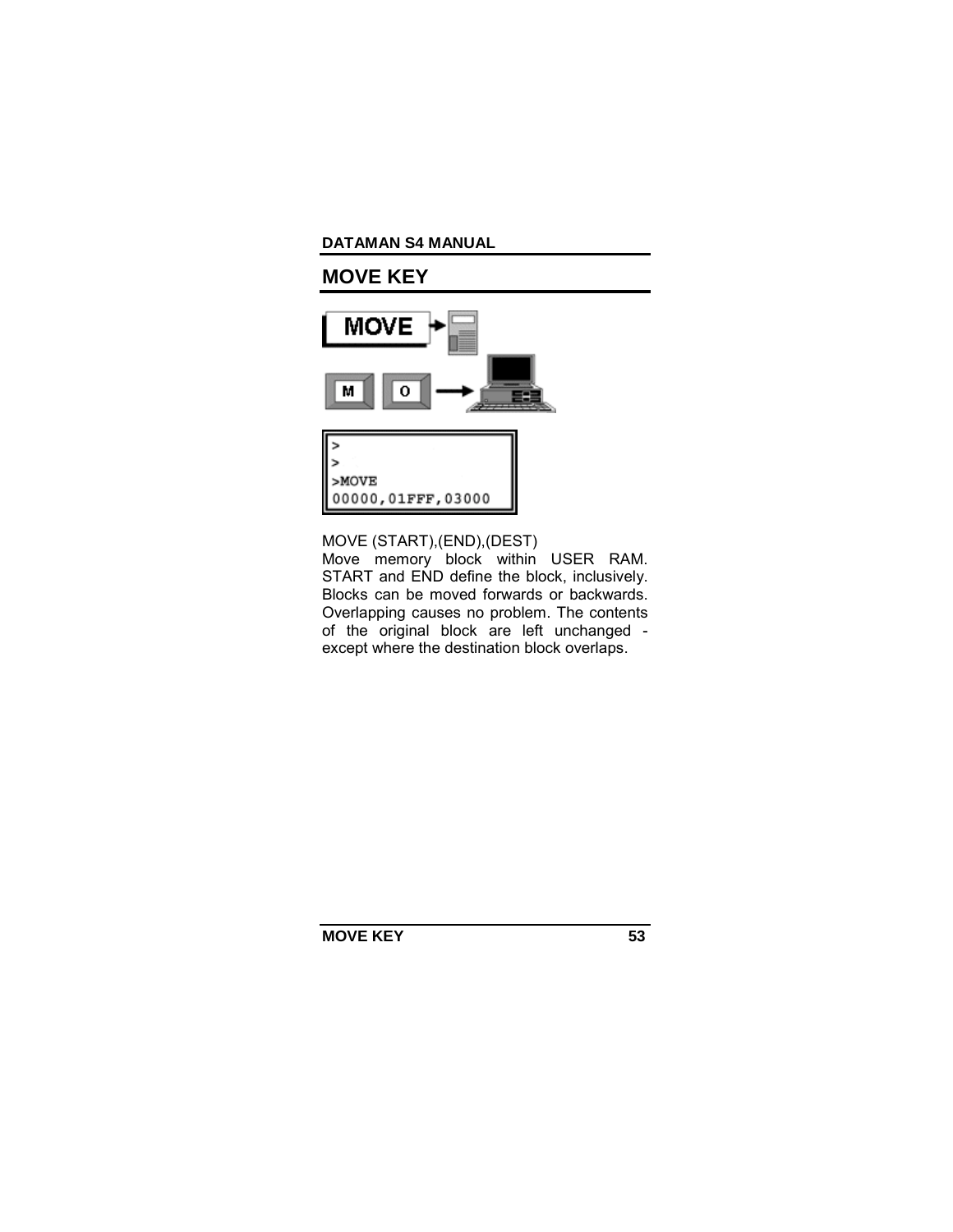

SWAP (START),(END),(DEST)

Exchanges the code in two equal length memory blocks. The block from hex address FROM (START) to hex address (END) is exchanged with a block of same length starting at hex address (DEST). Swapping overlapping blocks does not do anything particularly useful, but you are not prevented from doing it. Swapping twice with the same parameters will restore the original code, provided there was no overlapping.

**54 SWAP KEY**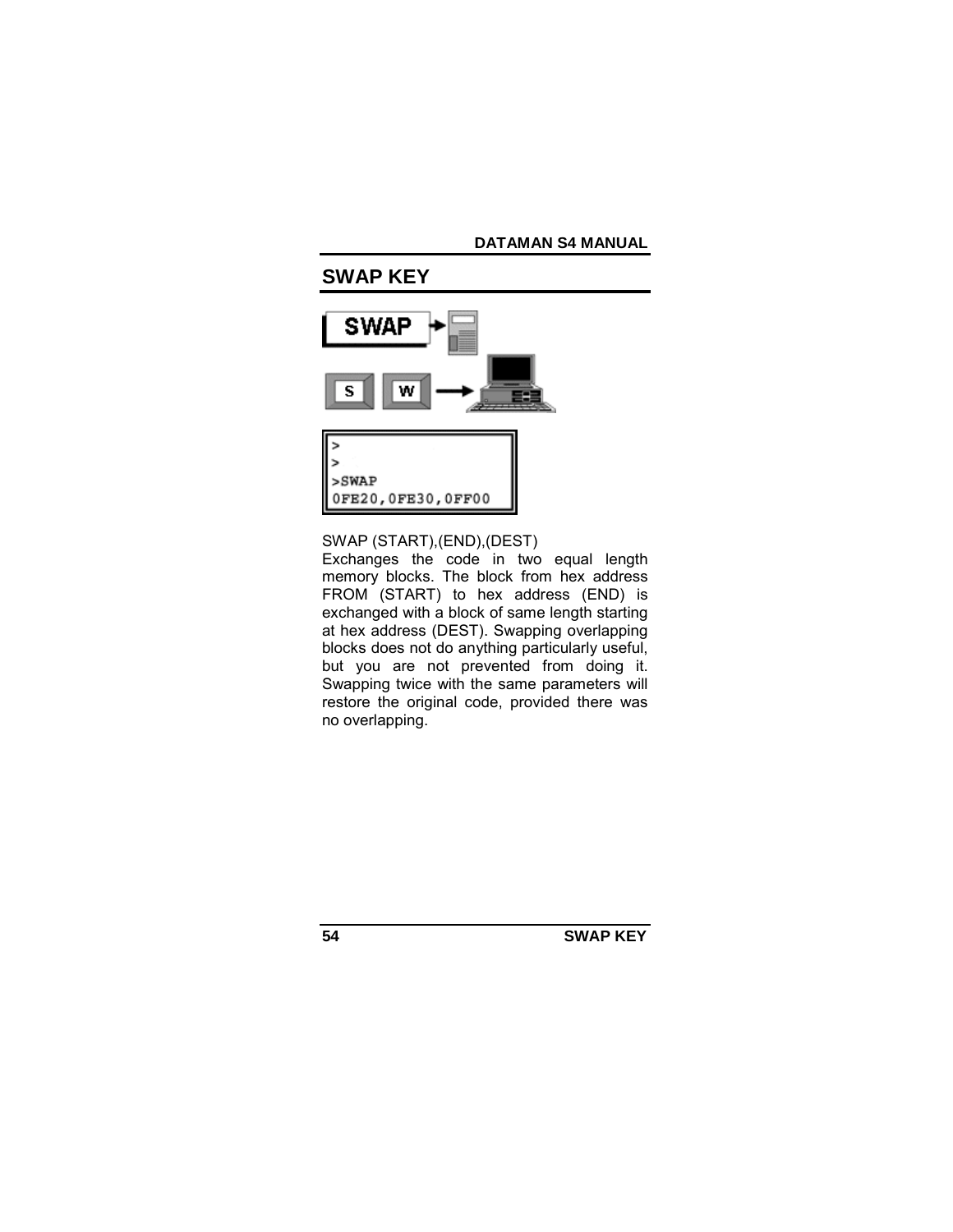# **BURN KEY**



| >BURN<br>AMD/MMI 27C256                |
|----------------------------------------|
| 12.75V Burn pin 1<br>04000-07FFF#04000 |

BURN (START)-(END) = (DEST)

See Glossary for the special ways of editing the parameter line.

BURN programs a PROM in the ZIF with the contents of the USER-RAM between the START and END addresses.

If S4 powers down during BURN, because lack of battery-power is sensed, the PROM will still be programmed correctly up to the point where the program aborted.

S4 must be configured for the right PROM. A warning message gives the PROM type, the program voltage and the pin to which it is applied. If these are wrong, the PROM could be destroyed. Note that pin number refers to the PROM. In the case of 24 or 28 pin PROMS the pin number will be different from the pin number of the 32 pin socket.

If the ESCape key is pressed whilst editing the parameters or even after the programming starts, the process is aborted at that point. To

**BURN KEY 55**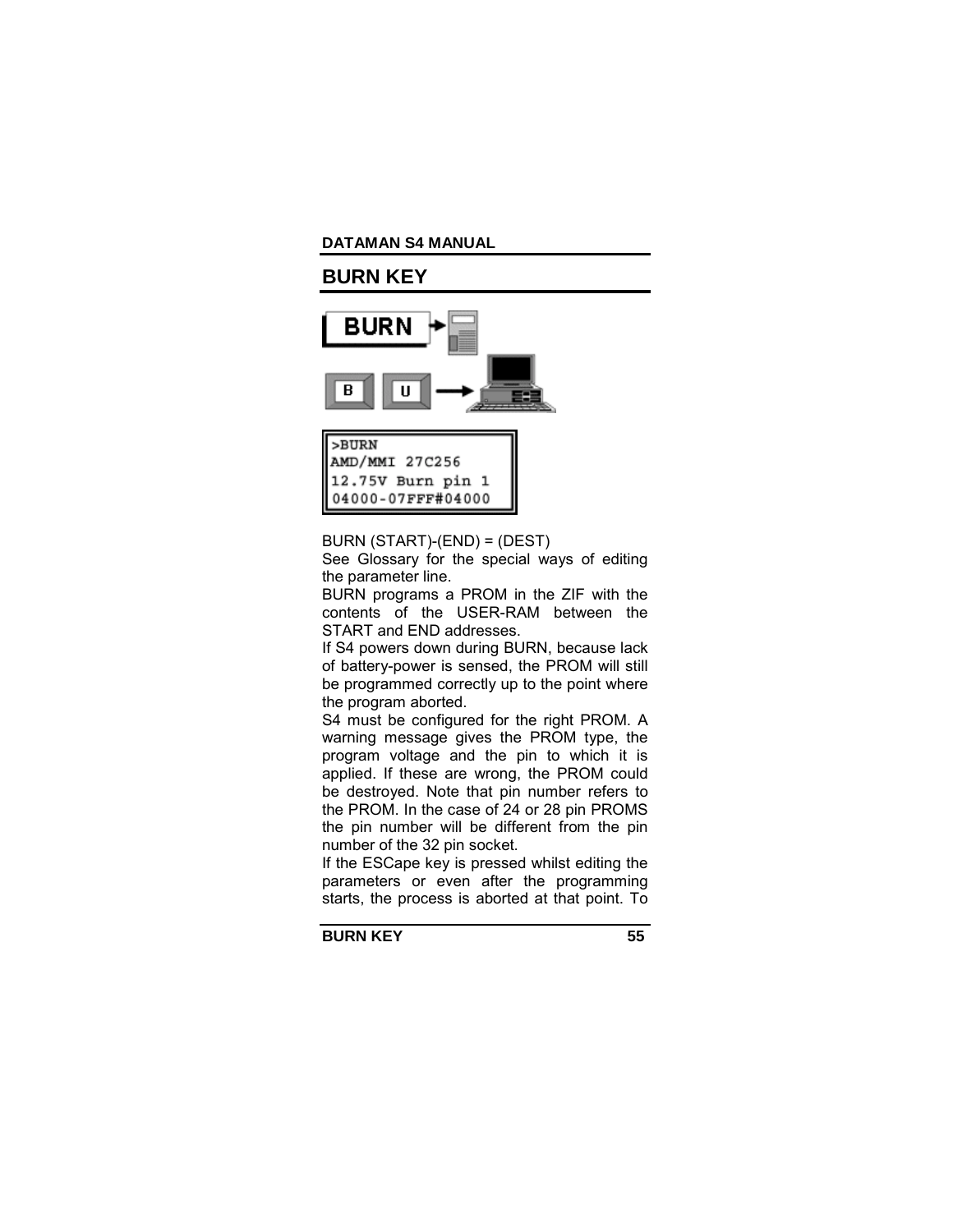start the BURN cycle, press the ENTER key. When the cycle is complete, the program jumps to COMPARE for verification.

The example given will program a 27256 in the ZIF, addresses 04000 to 05FFF with the contents of USER-RAM addresses 04000 to 05FFF. The rest of the PROM is ignored during programming and subsequent testing.

# **If BURN fails**

In the event that BURN fails to successfully program an EPROM, the following message will be displayed

|  | $\begin{tabular}{ l l } \hline \texttt{FAILED AT} \hspace{0.08in}00000 \\ \hline 00000 \hspace{0.18in} \texttt{RAM=3E} \hspace{0.18in} \texttt{ROM=FF} \end{tabular}$ |
|--|-----------------------------------------------------------------------------------------------------------------------------------------------------------------------|

S4 will list the locations in the EPROM that failed to program, and what the RAM & ROM contents are at those locations. **ESC** aborts, and **ENTER** displays the next failed location. Here some things to check:

- 1. S4 *must* be setup for the right device type. Press PROM to set the device. *Incorrect configuration can lead to damaged EPROMS.*
- 2. Ensure the device is BLANK before programming  $-$  use the TEST key to check before hand
- 3. When using a 24 or 28 pin device, it must always be inserted at the lower end of the ZIF socket, with the notch at the top.

**56 BURN KEY**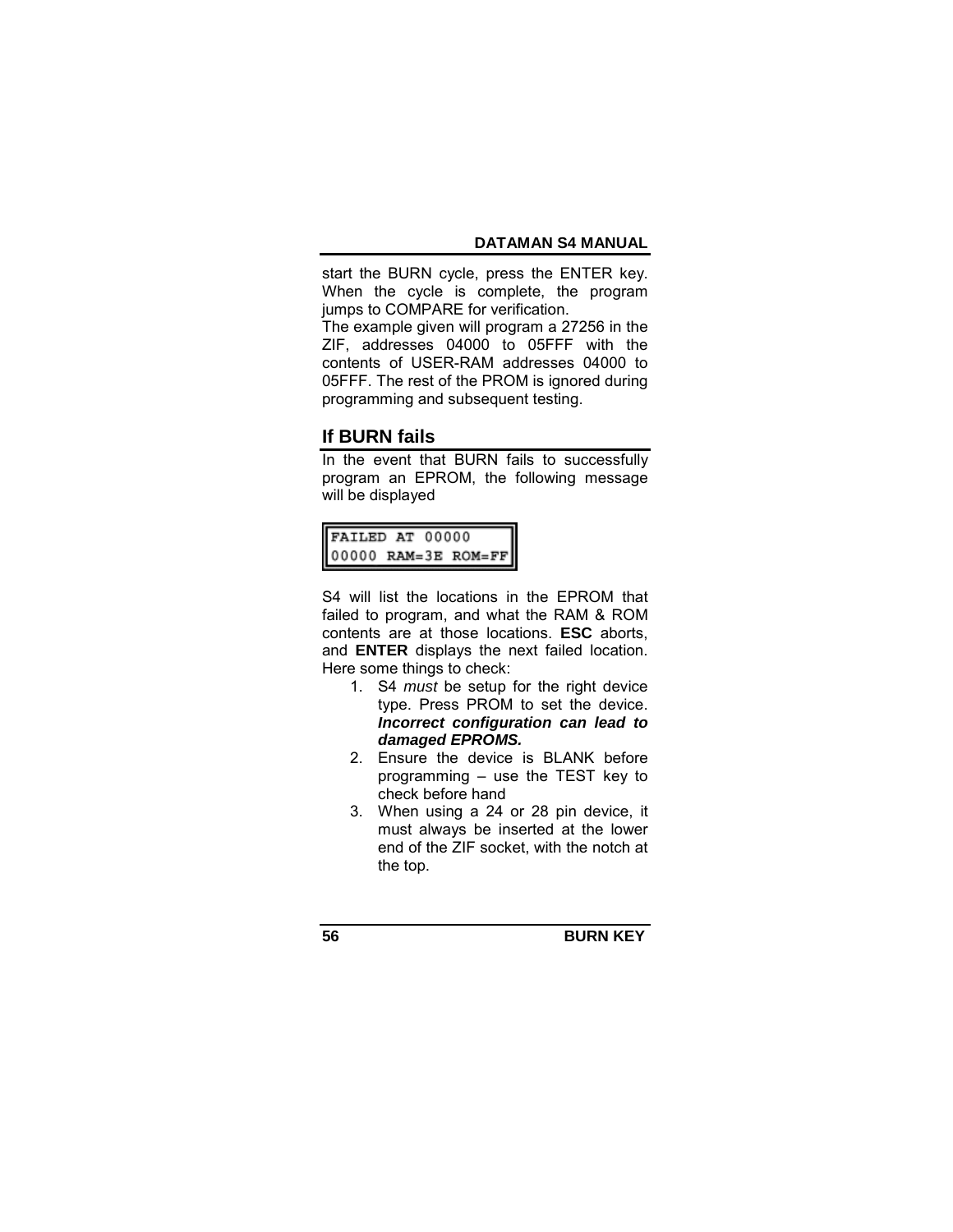# **QUICK KEY**



 $>0$  - BURN AMD/MMI 27C256 12.75V Burn pin 1 00000-07FFF=00000

Q-BURN (START)-(END)=(DEST) QUICK burns a PROM more quickly when it has only a few locations which require overprogramming. Each address is examined and skipped if the data matches. EEPROMS are not chip-erased. QUICK is not *always* quicker: if the PROM requires complete programming or a lot of changes, the usual BURN routine will be quicker. PROMS which usually program with QuickPulse or FlashRite Algorithms show no significant improvement in programming time - the compare-cycle takes just as long as programming. *However, for making a few byte changes in a PROM which usually takes a minute or more to program, QUICK saves time.* 

**QUICK KEY 57**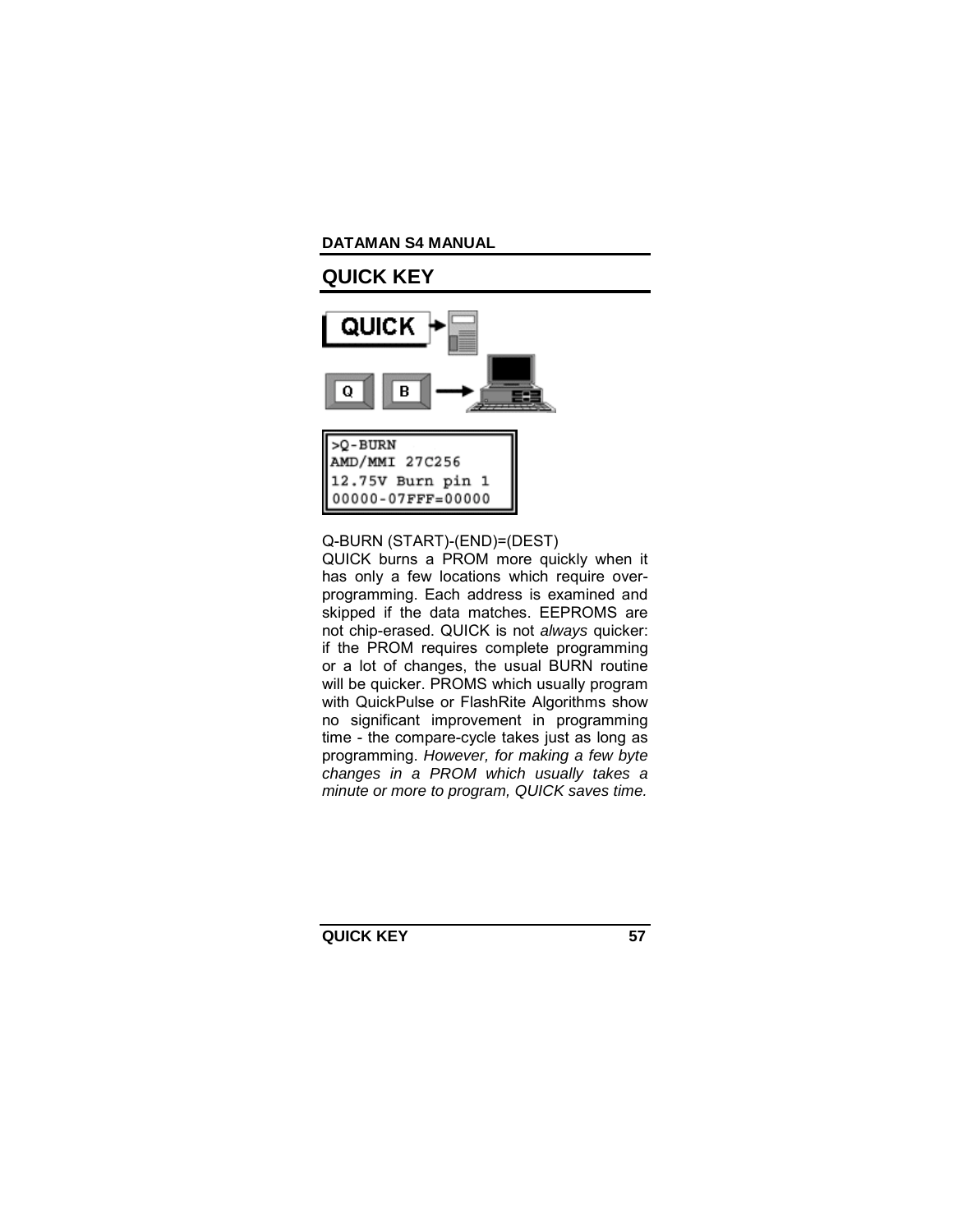# **FILL KEY**





FILL (START),(END),(BYTE) Fills each byte of memory with hex value (BYTE) between hex address (START) and hex address (END) inclusive.

**58 FILL KEY**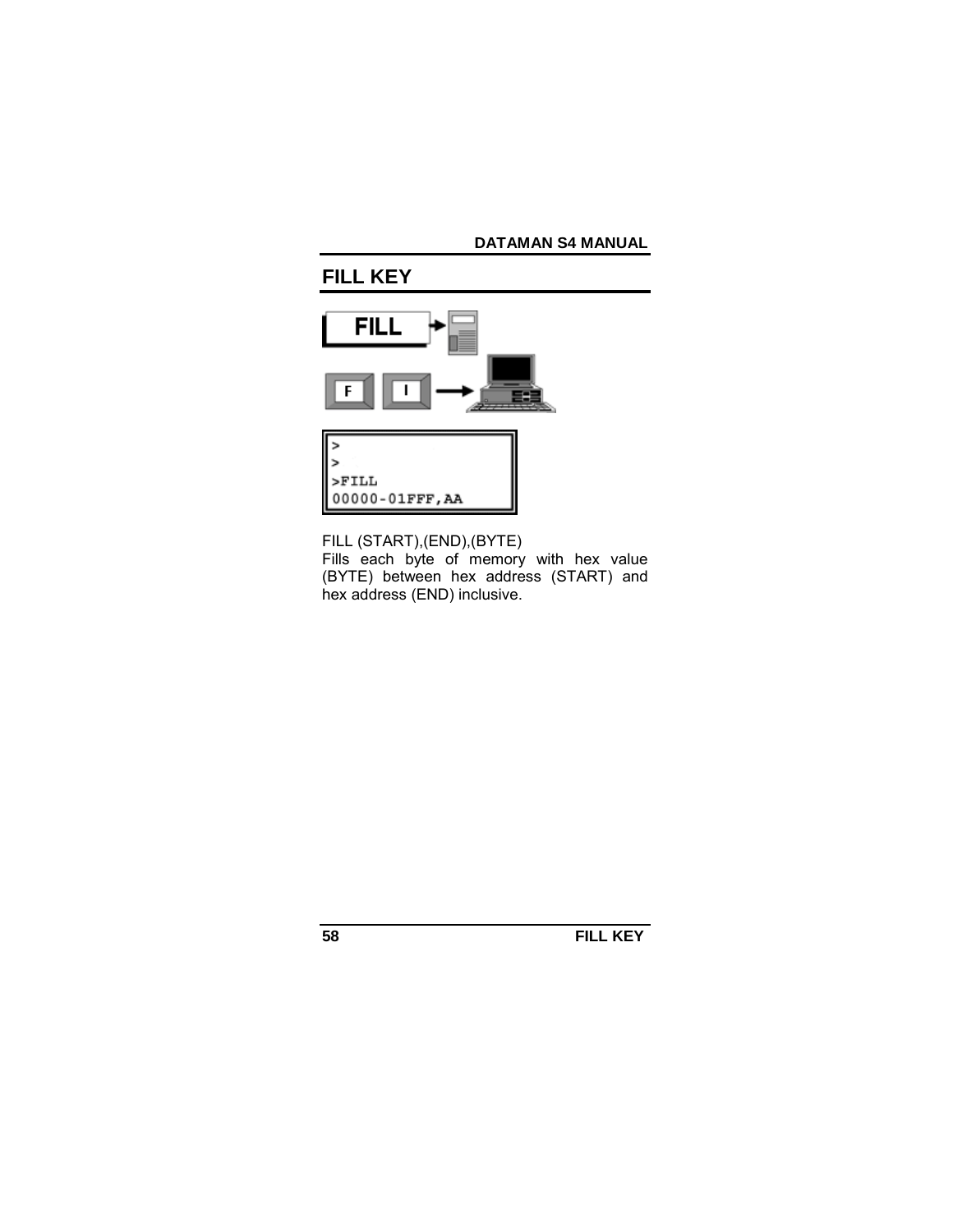# **SUM KEY (grey)**





CHECKSUM (START),(END)

The grey SUM key adds together all bytes in a chosen block from START to END inclusive and presents the answer as a eight digit hex number.

The green SUM key does a similar function on PROMS.

**SUM KEY (grey) 59**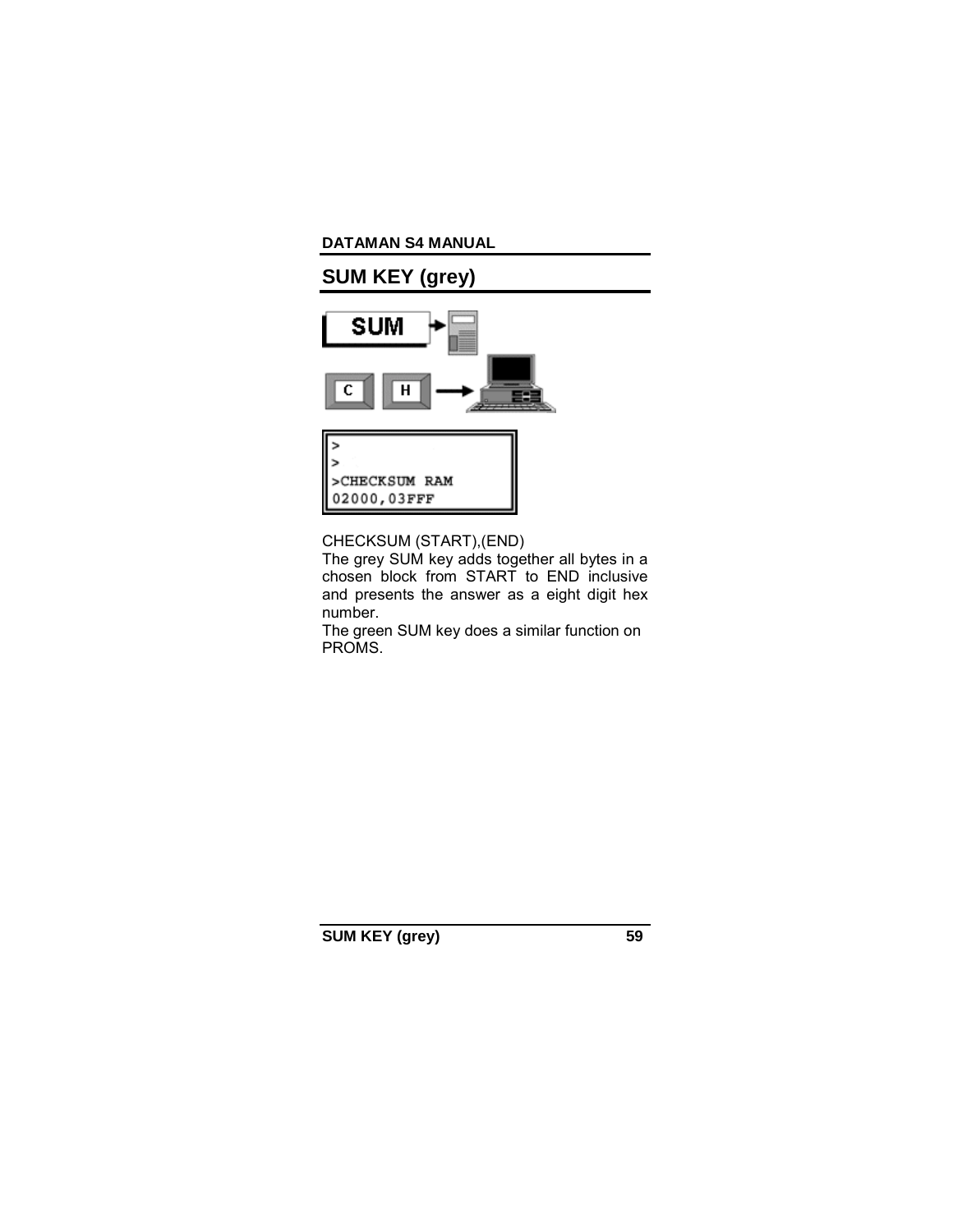# **EDIT KEY**





EDIT has been split into two different utilities, to make best use of the LCD and remote terminal.

# **Stand-alone Editing.**

S4 uses all of the LCD in the edit routine.

| ADR=01A00 ABCD EFGH<br>4142 4344 4546 4748<br>494A 4B4C 4D4E 4F50<br>5152 5354 5556 5758 |  |  |
|------------------------------------------------------------------------------------------|--|--|
|                                                                                          |  |  |
|                                                                                          |  |  |
|                                                                                          |  |  |

The top line shows the cursor address, which changes when you press one of the four cursor keys or when you enter data. On the right of the top line is the current line in ASCII. (To translate to ASCII, bit 7 is disregarded). Values below 20H and 7FH are represented by a . (dot). The cursor appears as a flashing block, which changes to an underline when you hold

**60 EDIT KEY**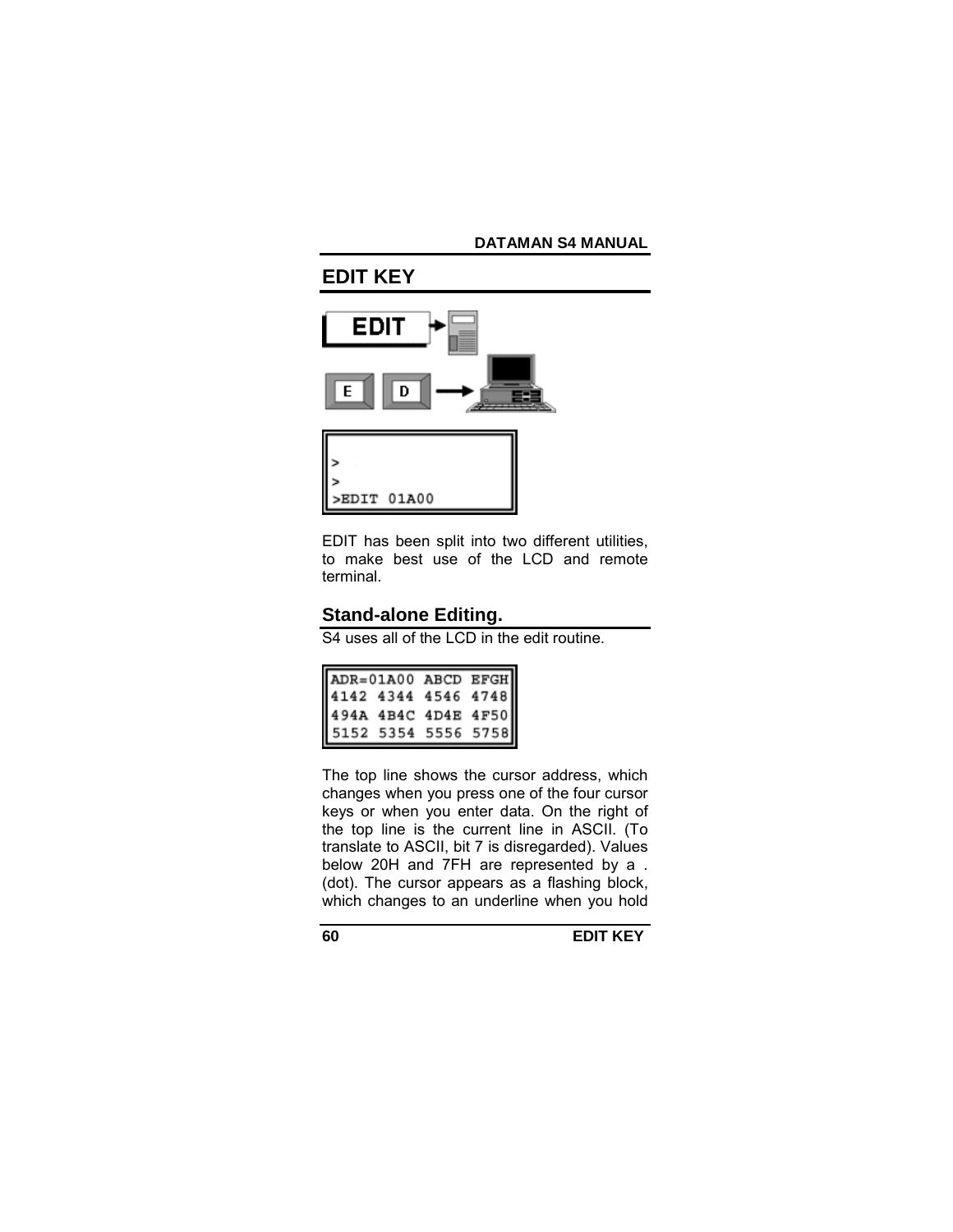a key down to move quickly through memory. If you move off the top or bottom of the screen the display scrolls up or down by one line. Editing is immediate: once the code is changed, there is no way of recovering the original. The ENTER key can be used to change the ADDRESS without leaving EDIT.

# **Remote Editing**

The remote terminal screen has more columns than the LCD and will look like this:

00000 42 43 44 45 46 47 48 49

The ADDRESS is followed by the DATA in eight memory locations. As usual with terminal editing the SPACE/BACKSPACE keys move the cursor through the data. Hex keys 0-9 and A-F will change the data. The ADDRESS can be changed by backspacing into the address field. When the ENTER key is pressed the ASCII equivalent of the lines is shown at the end and the next eight bytes presented for editing:

00000 42 43 44 45 46 47 48 49 BCDEFGHI 00008 00 B1 46 92 8F FF 91 0C

Only ASCII characters 20H to 7EH are sent through the interface, after the MSB has been stripped. The others are sent as a point (full stop), because control characters will be interpreted by the terminal instead of being printed.

To get out of the edit routine, press the ESCape key.

**EDIT KEY** 61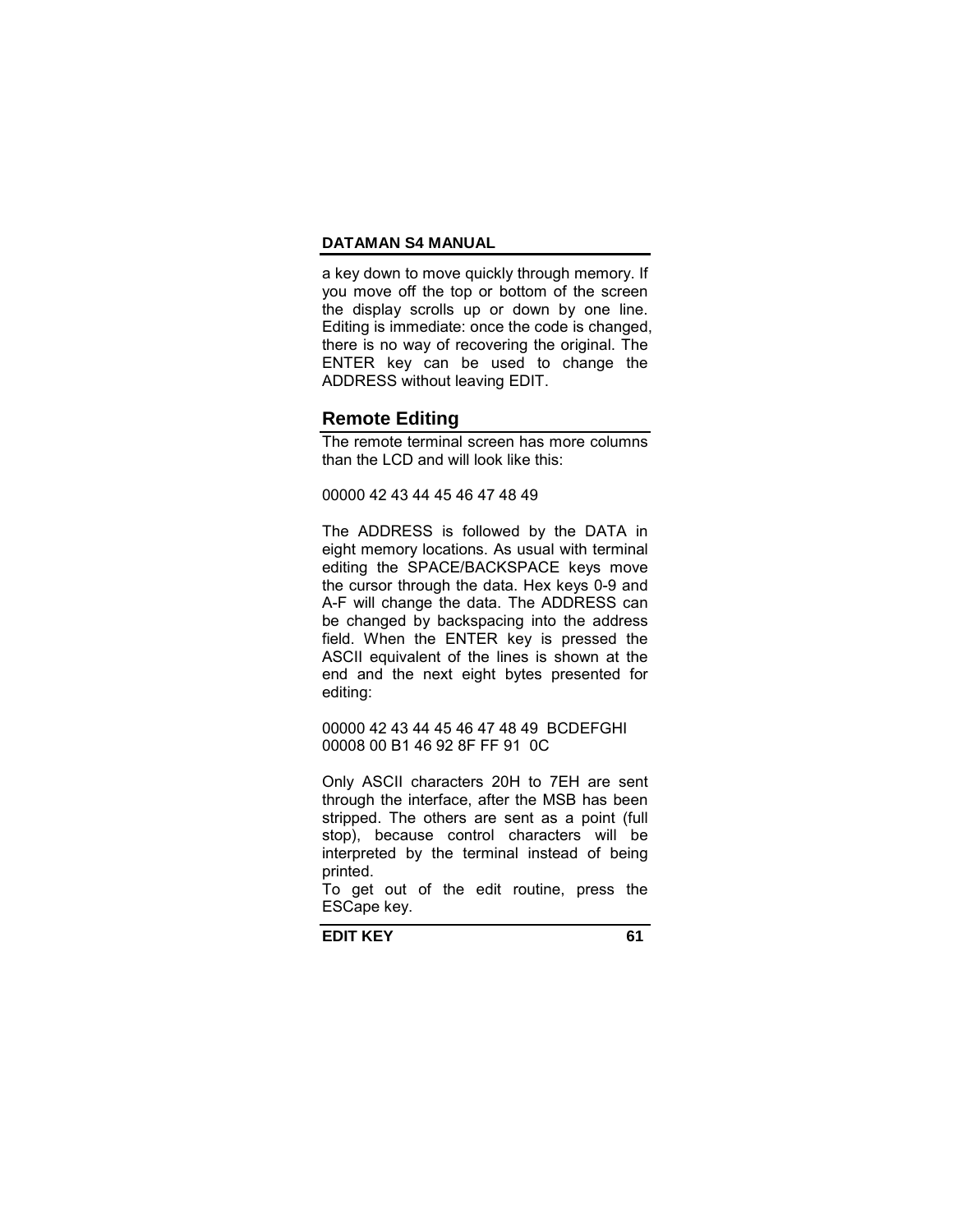# **DUMP RAM**



DUMP (START),(BYTES)

Dump works only via terminal and is similar to EDIT above. It dumps 8 bytes per line in HEX with ASCII equivalents. Inputs required are START address and number of bytes - up to FFH or 255. If 0 bytes then the dump continues until ESCape is pressed.

**62 DUMP RAM**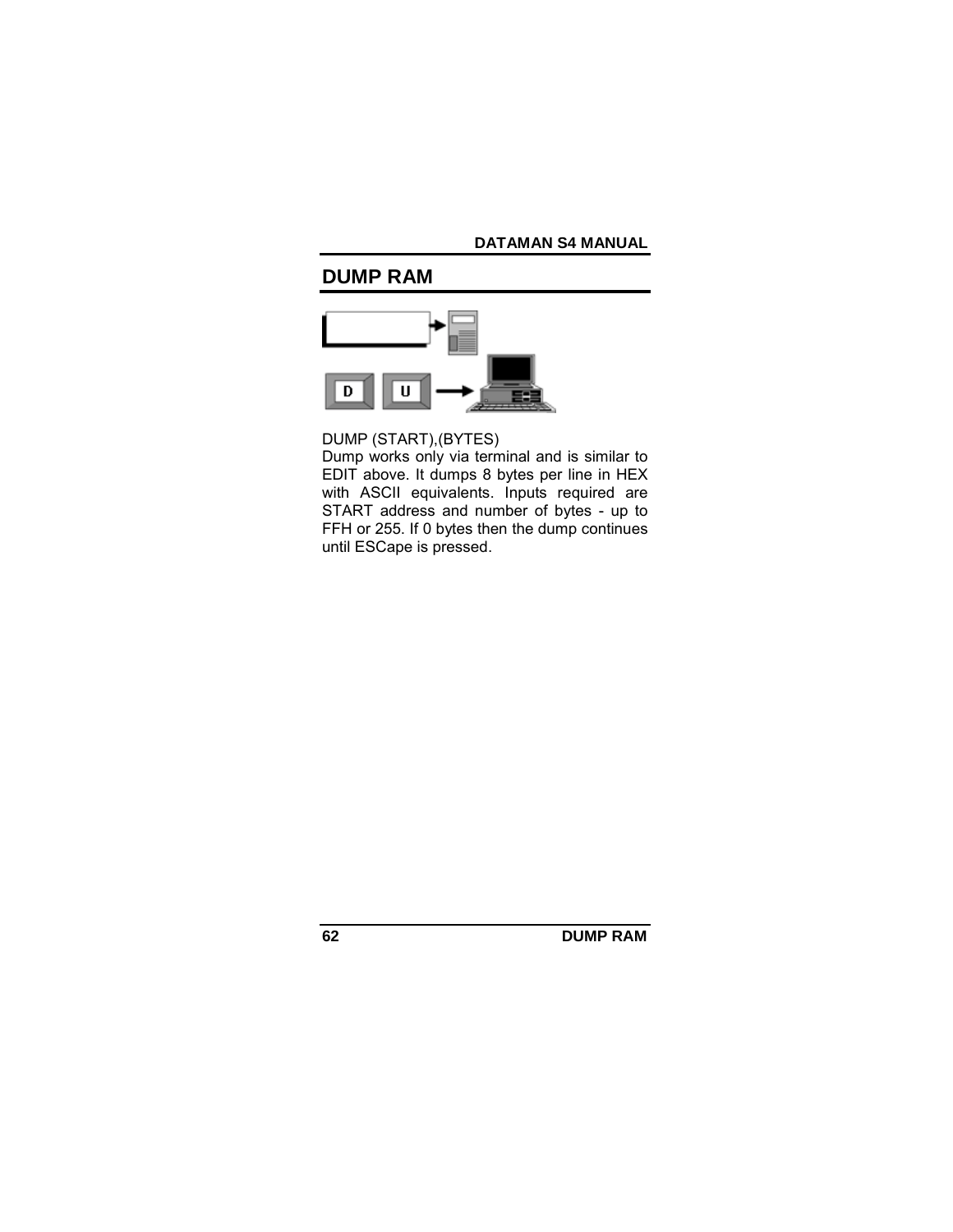# **SEND KEY**





SEND (START),(END)

Transmits the block from START to END inclusive through the serial interface. The FILE FORMAT and BAUD RATE are chosen in the SETUP routine.

If handshaking is set to RTS or DTR then those signals must be true before transmission proceeds. Assuming that the transmission is proceeding with regard to RTS, if RTS becomes false the transmission stops until RTS becomes true again.

At any point the transmission may be aborted by the user pressing the keypad ESCape key.

**SEND KEY** 63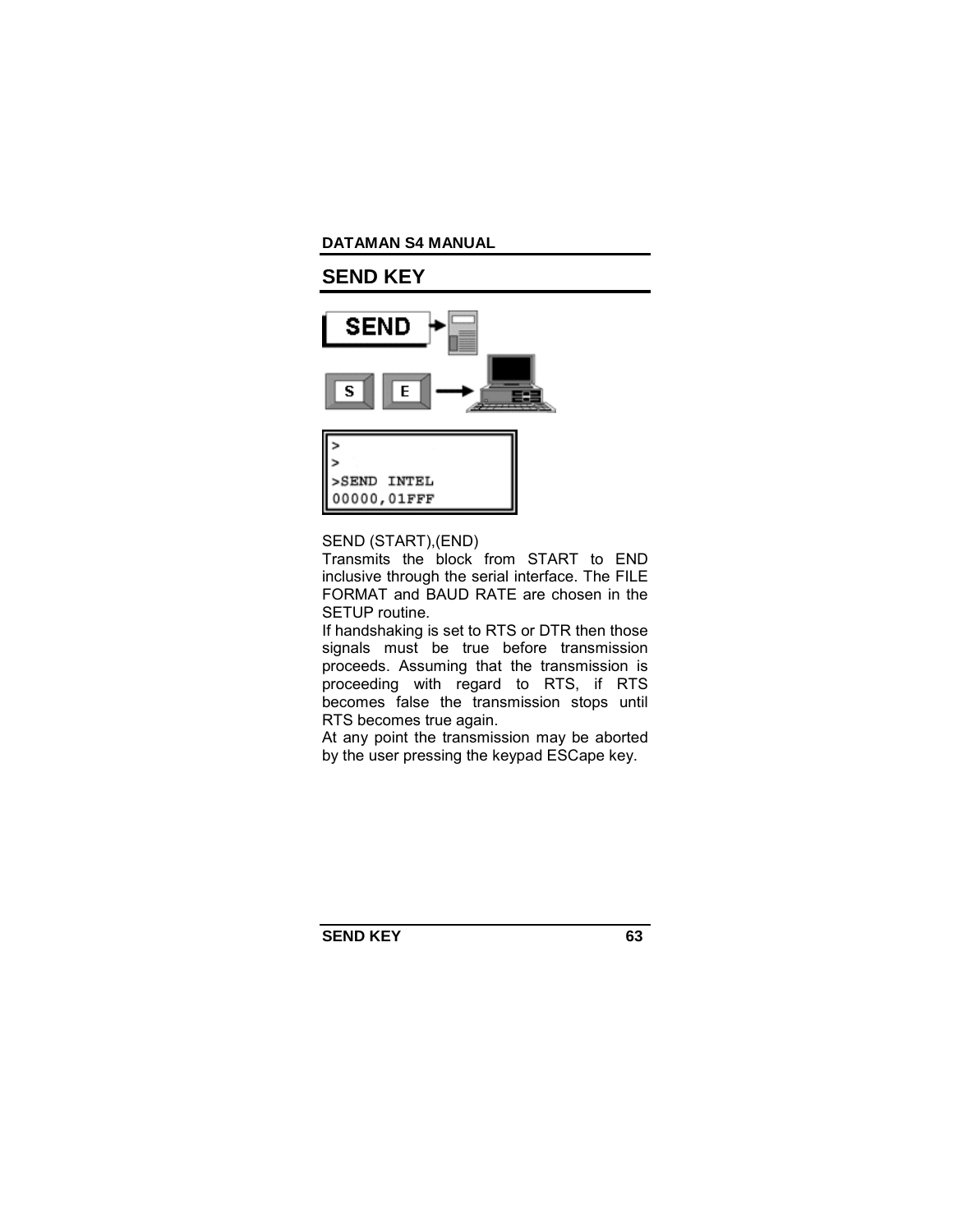

S4 receives files in INTEL, MOTOROLA, TEKHEX, ASCII or BINARY format, as defined in the SETUP routine. You are prompted for START and END addresses in ASCII and BINARY only, because these transmissions do not contain any destination for the data. If the transmission continues after the specified END address, the remainder of the file is "run out" i.e. received, but discarded.

The **keypad** ESCape key will abort transmission whilst waiting for a file, or during the reception of a file. After the ESCape key, S4 waits for a second to make sure that no more data will be sent - otherwise such data would be misinterpreted as keyboard instructions. Also the sending terminal might lock-up if RTS is not held true until the End-Of-File is reached. If more data is sent then S4 stays in the routine - the user should stop the file transmission from the sending end. Errorcheck failures built into the file-format are

**64 RCVE KEY**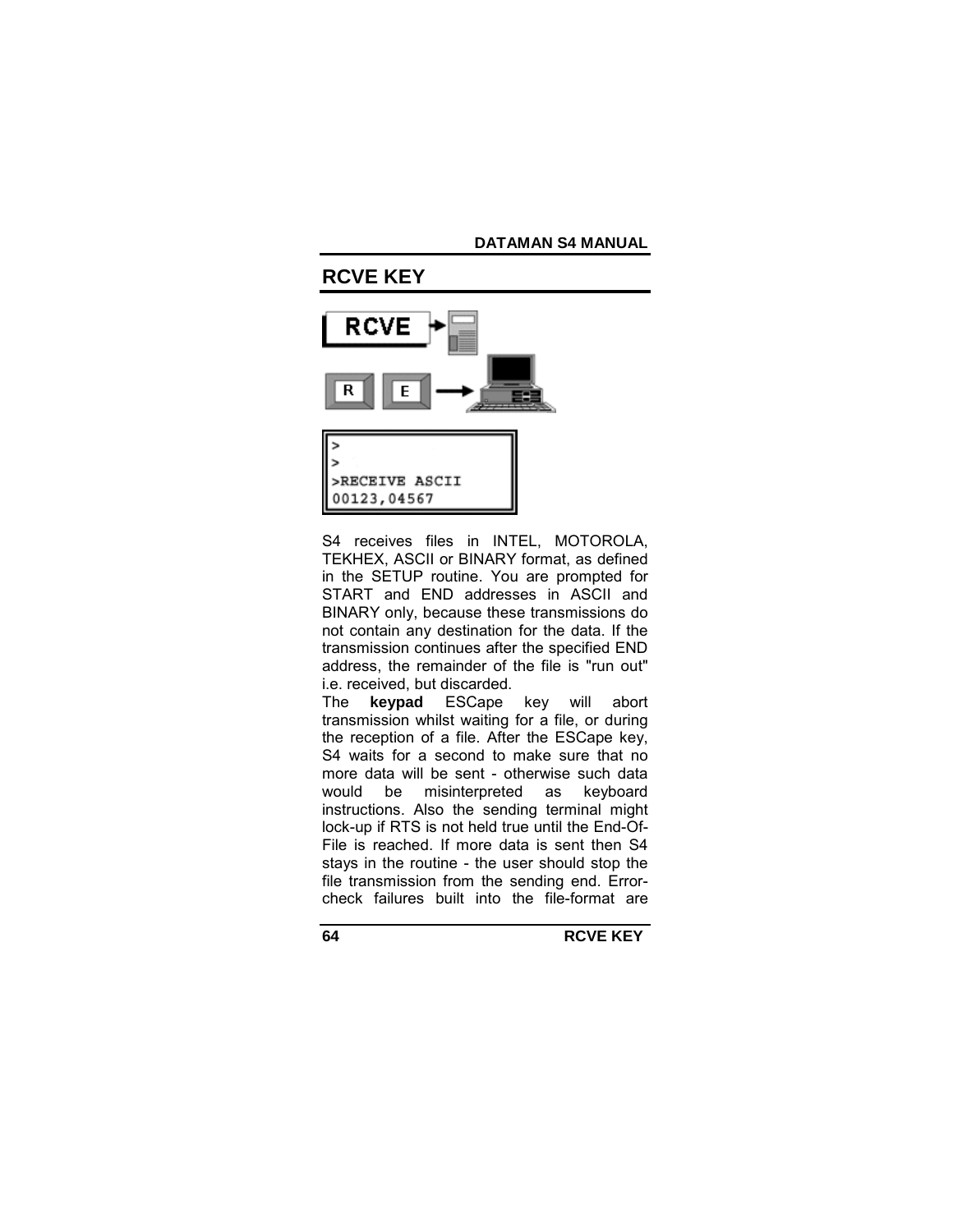reported e.g. Checksum errors are reported together with the address at which the error was detected, which is usually the end of the row in which the error occurred. When a file is received correctly S4 displays the last address where code was stored.

*Before returning to command mode, S4 waits until the data input has been inactive for at least one second. This is to "run-out" any extra data to avoiding hanging-up the sending computer. When sending from a batch-file, a delay of over one second must be inserted before the next command, to prevent S4 seeing it as "garbage".* 

**RCVE KEY 65**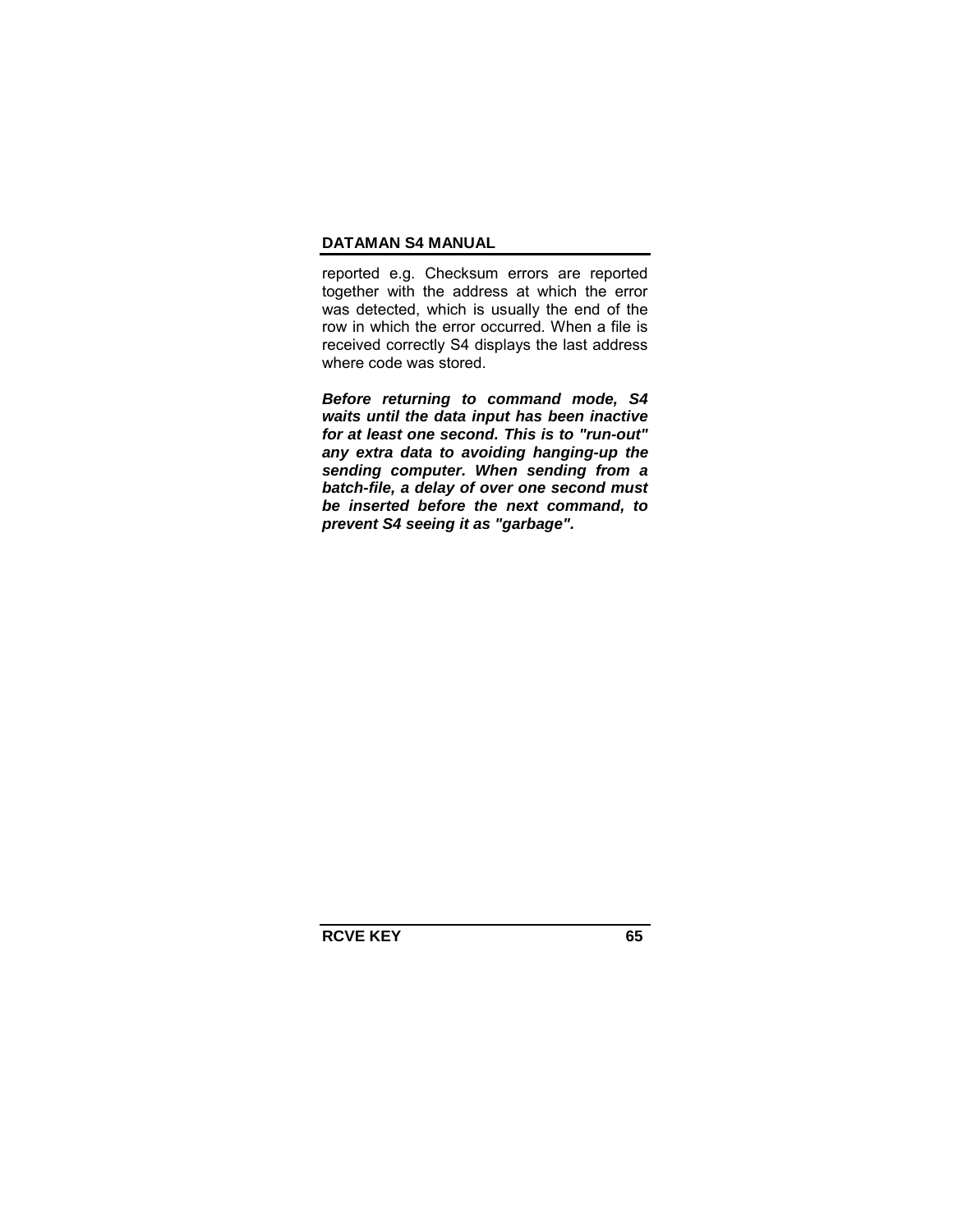# **FUNC KEY**



The FUNC key acts like a SHIFT - it gives access to an alternative set of keyboard functions. There is no equivalent at the terminal - all terminal functions have two unique letters.



To indicate that an extra function is expected, the prompt changes from  $a \gg$  to  $a^*$ .

**66 FUNC KEY**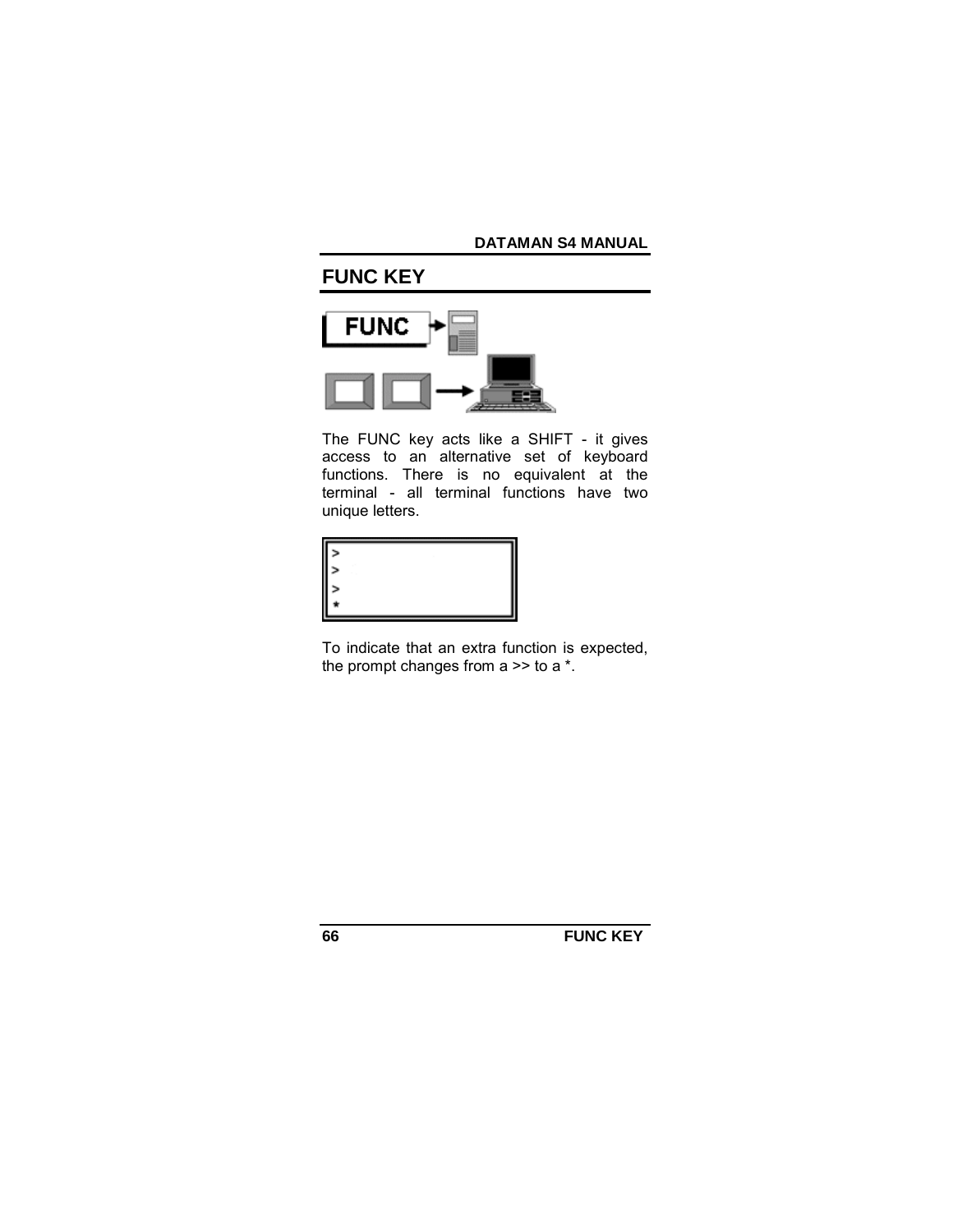

MAKE LIBRARY is the opposite to loading a library. It makes a LIBRARY PROM from the code and defaults present in the TPA area. MAKELIB lets you make a LIBRARY ROM, with your own preferences incorporated. The code in the TPA area is moved into USER RAM, from 8000 upwards, and certain framing information (42 bytes  $-$  see LIBRARY) added. All you have to do after MAKELIB is to configure for a 27256, then program it with USER RAM from 08000 TO 0FFFF.

Such a LIBRARY ROM will restore the PROM ALGORITHM, BAUD-RATE, FILE-TYPE and other system-variables which were set when you made it.

If you lend your S4 to a colleague, it is wise precaution to make a LIBRARY ROM with your own configuration first. Then, when you get you S4 back, you can restore all your own preferences (if you do get it back).

**FUNC LIB = Make Library 67**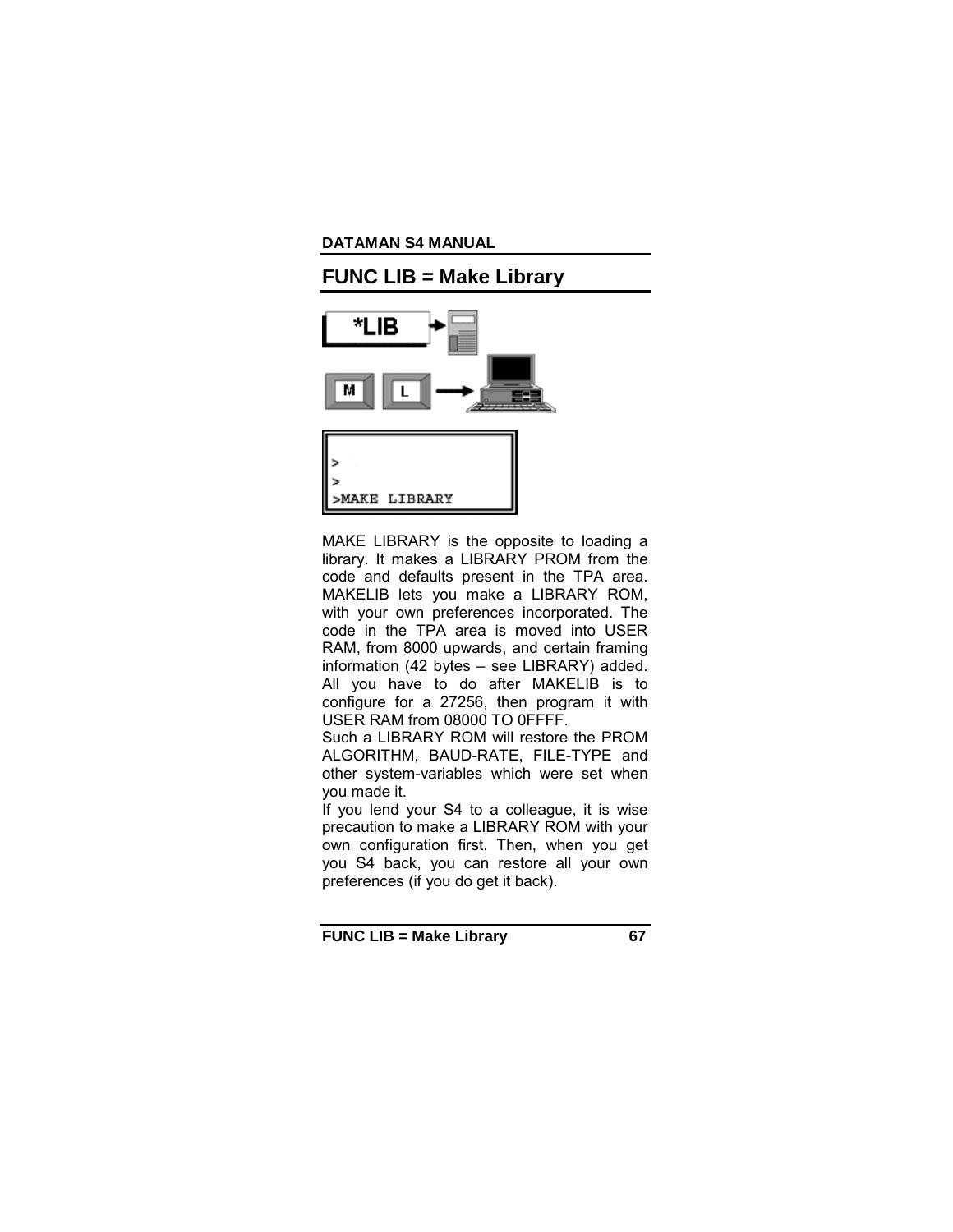

To adjust advanced SETUP parameters you will need to convert numbers from decimal to hexadecimal.

• Shutdown Time -  $1E = 30$  minutes

The audible tones that S4 makes can be changed in pitch, or removed altogether by setting to 00.

- $\bullet$  High Tone 98 = 1520 hz
- Low Tone AC =1720 hz
- Busy Tone 50 =800 hz

**68 FUNC SETUP = Advanced**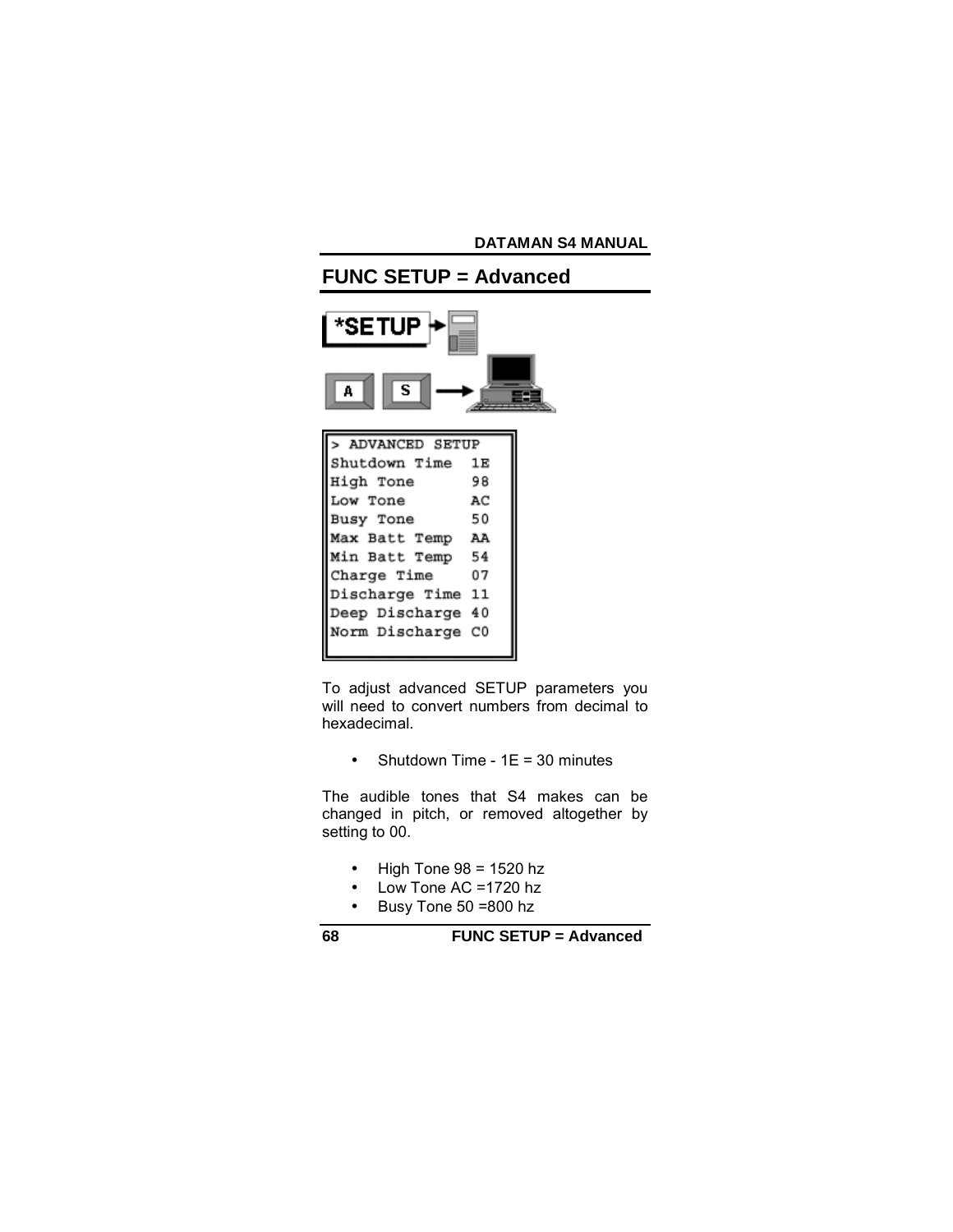The battery charger is prevented from working if the battery is too cold or too hot i.e. not between min and max. If you want to adjust these levels, one degree centigrade is about 2.7 points.

- Max Batt Temp AA =42°C
- Min Batt Temp  $64 = 15^{\circ}$ C

The following parameters govern the operation of the Fuel Gauge. Charge time and discharge time are proportional to the number of seconds needed to change battery contents by one ma/hr. Smaller values will make the apparent rate of charge or discharge faster. Values should be adjusted on test if accuracy of the Fuel Gauge is important.

- Charge time 07
- Discharge time 11

Deep and Normal Discharge govern the automatic operation of the Battery Charger. They are set to 25% and 75% on a cold start.

The rule is that if a charger is connected when S4 is switched on, the battery will be charged if the Fuel Gauge shows less than Norm Discharge level.

When S4 is in operation with the charger connected, the Fuel Gauge is allowed to fall to the Deep Discharge level before the battery is recharged.

- Deep Discharge 40
- Norm Discharge C0

**FUNC SETUP = Advanced 69**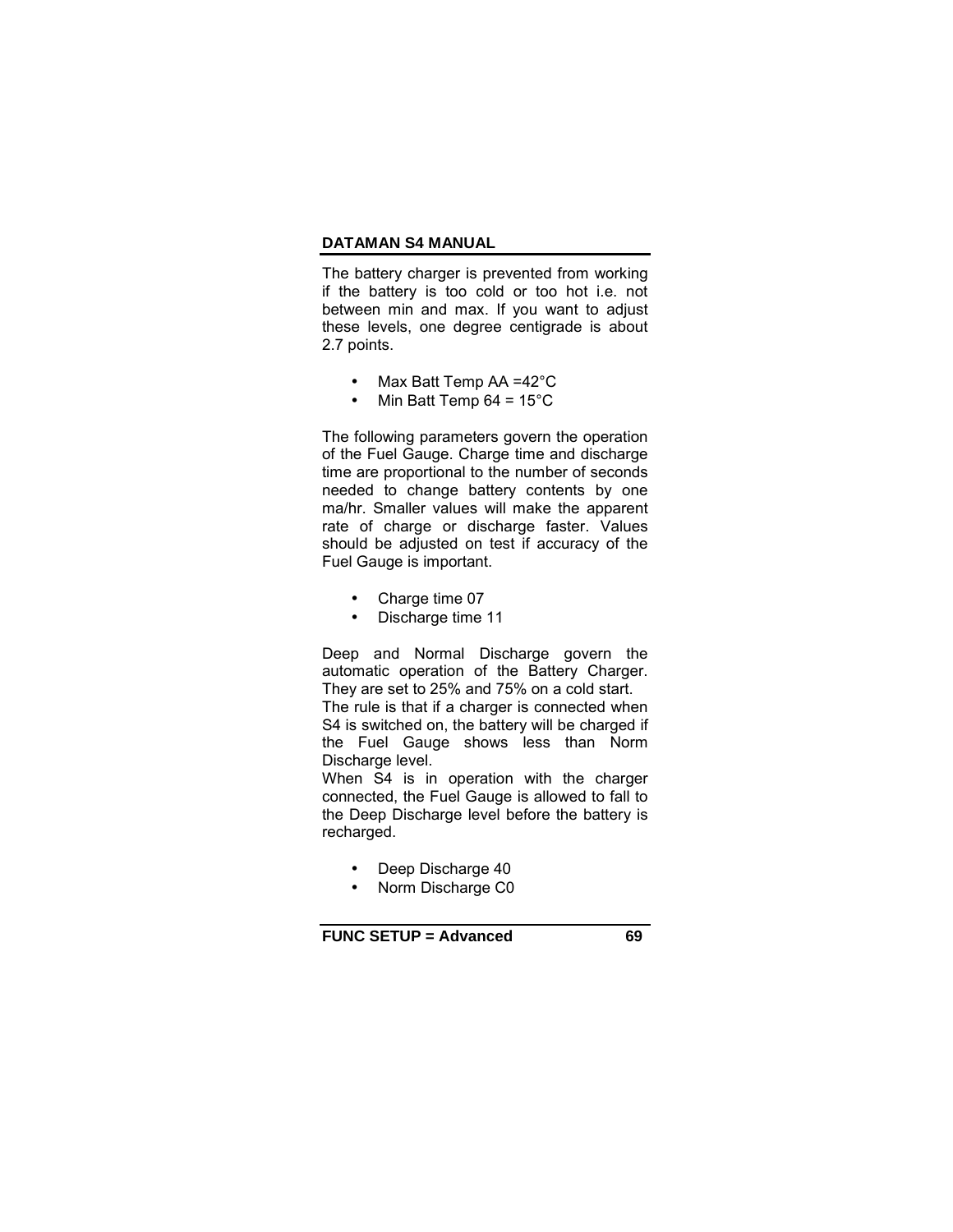

These tests used to verify the working of the LCD, the keypad and the USER RAM. ENTER will run the test. ESCape will pass on the next test.

The LCD TEST fills the display with a character sequence.

The KEYPAD TEST requires you to press all the keys in sequence, left to right, top to bottom. It cannot be completed until all the keys have been pressed in turn.

The DESTRUCTIVE RAM TEST fills USER RAM with a Pseudo-Random number sequence, and then compares it with the same sequence. The original contents are lost.

**70 FUNC INFO = Self Test**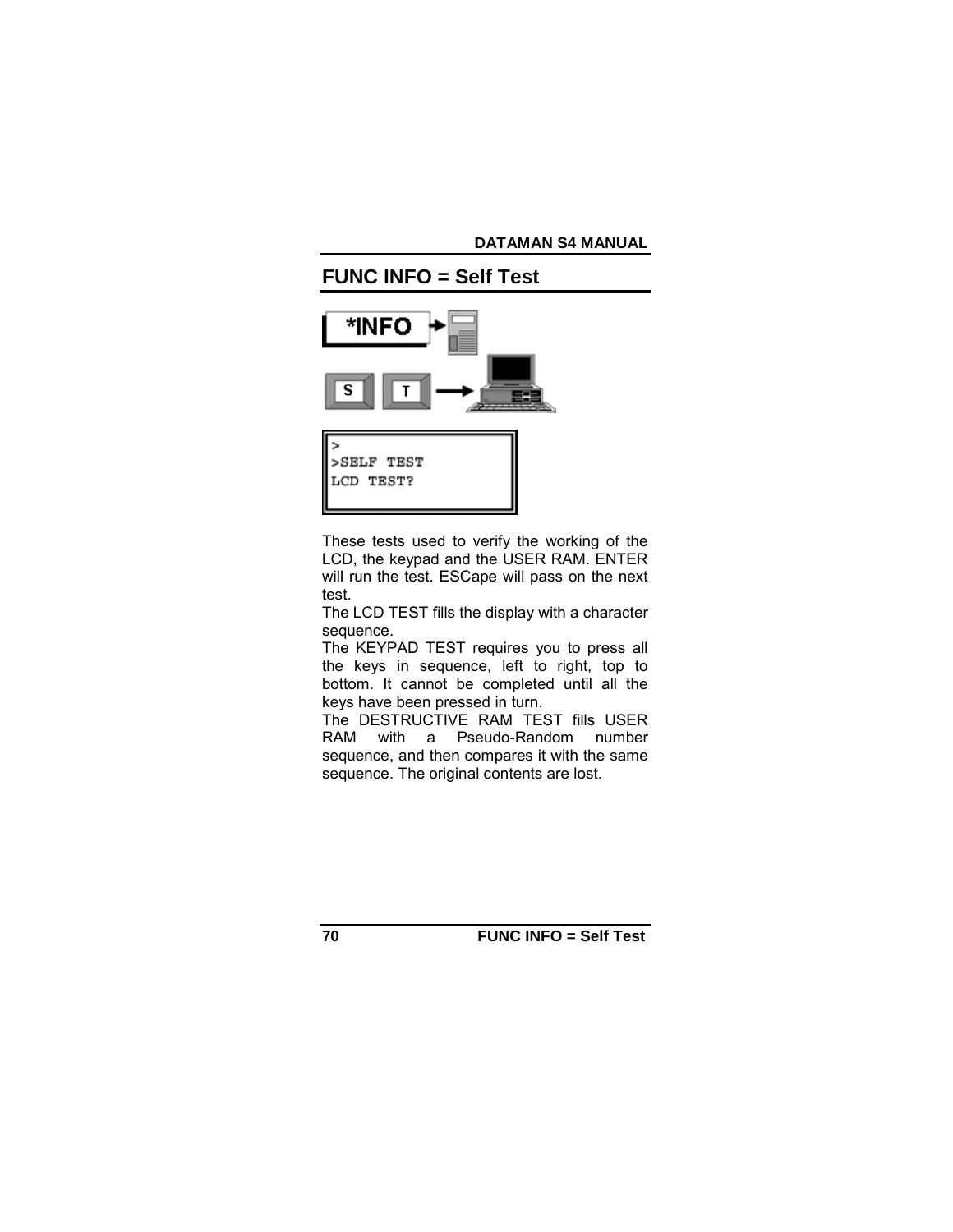# **FUNC BURN = Chip Erase**



This command will Chip-Erase FLASH PROMs and some EEPROMs.

Most EEPROMs and FLASH PROMs do not need to be erased before programming  $-$  in fact many do not support a Chip-Erase feature, in which case S4 will display the following message when this command is used:

>ERASE 2864 Sorry, impossible

Some FLASH PROMs, such as AMD/Intel 28 series FLASH and AMD 29 series **MUST** be erased prior to programming  $-$  remember S4 doesnít erase the device automatically, you must use the Chip Erase command.

>ERASE AMD 29F010 5V Erase

Press **ENTER** to erase the device, or **ESC** to exit.

**FUNC INFO = Chip Erase 71**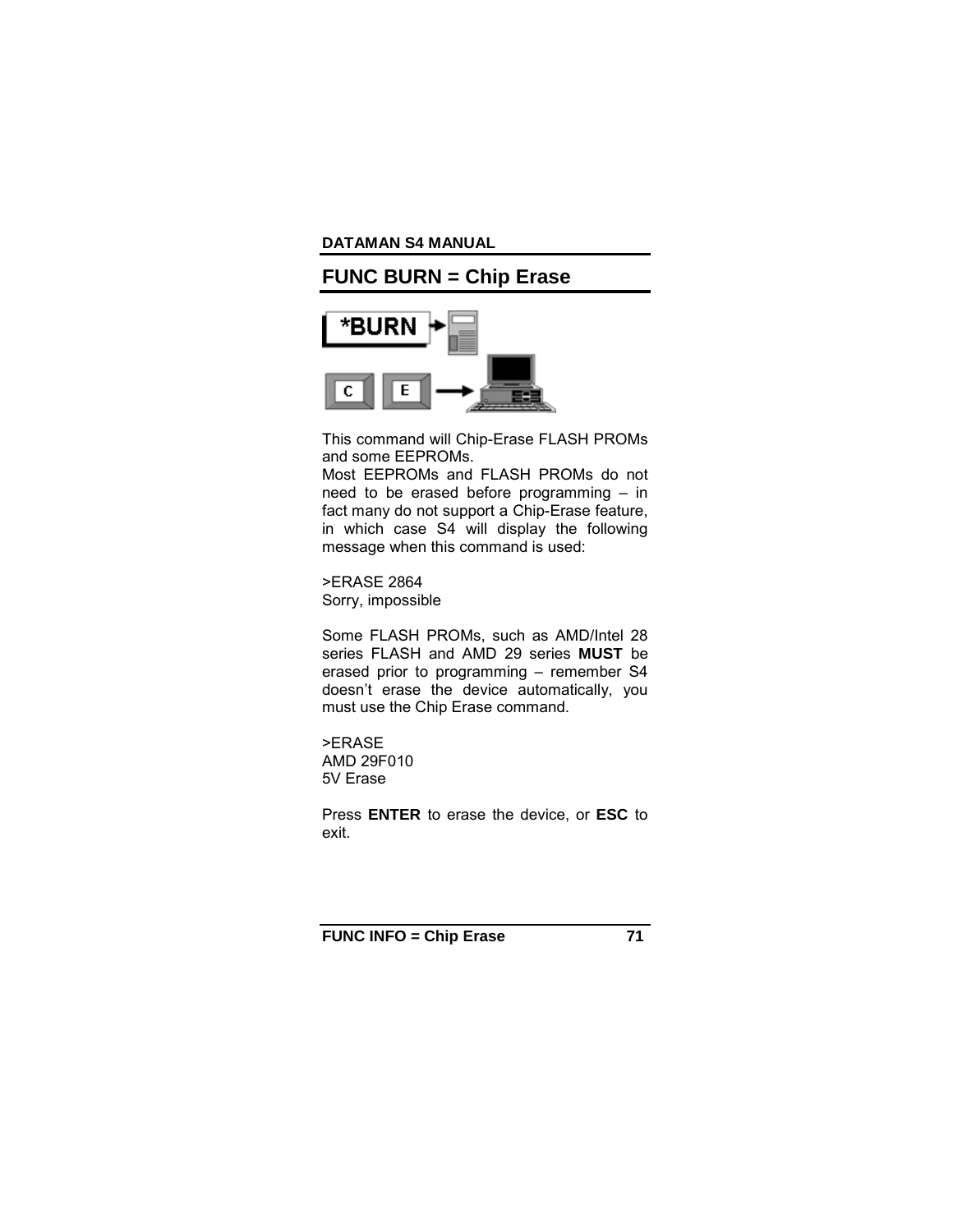

This command is the converse of the SEEK command. It finds locations which are not the same as a specified byte. It can be useful in finding PROM locations which failed to erase.

**72 FUNC SEEK = Seek Not Equal to**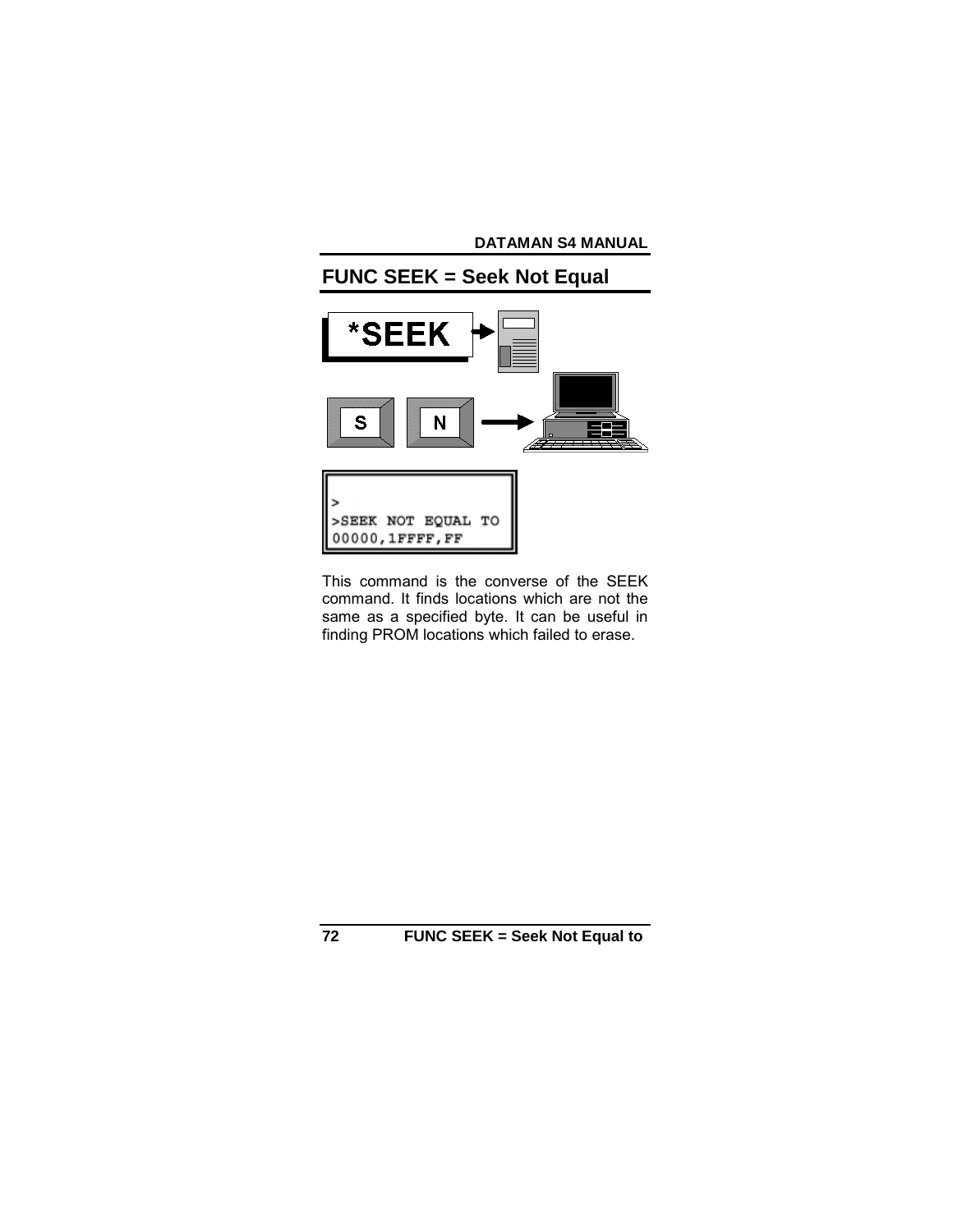# **FUNC FILL = Pseudo Random Fill**



Fills the memory block with a Pseudo Random Number sequence from START to END inclusive.

Pseudo random numbers are generated by a computer program. They are not true random numbers - if they were they would always be different and unpredictable. Pseudo random numbers are predictable. They are always the same sequence. For testing purposes, they are random enough.

The algorithm is a 15-bit left-shift with the least significant bit being the XOR of previous bits 0 and 14. This sequence repeats every 32,767 shifts. The lower 8 bits are used. Every byte will look like a left shift of the preceding byte, except for the LSB which is unpredictable.

**FUNC FILL = Pseudo Random Fill 73**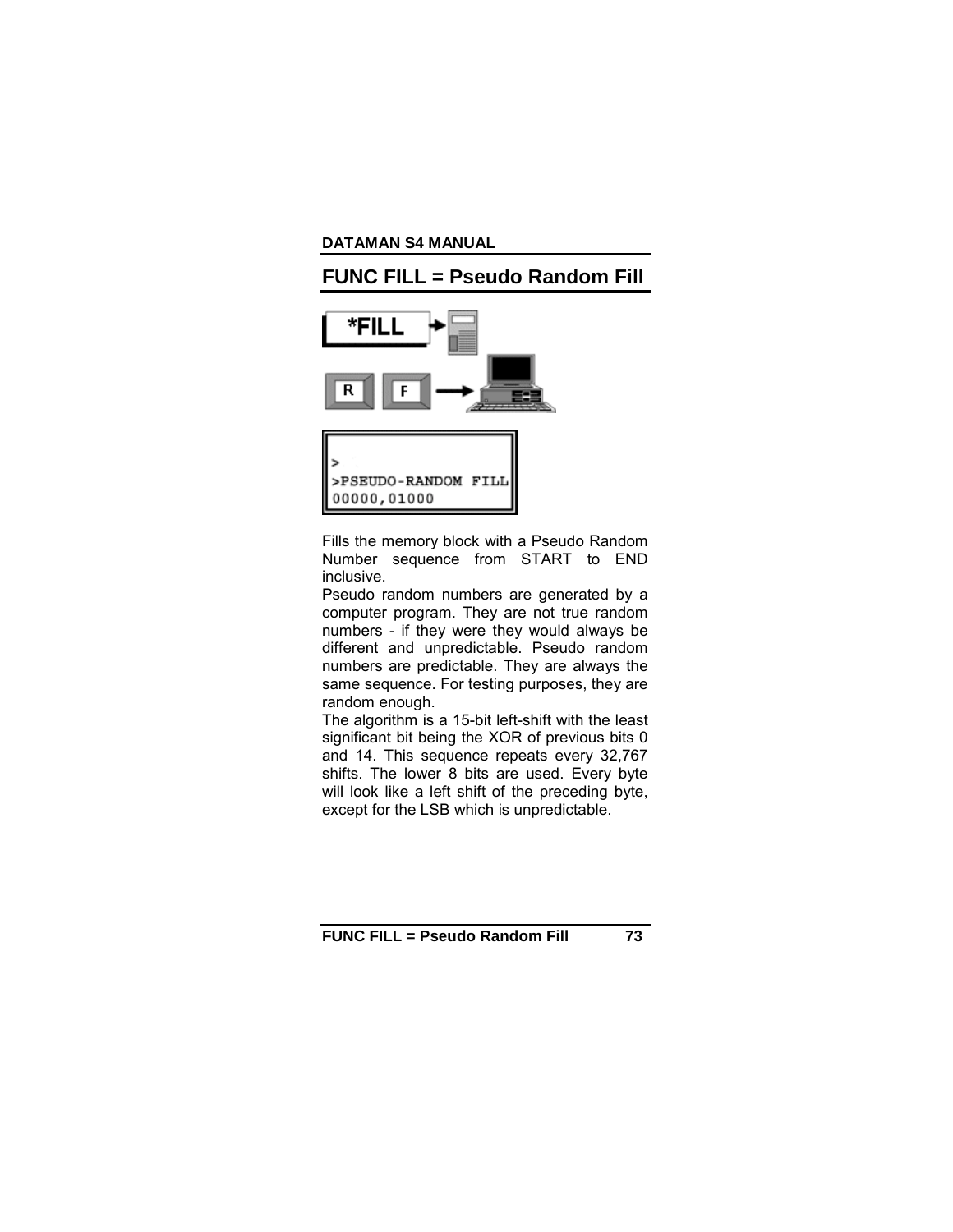

System memory space can be seen and altered using a FUNC version of EDIT. System memory space is where the working program is stored when loaded from a LIBRARY ROM, in the Transient Program Area which extends from 8000 to FFFF. If the FUNC key is pressed from the command prompt, the prompt changes from  $a \gg$  to  $a^*$ . EDIT then works on system memory. The LCD behaves exactly as the normal edit routine.

**WARNING \*EDIT allows changes to the working program and system variables. S4 can be crashed by editing the running program, if indiscriminate changes are made to the stack or code. Regard the TPA as a "NO GO" area unless you are certain of what you are doing. You can recover from any changes by pressing the RESET button and reloading the LIBRARY ROM.** 

**74 FUNC EDIT = Edit System Ram**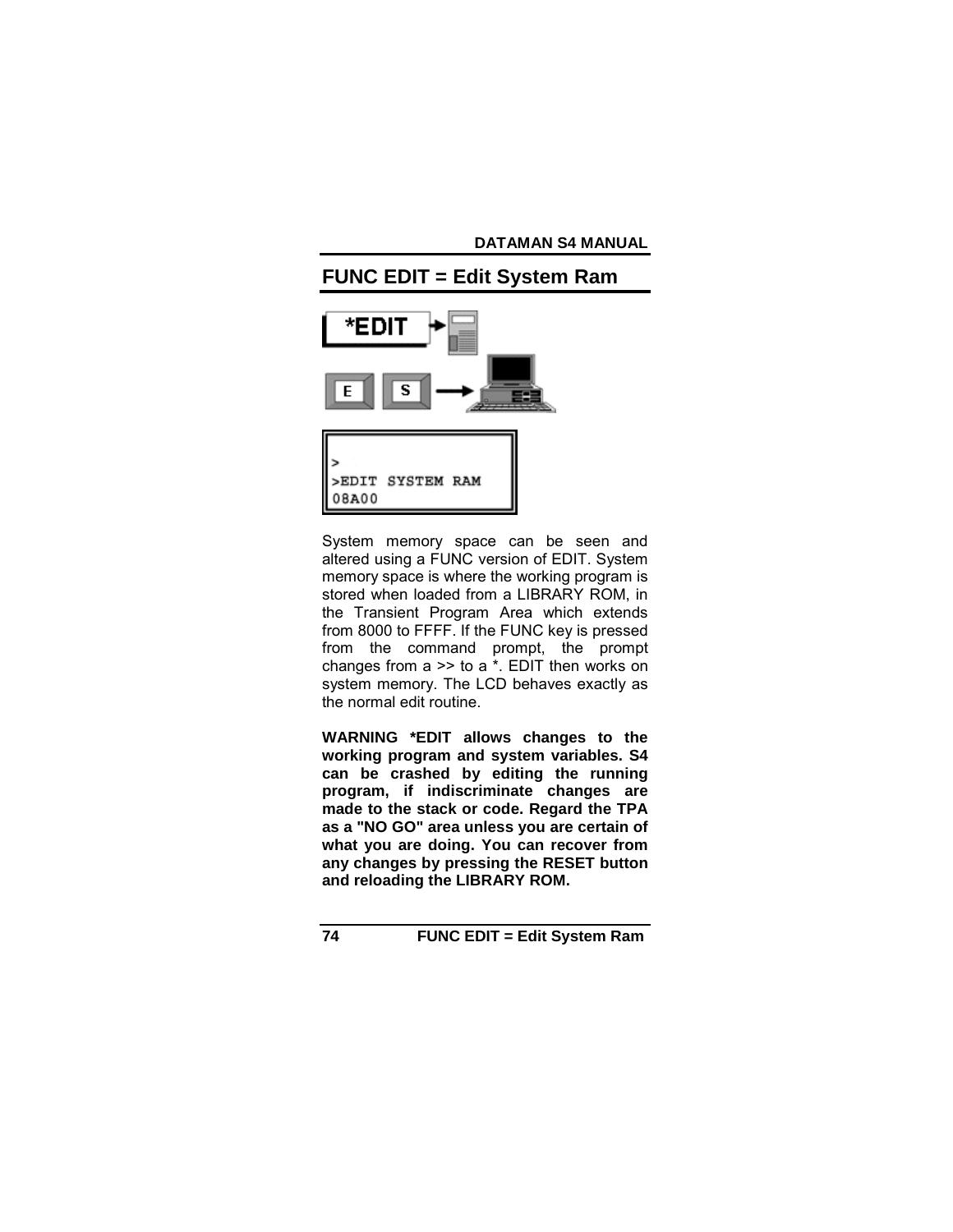| ADR=0E000 DATA MAN  |  |  |
|---------------------|--|--|
| 4441 5441 4D41 4E20 |  |  |
| 53B3 0838 3838 0C06 |  |  |
| 0129 1267 0008 85F9 |  |  |

**FUNC EDIT = Edit System Ram 75**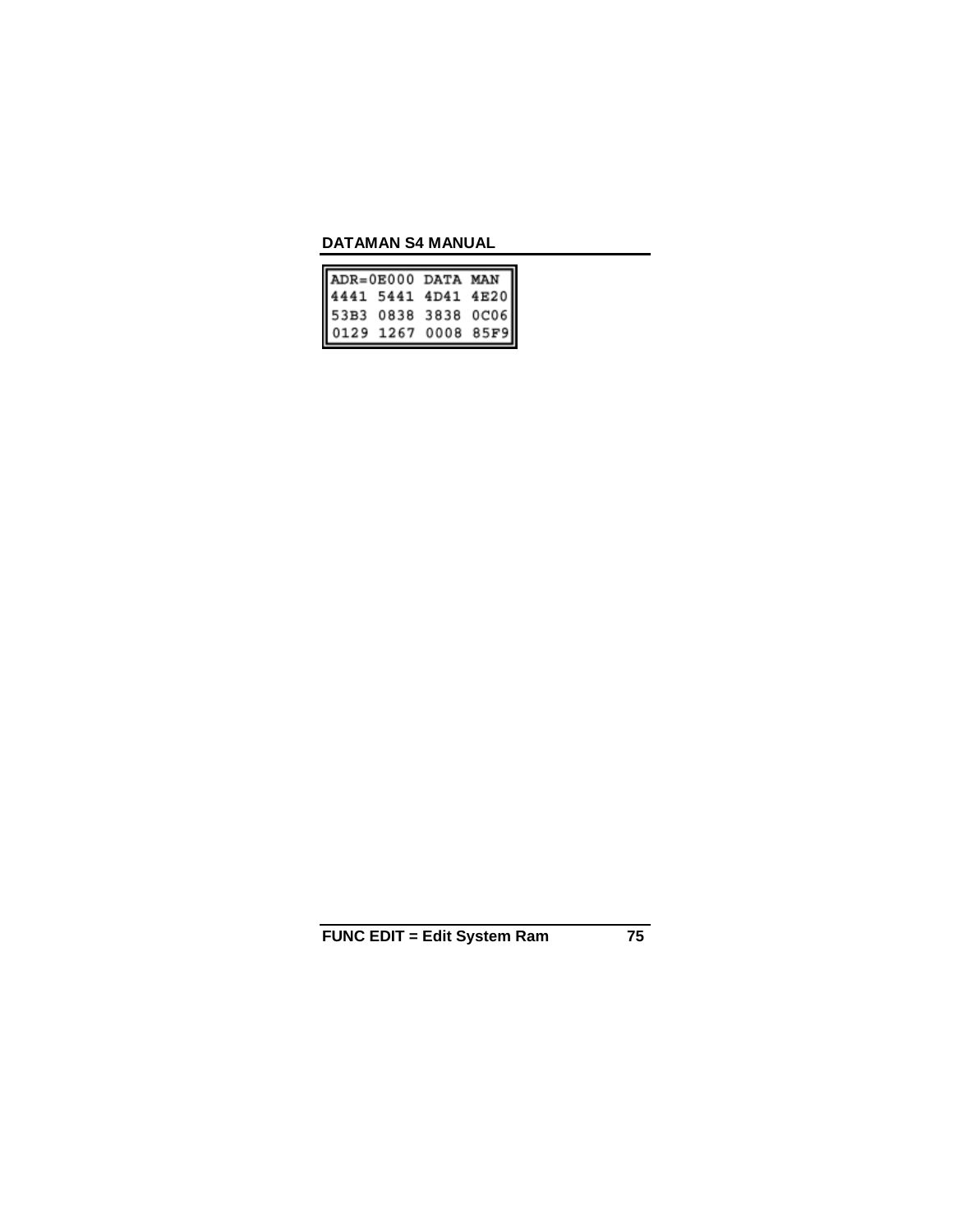

Receives a new library ROM into the TPA area. This command is useful if you download a new library from our Bulletin Board to your computer. When you have sent the file to S4 you can make a new LIBRARY ROM with MAKELIB.

Your SETUP must be INTEL format for this command to work.

When receiving a Library file in this manner, code from **F800-FFFF** must be stripped out from the Intel Hex file. Otherwise S4 will crash when it receives the file. Intel Hex files can easily be edited using an ASCII text editor. After reception of a correct library file, S4 must be RESET, and then Library should be started, by pressing ENTER at the **START LIBRARY?** Prompt.

**76 FUNC RCVE = Receive Library**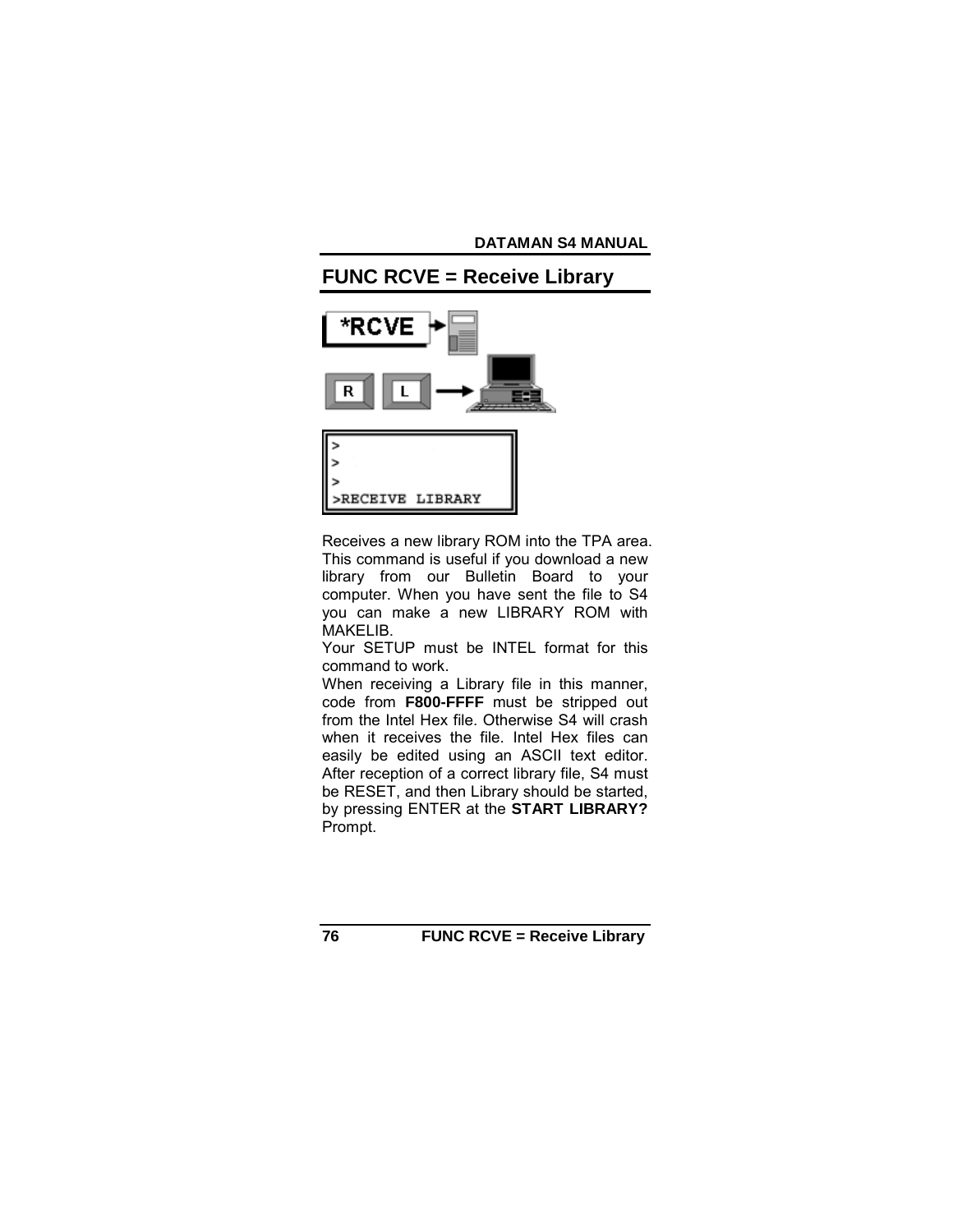# **FILE FORMAT**



>FILE FORMAT INTEL

Has no keypad equivalent. The space and backspace keys will change the file format from ASCII INTEL MOTOROLA TEKHEX BINARY. Either ESCape or ENTER will leave the file format set at the last choice shown on the screen.

**FILE FORMAT 77**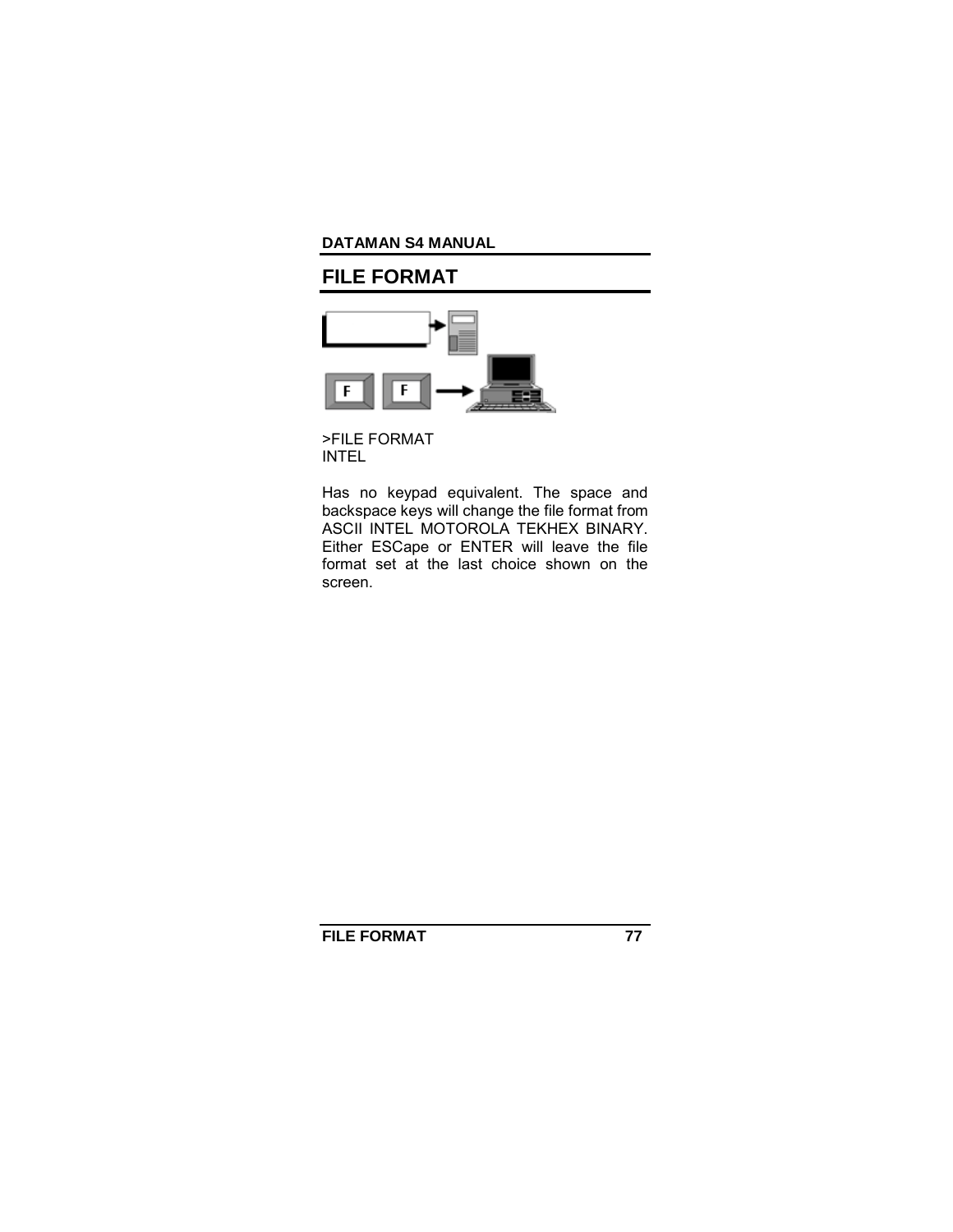# **QUIET MODE**



Has no keypad equivalent.

QUIET MODE turns off the RS232 output. There is no response on the computer screen until the command is entered again. This might be useful for batch file commands

which write directly to COM1 etc.

**78 QUIET MODE**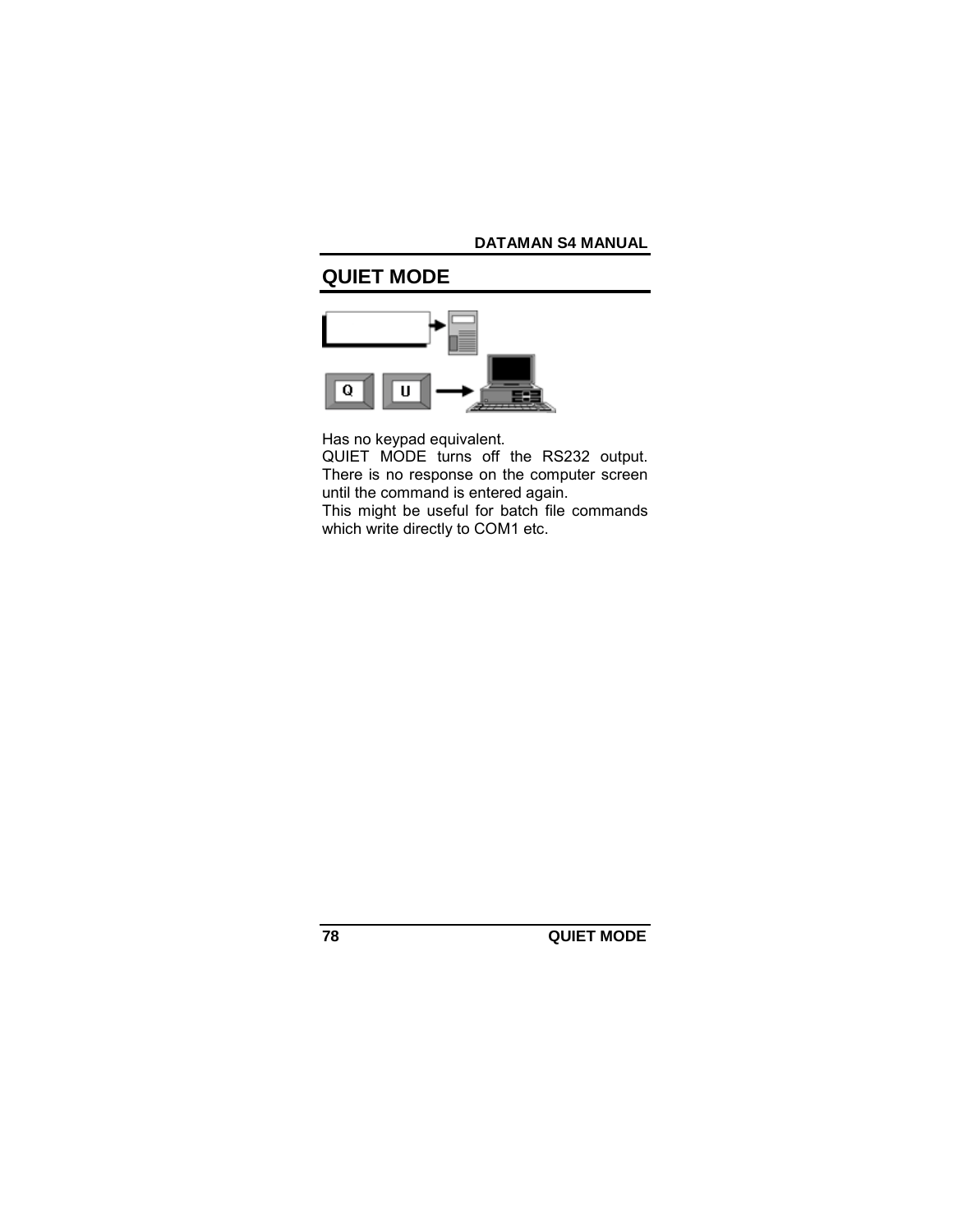# **BAUD RATE**



>SET SERIAL PORT 9600

Has no keypad equivalent.

Sets the baud rate, using the SPACE and BACKSPACE keys to show the choices: 300 600 1200 2400 4800 9600 14400 28800

115200

ESCape or ENTER leaves the rate set at the last value shown.

On exit, you are prompted to change the terminal baud rate.

**BAUD RATE 79**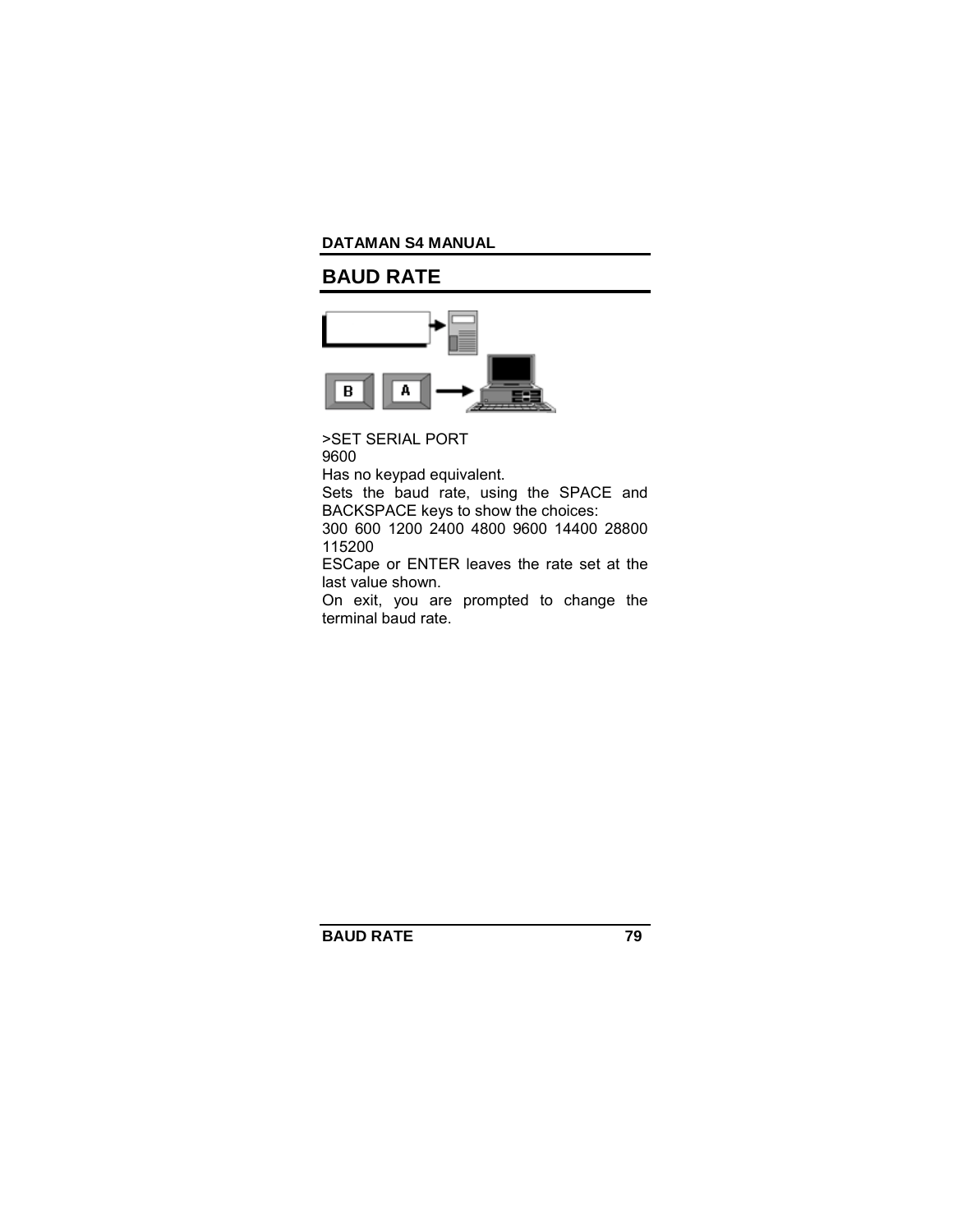# **EXECUTE**



### >EXEC 01234

Starts program execution at the address requested. This is mainly for programmers who have written code for S4. The default ADDRESS is the last one used in the EDIT routine. You can set any value you please.

- 00000 gives a cold start
- 0F000 gives a warm start

**80 EXECUTE**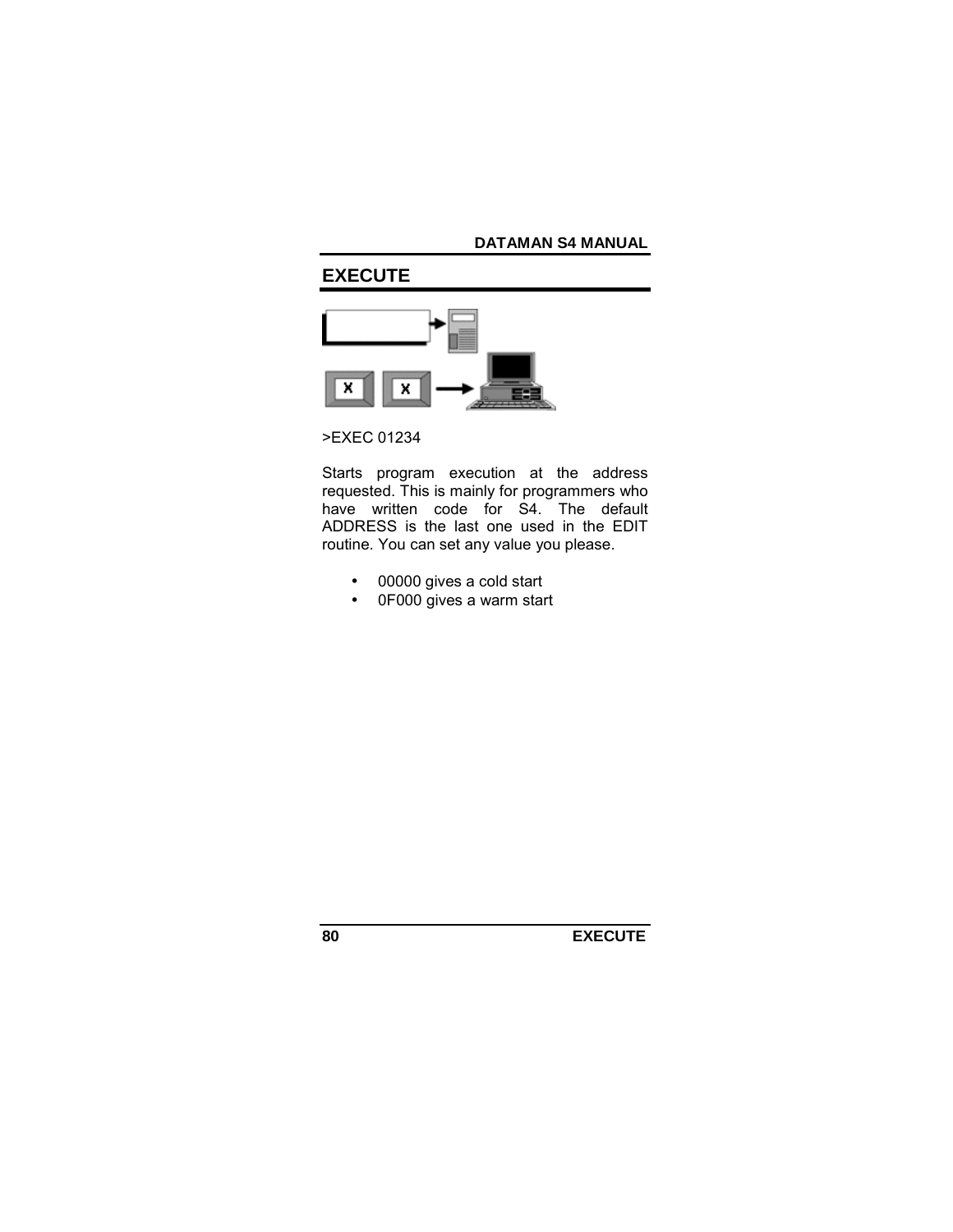### **RS232 Serial Interface**

The serial RS232 interface uses an IC made by Motorola, part number MC145406, which meets RS232 standards of voltage and current on inputs and outputs.

*Current can be sourced by the outputs into any load on the RS232 interface, but it is unlikely that such current will exceed 5ma. Nevertheless this current comes from the battery. Leaving the RS232 lead connected will reduce battery life by about 20%. When S4 powers down, the RS232 voltages fall to zero.*



**RS232 Serial Interface 81**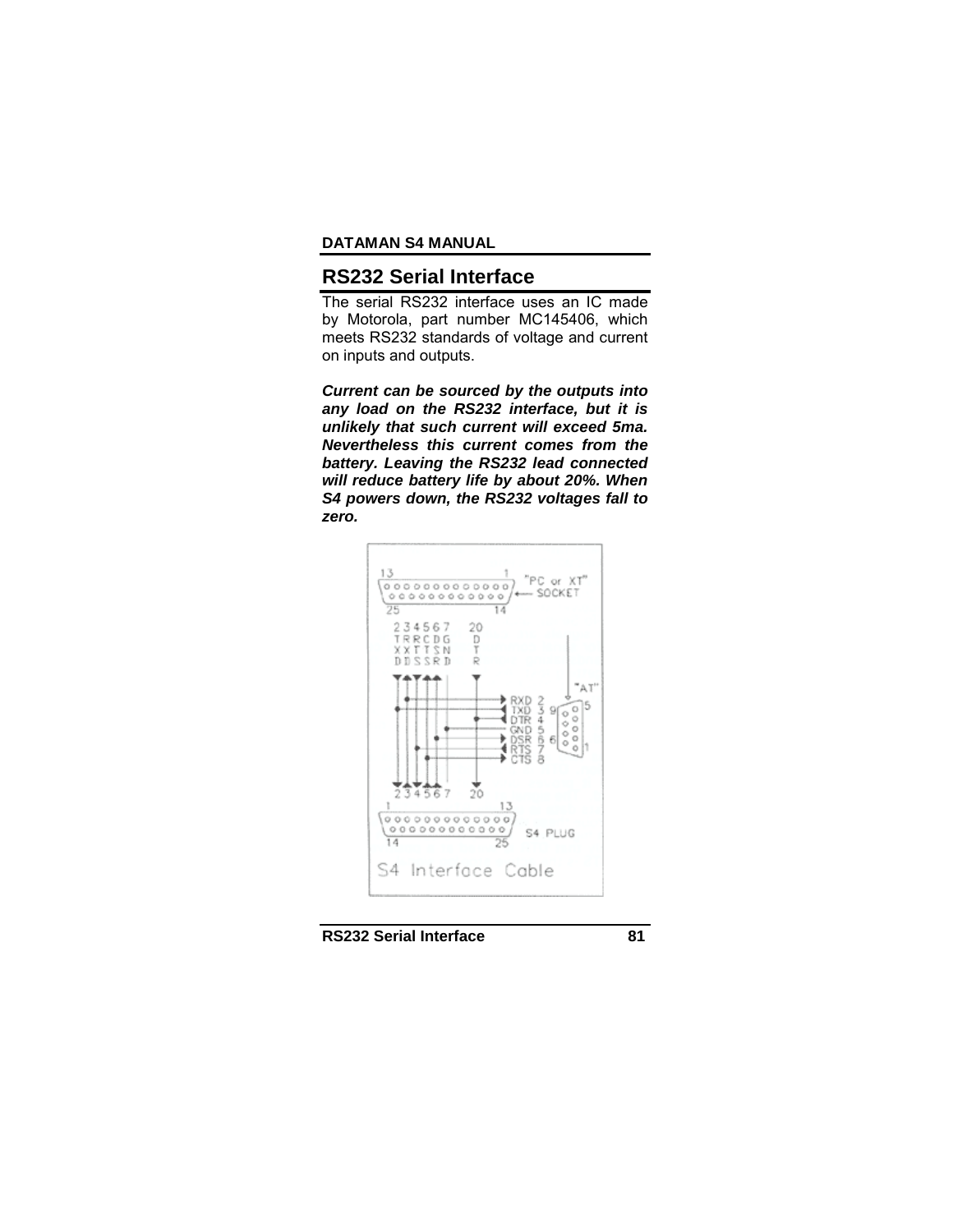### **Baud Rates**

The baud-rate of a transmission is the reciprocal of the time used to send one bit. Asynchronous serial transmissions as commonly used by computers have extra bits to frame and check the data: a START bit, then the DATA bits, then an optional PARITY bit and then one or more STOP bits. Baud-rate indicates the *fastest* possible transmission speed: it does not indicate the *actual* transmission speed. You can send one byte per fortnight at any baud-rate. When a computer has reached its limiting speed for processing the data, increasing the baud-rate will not make it send or receive any faster  $-$  the gaps between characters will just get bigger. Some systems claim high baud rates but they are slow at receiving data files all the same.

To prevent the sending device supplying data faster than the receiving device can digest it, the receiver prompts with a signal RTS (Request-To-Send), and/or DSR (Data-Set-Ready). These signals are called handshaking. Leads used for serial communications must connect the handshaking signals properly, to prevent data getting lost. As S4 can actually receive data-files at 115200 baud with 1 stop bit, the highest rate supported by a PC, without stopping the transmission, which means that there will be no problem even if RTS is not connected.

S4 has two active handshake signals in each direction. **DTR** is provided too and is always true - it proves only that the cable is connected.

**82 Baud Rates**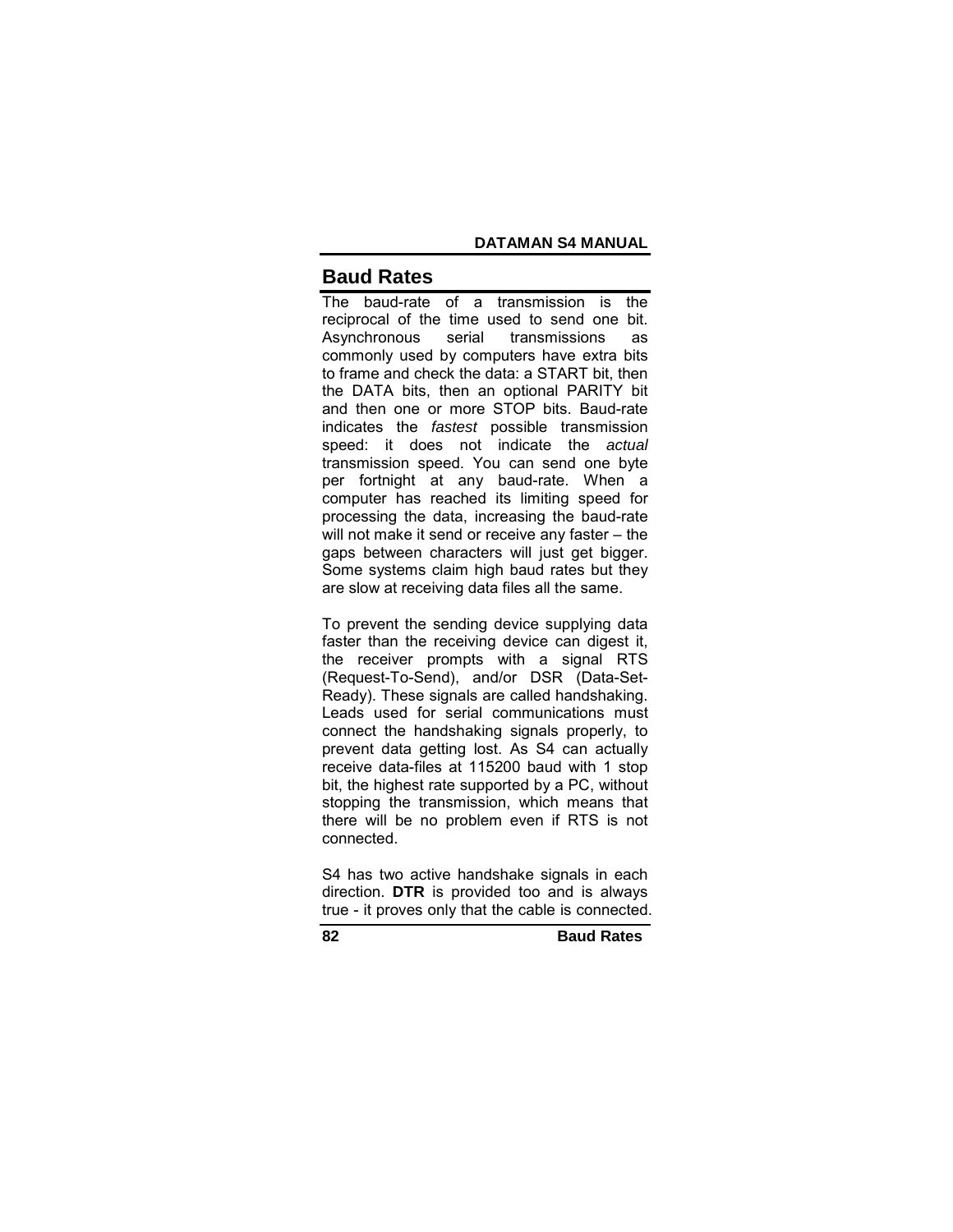The signal at the computer end which requests data is usually **RTS** or **DTR**, and you can probe these with a meter to find which one is at a high level. If they are both high then it is likely that **DTR** is wired at a positive level, and **RTS** is the active stop/go signal.

It may be possible to manage without any active handshaking, but some computers lockup if they do not see the correct signals. The implementation is as follows: at switch-on, S4 looks for **CTS**. If **CTS** is present then S4 puts out the introductory message to the serial interface as well as putting it in the LCD. Whether or not **CTS** was present at switch-on, S4 polls both devices, the keypad/LCD and serial channel for commands. When a command is received then the responses go to the requesting device.

*Note: Both devices are only polled simultaneously at the command prompt. If S4 is in the middle of doing something requested by the RS232, the keypad is ignored, and vice versa. No other method makes sense.* 

S4 receives commands through the serial interface in an interactive way i.e. it expects you to wait for the resulting output. You normally expect computers programs to work like that and when entering commands and data by hand it causes no problem. However, in the rare circumstance that you wish to send S4 commands from a batch-file which does not wait for results, you must make sure that S4's

**Baud Rates 83**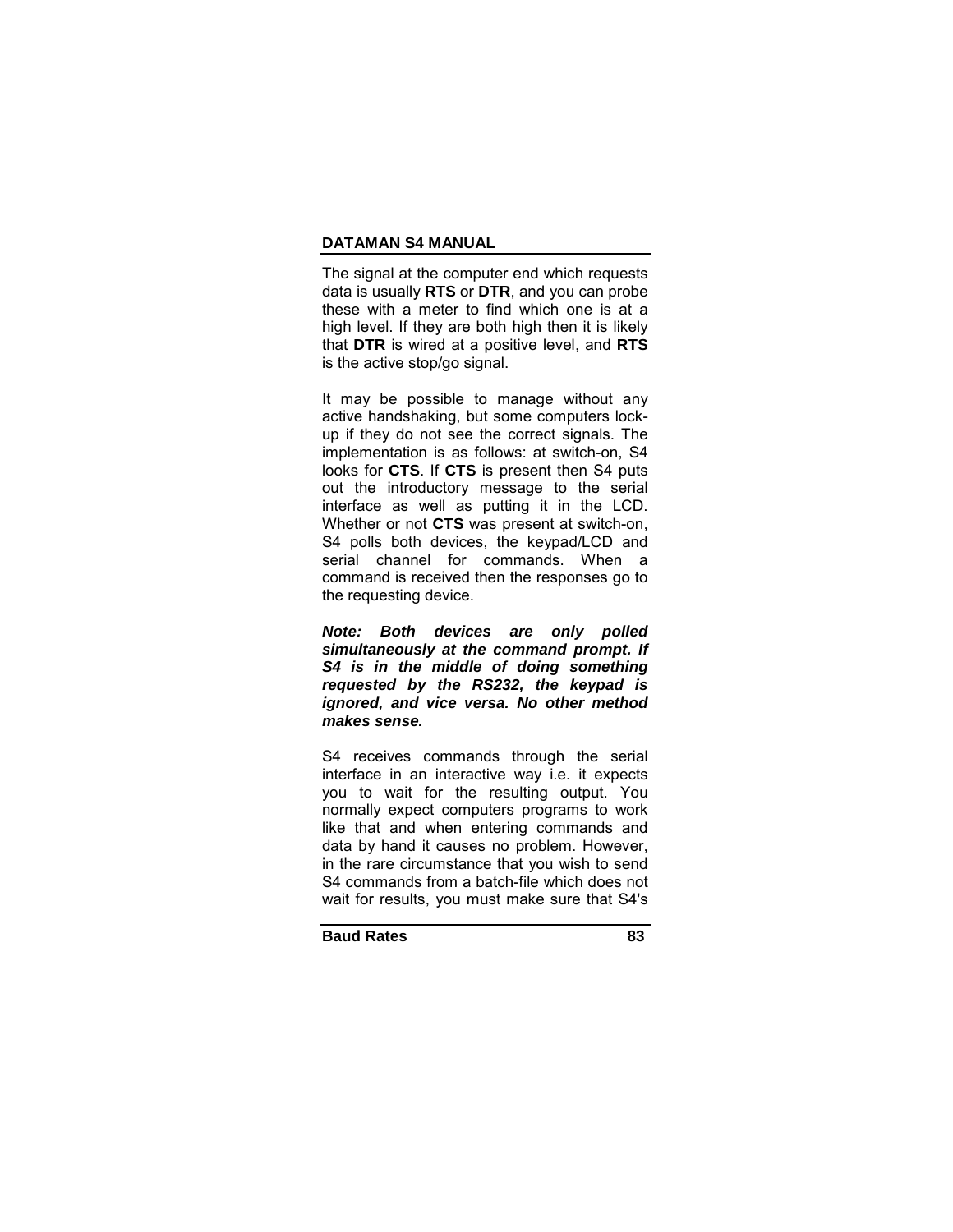**RTS** signal handshakes with your computer to prevent it sending commands faster than S4 can action them.

When sending files, remember that most computers cannot process data as fast as S4 can. To be safe, send at a slow baud rate or connect the **RTS** handshake line. You can usually see a bad transmission if you inspect the file after receipt - some of the lines will be short and contain bad characters.

**84 Baud Rates**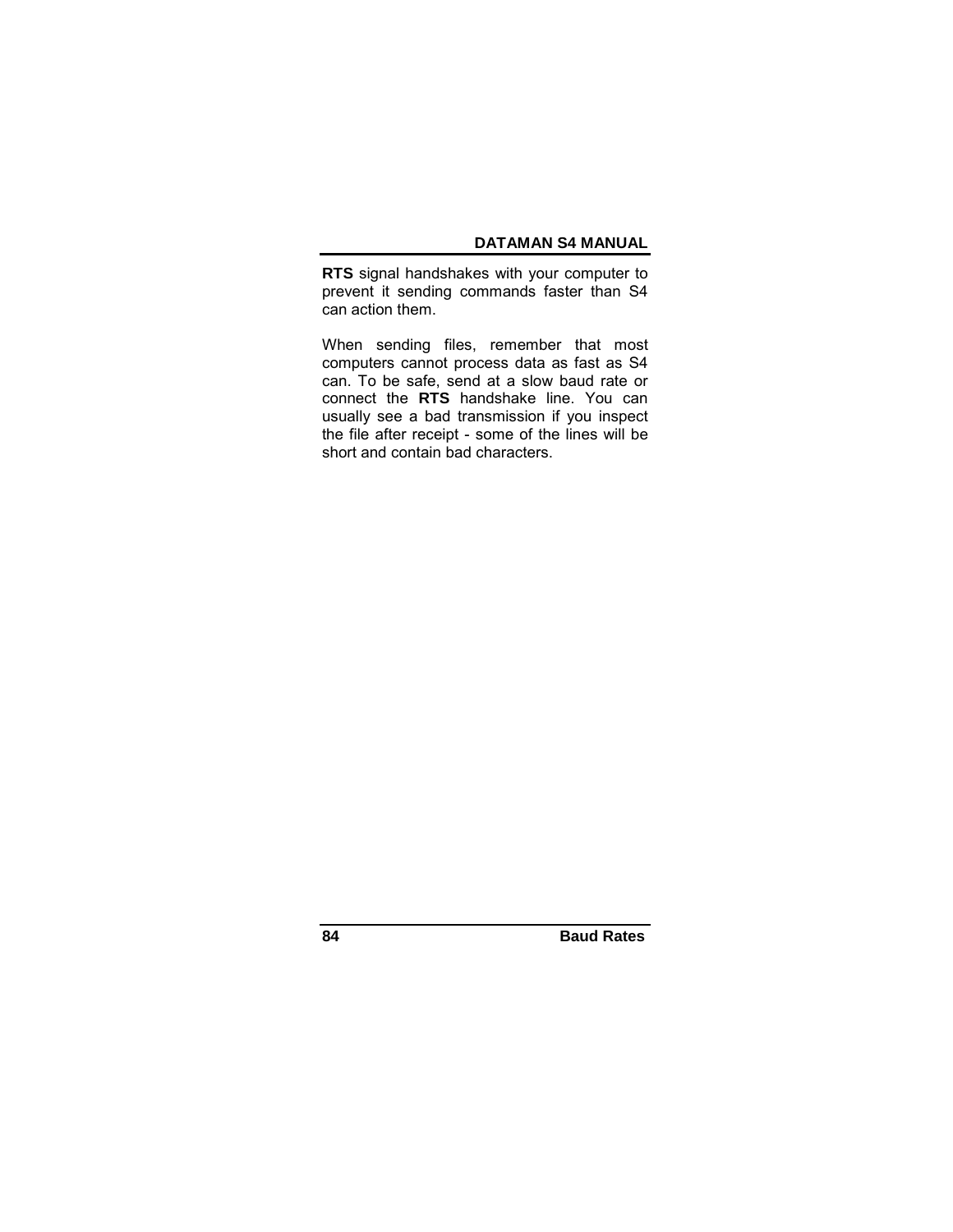# **INTEL Format.**

**An Intel format file can be examined with a text editor and printed. Each record is a single line of ASCII characters, expressing bytes as Hexadecimal pairs, terminated with Carriage return and Linefeed.(0D,0A** 

## **Extended Address Record.**

| Position  | Remarks                         |
|-----------|---------------------------------|
| 1         | ":" ASCII Colon delimiter       |
| $2 - 3$   | "02" Byte count                 |
| $4 - 7$   | "0000" Address not used         |
| $8-9$     | "02" Record type                |
| $10 - 13$ | Upper Segment Base Address.     |
|           | Top 16 bits of 20 bit address   |
|           | Most significant byte first. 2  |
|           | bytes as 4 HEX characters.      |
|           | USBA defaults to 0 if not sent. |
| $14 - 15$ | Checksum complement of all      |
|           | bytes except colon, linefeed    |
|           | and return. 1 byte as 2 hex     |
|           | characters. This makes the      |
|           | line add up to zero.            |
| $16 - 17$ | Carriage return and line feed   |

#### **Data Record.**

| Position | Remarks                         |
|----------|---------------------------------|
| 1        | ":" ASCII Colon delimiter       |
| $2 - 3$  | Data byte count in HEX, max     |
|          | "20" (32 bytes or 64 ASCII      |
|          | characters)                     |
| $4 - 7$  | Lower 16 bits of 20 bit address |
|          | Most significant byte first. 2  |
|          | bytes or 4 HEX characters.      |
|          |                                 |

**Intel Format** 85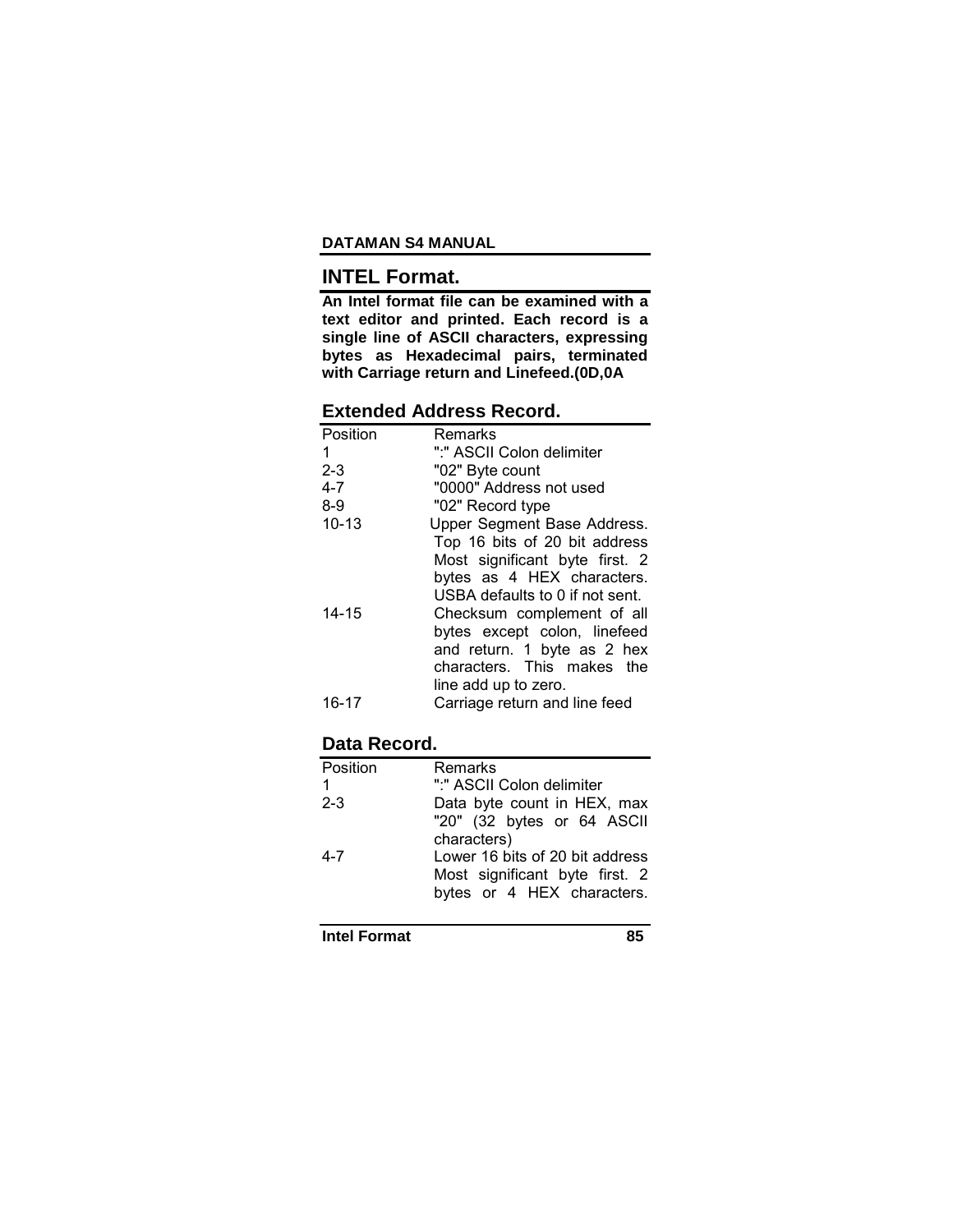|         | Must be added to USBA to        |
|---------|---------------------------------|
|         | form 20 bit address.            |
| 8-9     | "01" Data Record                |
| $10-N$  | Data bytes in hexadecimal.      |
|         | Each byte is two HEX            |
|         | characters                      |
| $N+1,2$ | Checksum complement of all      |
|         | bytes except colon, linefeed    |
|         | and return. This makes the line |
|         | add up to zero.                 |
| $N+3,4$ | Carriage return and line feed   |

# **End of File Record.**

| Position  | Remarks                        |
|-----------|--------------------------------|
| 1         | ":" ASCII Colon delimiter      |
| $2 - 3$   | "00" Number of Bytes.          |
| $4 - 7$   | 2 byte Transfer Address        |
|           | usually "0000"                 |
| 8-9       | "01" Record Type               |
| $10 - 11$ | Checksum complement of all     |
|           | bytes except colon, linefeed   |
|           | and return usually "FF" This   |
|           | makes the line add up to zero. |
| $12 - 13$ | Carriage return and line feed  |

**86 Intel Format**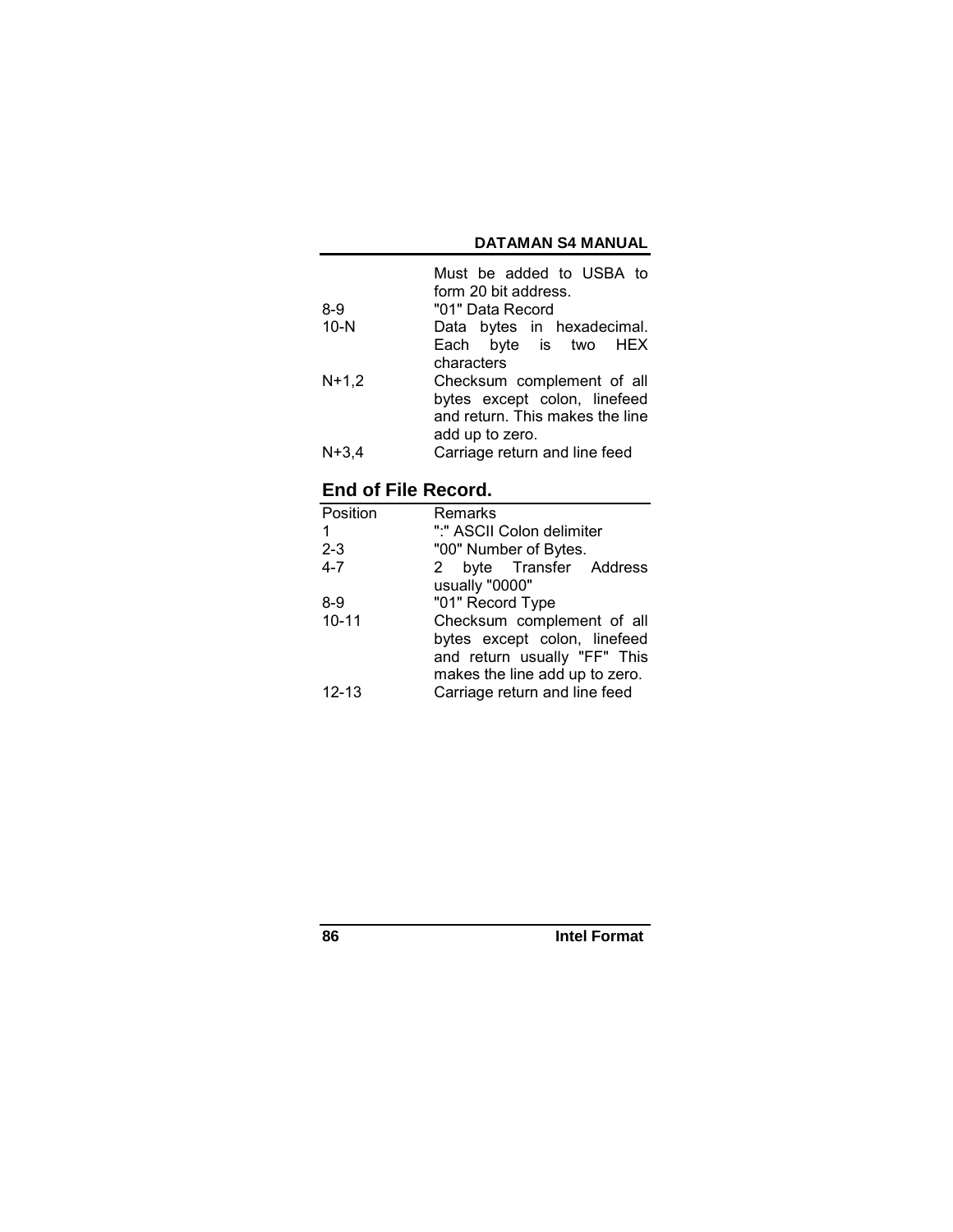## **MOTOROLA S Format**

A Motorola, Exorciser or "S" Format file can be examined using a text editor and printed. Each record is a single line of ASCII characters, expressing bytes as hexadecimal pairs, terminated with Carriage return and Linefeed (0D,0A). All records start with an "S". The transmission is terminated by ASCII End-of-File

## **S0 Header Record**

| Position | Character                   |
|----------|-----------------------------|
| $1 - 2$  | "Sበ"                        |
| $3-N$    | Comments                    |
| $N+1.2$  | Carriage Return & Line Feed |

## **S1 Data with 2 Byte Address**

| Position | Character                      |
|----------|--------------------------------|
| $1 - 2$  | "S1"                           |
| $3 - 4$  | Record length $=$ data bytes   |
|          | plus 3 2 for address & 1 for   |
|          | checksum.                      |
| $5-8$    | 2 byte address as 4 HEX        |
|          | characters Most Significant    |
|          | Byte first.                    |
| $9-N$    | Data bytes in hexadecimal,     |
|          | each byte is two HEX           |
|          | characters.                    |
| $N+1.2$  | Negation of checksum of bytes  |
|          | excluding "S1". Makes the line |
|          | add up to "FF".                |
| $N+3,4$  | Carriage Return & Line Feed.   |

**Motorola S Format 87**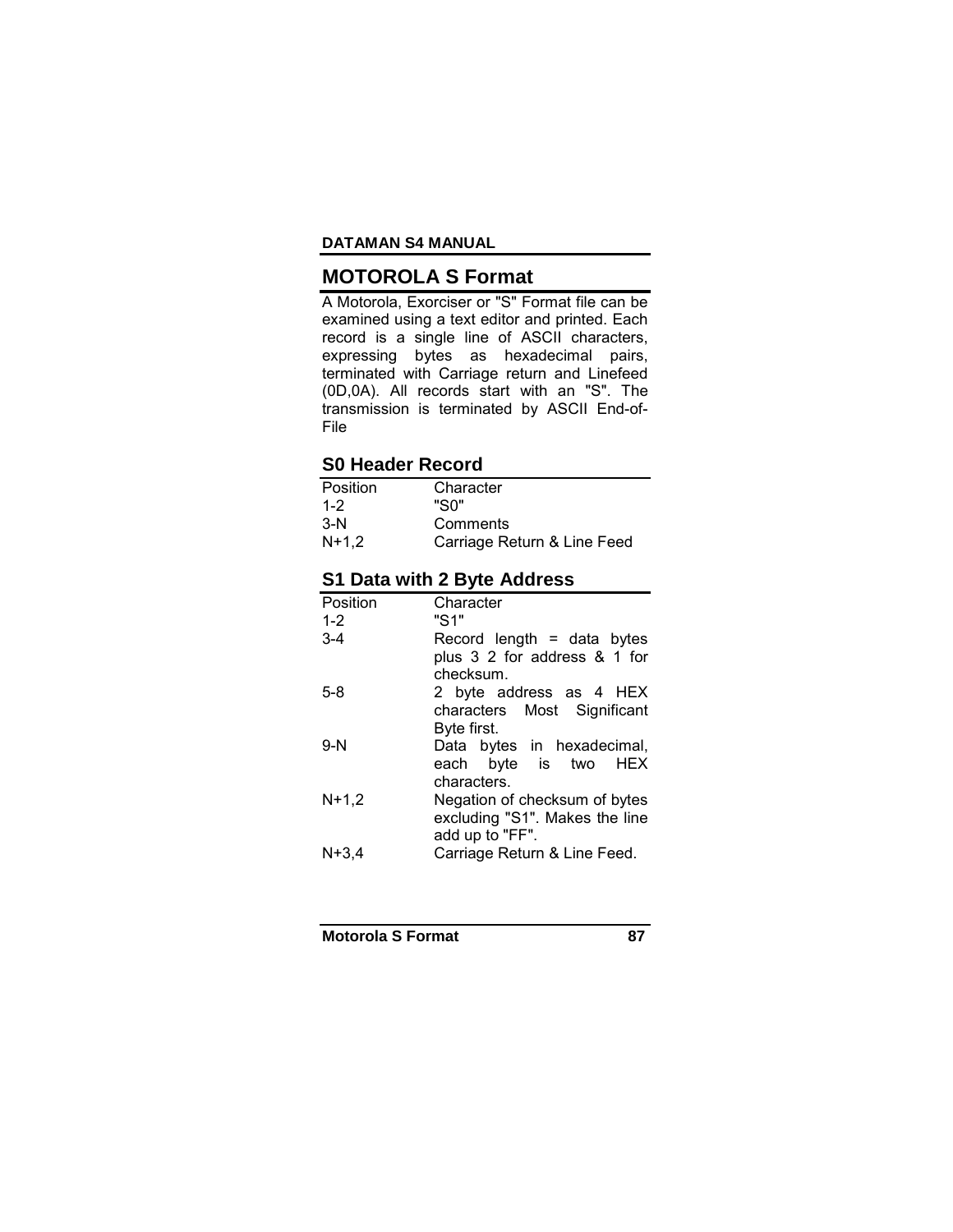#### **S2 Data with 3 Byte Address**  Position Character<br>1-2 "S2" 1-2 "S2" Record length. Number of data bytes plus 4 (3 for address & 1 for checksum). 5-10 3 byte address as 6 HEX characters Most Significant Byte first. 11-N Data bytes in hexadecimal, each byte is two HEX characters. N+1,2 Negation of checksum of bytes excluding "S2". Makes the line add up to "FF". N+3,4 Carriage Return & Line Feed.

## **S3 Data with 4 Byte Address**

| Character                      |
|--------------------------------|
| "S3"                           |
| Record length $=$ data bytes   |
| plus 5 (4 for address & 1 for  |
| checksum).                     |
| 4 byte address as 8 HEX        |
| characters Most Significant    |
| Byte first.                    |
| Data bytes in hexadecimal,     |
| each byte is two HEX           |
| characters.                    |
| Negation of checksum of bytes  |
| excluding "S3". Makes the line |
| add up to "FF".                |
| Carriage Return & Line Feed.   |
|                                |

**88 Motorola S Format**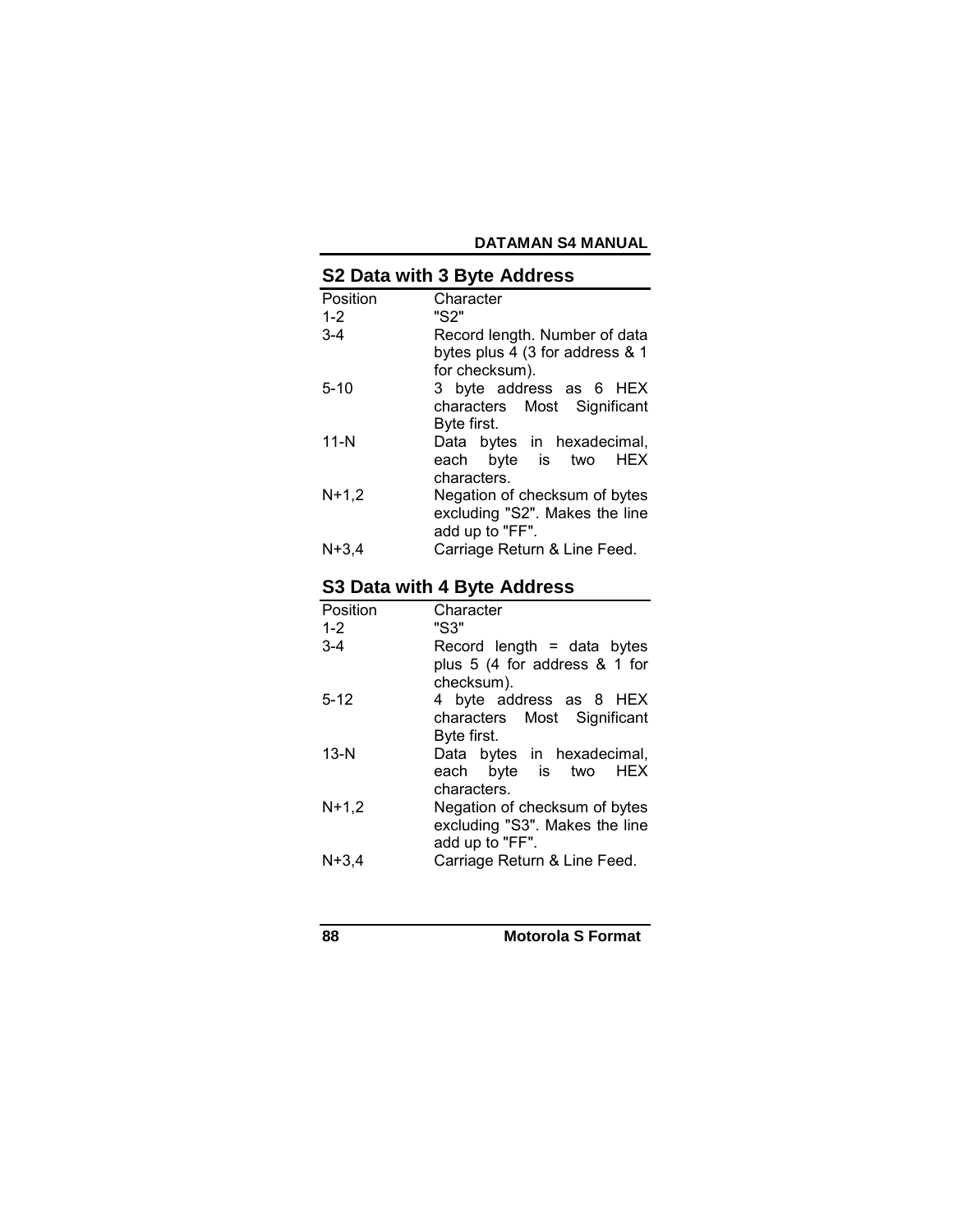## **S7 End of File Record**

| Position  | Character                                                                          |
|-----------|------------------------------------------------------------------------------------|
| $1 - 2$   | "S7"                                                                               |
| $3-4$     | "05" Record length.                                                                |
| $5 - 10$  | 4 byte start address usually<br>"00000000"                                         |
| $11 - 12$ | Negation of checksum of bytes<br>excluding "S7". Makes the line<br>add up to "FF". |
| $13 - 14$ | Carriage Return & Line Feed.                                                       |

# **S8 End of File Record**

| Position  | Character                                                                          |
|-----------|------------------------------------------------------------------------------------|
| $1 - 2$   | "S8"                                                                               |
| $3 - 4$   | "04" Record length.                                                                |
| $5 - 10$  | 3 byte start address usually<br>"000000"                                           |
| $11 - 12$ | Negation of checksum of bytes<br>excluding "S8". Makes the line<br>add up to "FF". |
| $13 - 14$ | Carriage Return & Line Feed.                                                       |

# **S9 End of File Record**

| Position  | Character                                                                         |  |
|-----------|-----------------------------------------------------------------------------------|--|
| $1 - 2$   | "S9"                                                                              |  |
| $3 - 4$   | "03" Record length.                                                               |  |
| $5 - 10$  | 2 byte start address.                                                             |  |
| $11 - 12$ | Negation of checksum of bytes<br>excluding "S9". Makes the line<br>add up to "FF" |  |
| $13-14$   | Carriage Return & Line Feed                                                       |  |

**Motorola S Format 89**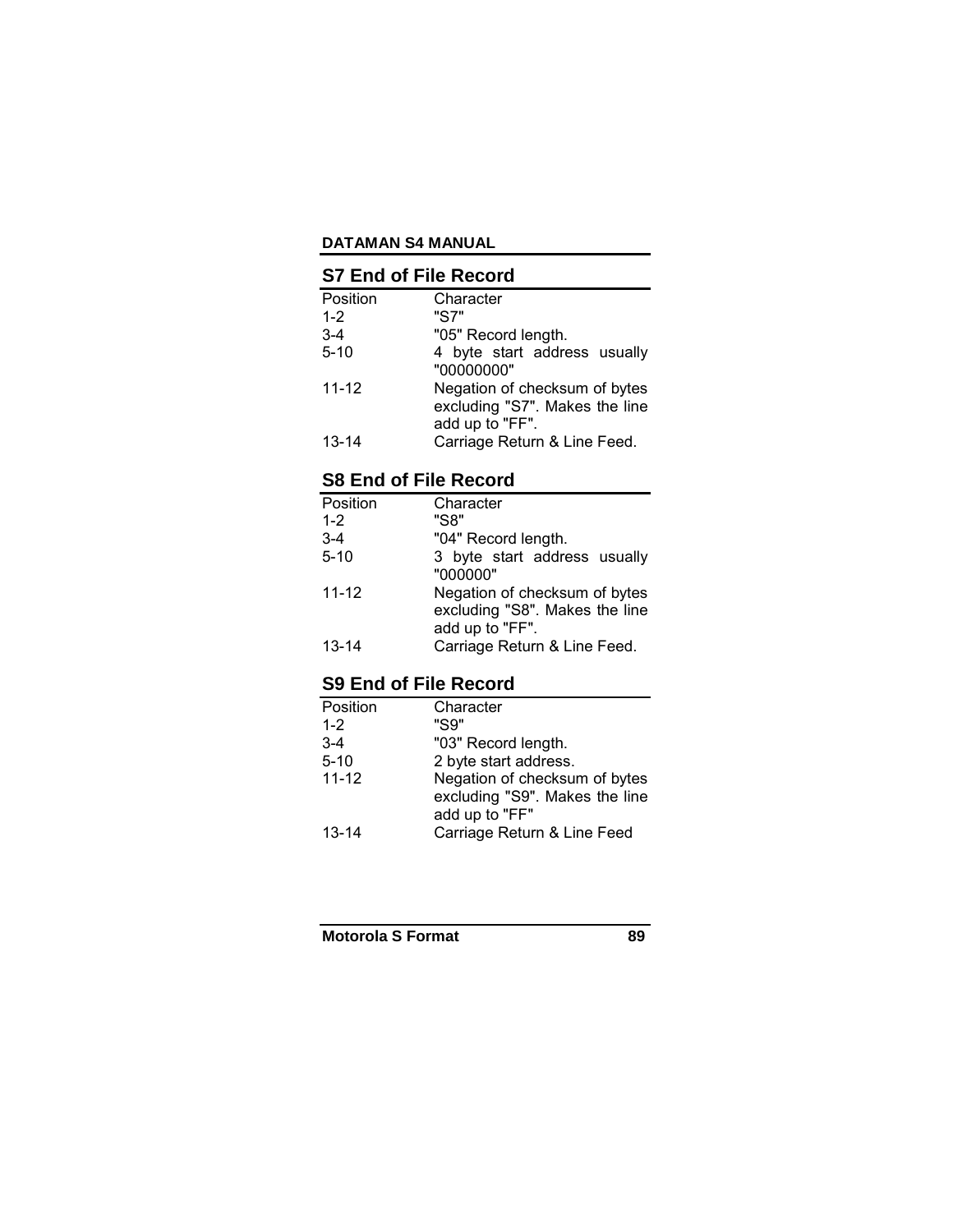# **Tektronix Format**

A Tektronix format file can be examined using a text editor and printed.

Each record is a single line of ASCII characters, expressing bytes as hexadecimal pairs, terminated with Carriage return and Linefeed (0D,0A).

The transmission is terminated by ASCII Endof-File (1A).

## **Tek Standard Data Record.**

| Position | Character                      |
|----------|--------------------------------|
| 1        | "/" Slash character            |
| $2 - 5$  | Four HEX characters show       |
|          | two byte Load Address, most    |
|          | significant byte first.        |
| $6 - 7$  | Two HEX characters show        |
|          | Byte Count (how many Data      |
|          | Bytes not including checksums, |
|          | % or address)                  |
| 8-9      | Two HEX characters show        |
|          | checksum of HEX characters     |
|          | in Load Address and Byte       |
|          | Count.                         |
| $10-N$   | Data Bytes, each byte is two   |
|          | <b>HEX</b> characters.         |
| $N+1,2$  | Two HEX characters show        |
|          | checksum of HEX characters     |
|          | in Data Bytes                  |
| N +3,4   | Carriage Return & Line Feed.   |

## **Tek End of File Record.**

| Position | Character           |
|----------|---------------------|
|          | "/" Slash character |

**90 Tektronix Format**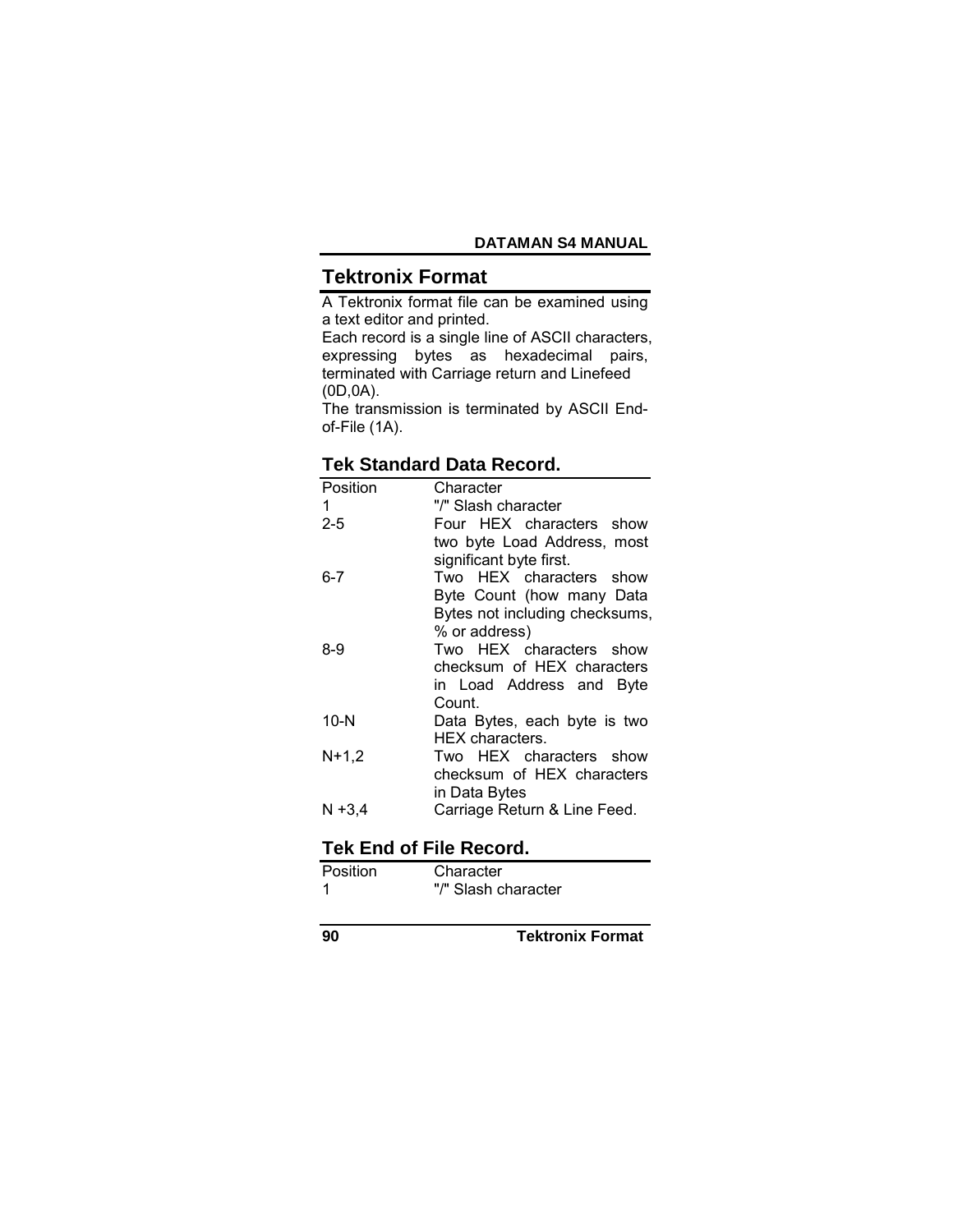| $2 - 5$   | Four HEX characters show       |  |  |
|-----------|--------------------------------|--|--|
|           | two byte Start Address, most   |  |  |
|           | significant byte first.        |  |  |
| 6-7       | "00" Byte count.               |  |  |
| $9 - 10$  | Two HEX characters show        |  |  |
|           | checksum of all previous HEX   |  |  |
|           | characters, not including "/", |  |  |
| $11 - 12$ | Carriage Return & Line Feed.   |  |  |

# **Tek Extended Data Record.**

| Position | Character                      |  |  |
|----------|--------------------------------|--|--|
| 1        | "%" Percentage character       |  |  |
| $2 - 3$  | HEX characters<br>Two          |  |  |
|          | expressing character count in  |  |  |
|          | record, not including "%"      |  |  |
| 4        | "6" for data record            |  |  |
| $5-6$    | Checksum of all HEX            |  |  |
|          | characters not including "%".  |  |  |
| $7-N$    | Between 2 and 17 characters.   |  |  |
|          | The first HEX character        |  |  |
|          | specifies how many HEX         |  |  |
|          | characters follow showing      |  |  |
|          | Load Address, most significant |  |  |
|          | byte first.                    |  |  |
| $N-M$    | Data bytes, each byte is two   |  |  |
|          | <b>HEX</b> characters.         |  |  |
| $M+1,2$  | Carriage Return & Line Feed.   |  |  |

# **Tek Extended End of File Record.**

| Position | Character                |                                                             |                |  |
|----------|--------------------------|-------------------------------------------------------------|----------------|--|
| 1        | "%" Percentage character |                                                             |                |  |
| $2 - 3$  | Two                      |                                                             | HEX characters |  |
|          |                          | expressing character count in<br>record, not including "%". |                |  |
|          |                          | "8" for EOF record                                          |                |  |

**Tektronix Format** 91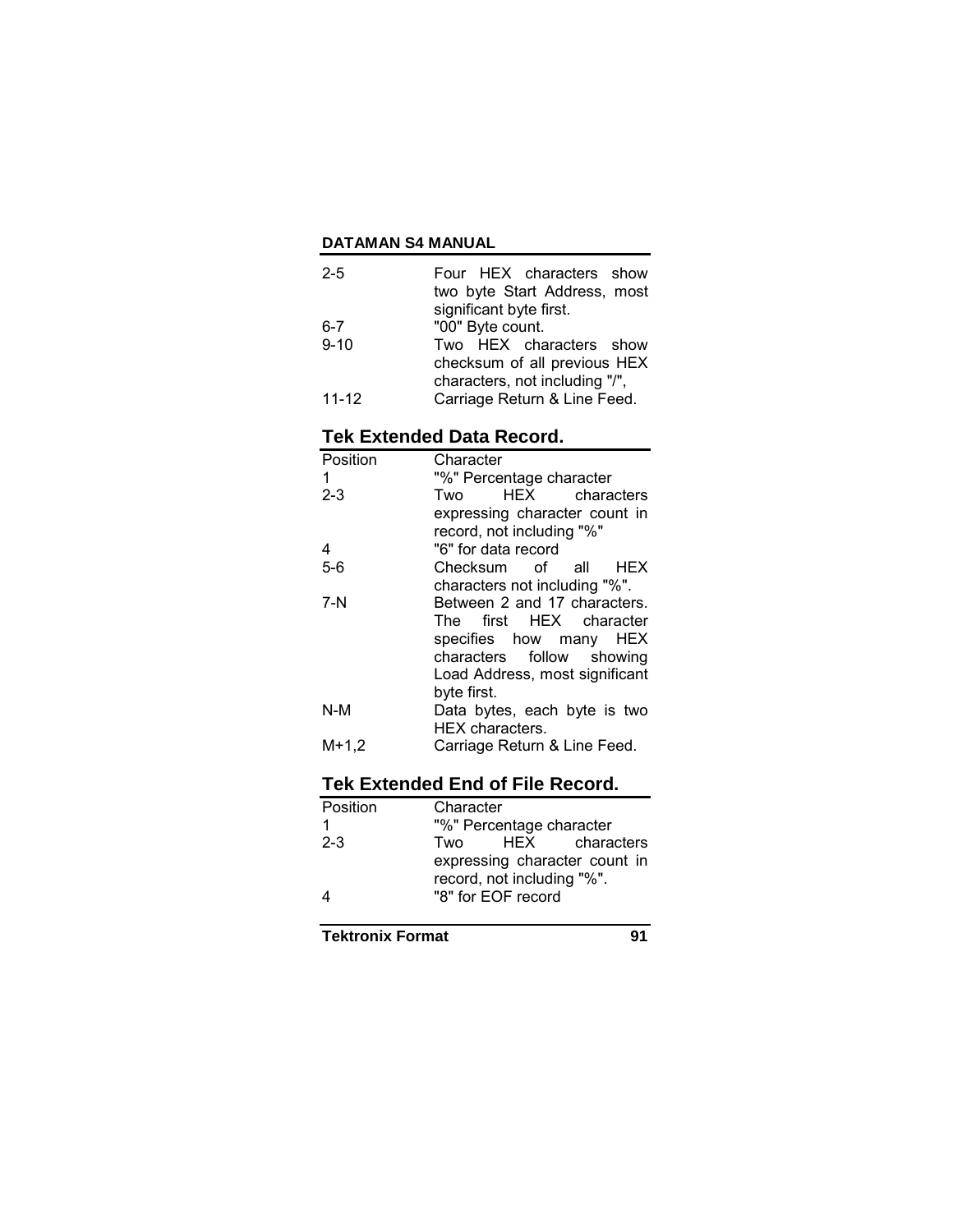| 5-6     |                              | Two HEX characters           |  |  |
|---------|------------------------------|------------------------------|--|--|
|         |                              | expressing checksum of all   |  |  |
|         |                              | HEX characters except "%".   |  |  |
| 7-N     |                              | Between 2 and 17 HEX         |  |  |
|         |                              | characters. The first HEX    |  |  |
|         |                              | character specifies how many |  |  |
|         |                              | HEX characters follow        |  |  |
|         |                              | showing Start Address, most  |  |  |
|         | significant byte first.      |                              |  |  |
| $N+1.2$ | Carriage Return & Line Feed. |                              |  |  |

**92 Tektronix Format**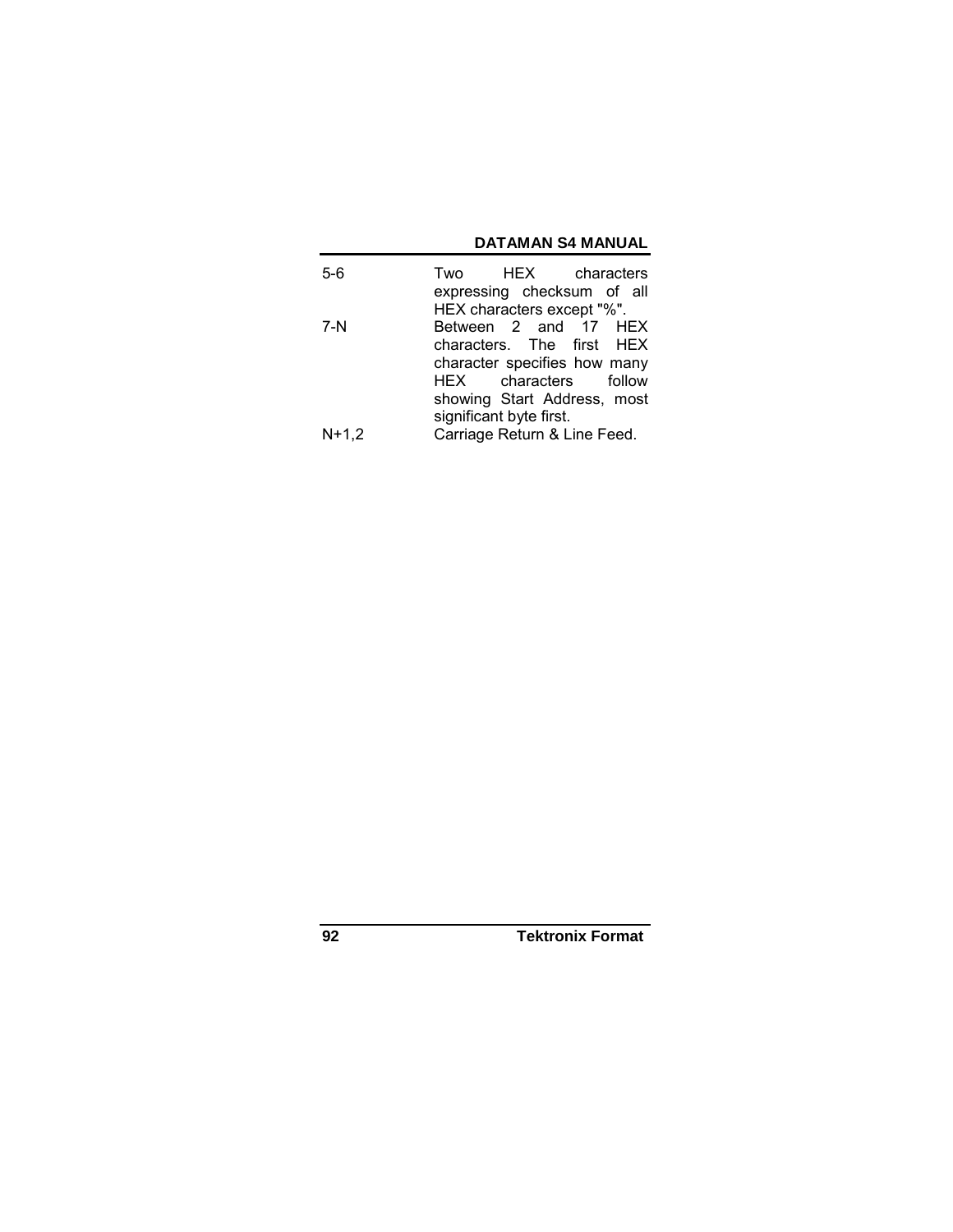### **ASCII Formats**

Each data byte is translated into two hexadecimal ASCII characters, sent Most Significant Nybble first. ASCII is similar to INTEL, MOTOROLA and TEKHEX, except that nothing but the raw data is sent - no addresses, no checksums. After 32 bytes or 64 characters a LINEFEED and CARRIAGE RETURN are sent (0D 0A), which enables the transmission to be received by a serial printer or a terminal. At the end of the transmission an End-of-File character (1A) is sent.

ASCII is normally sent and received as an 8 bit transmission. The MSB is masked low when receiving, placed low when sending.

When receiving, S4 asks for START and END addresses where the block will be stored.

*NOTE: INTEL, MOTOROLA and TEKHEX transmissions can be inspected by receiving them in ASCII format. Then you can see delimiters, addresses and checksums.* 

### **An ASCII End-of-File**

Hen receiving character is not sent when the format is set to BINARY because it would be received as data. Sending BINARY files from S4 is possible, but may be difficult to implement at the receiving end. The computer must expect a pre-defined size of block and know where to put it. When receiving a block in BINARY format, S4 has no way of knowing when the computer has finished sending. You

**ASCII Format 93**

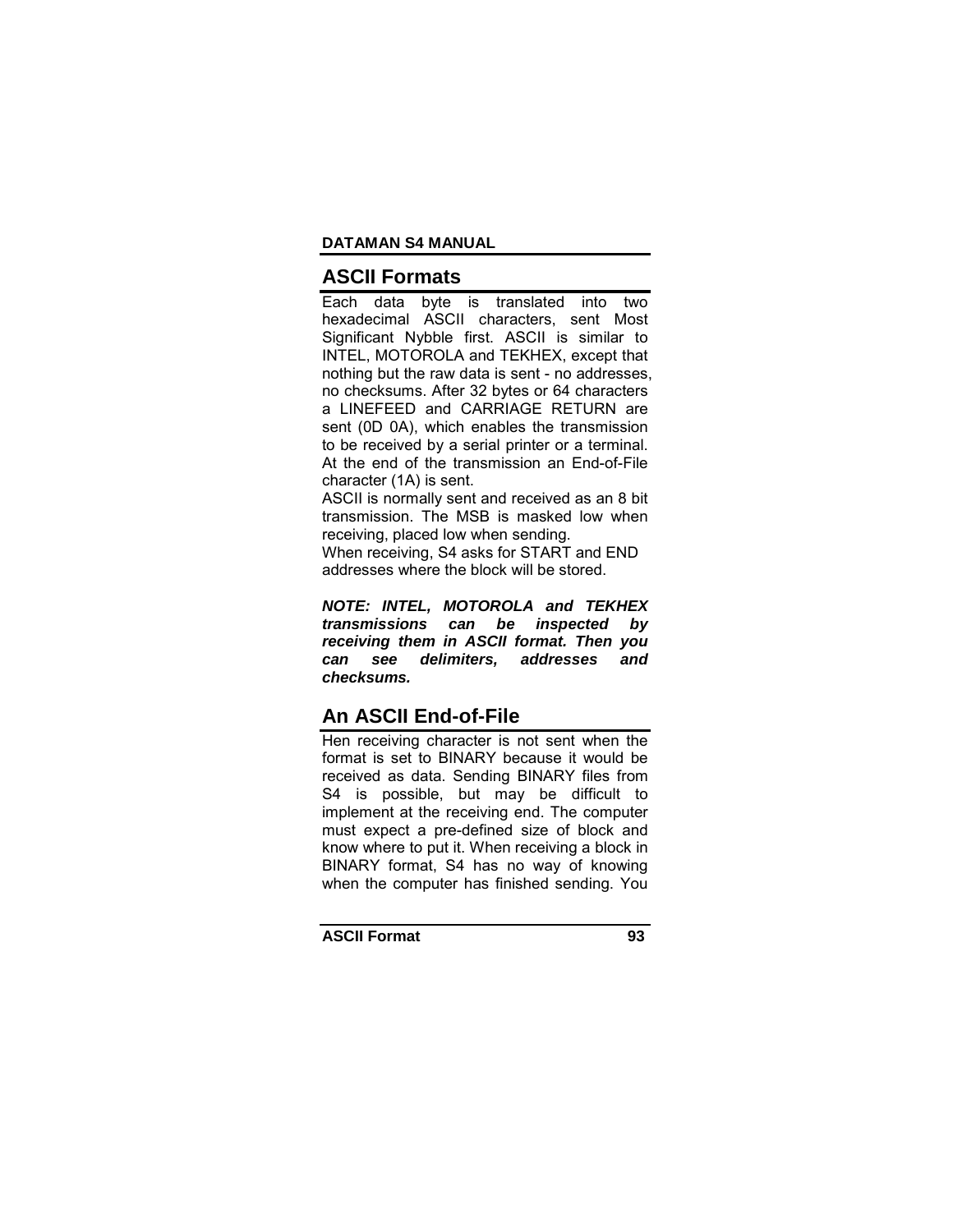must press ESCape when the transmission is ended.

*NOTE Computers will not send a BINARY file through their serial interface, using PIP or COPY routines, unless you add a suffix: COPY needs /B, PIP needs [O]. Otherwise the transmission is aborted if an end-of-file (1A) character is seen.* 

BINARY reception is useful to check other file formats: every character that is sent appears in S4's RAM, so you can see what is really being received, including carriage returns, line feeds etc.

**94 ASCII Format**